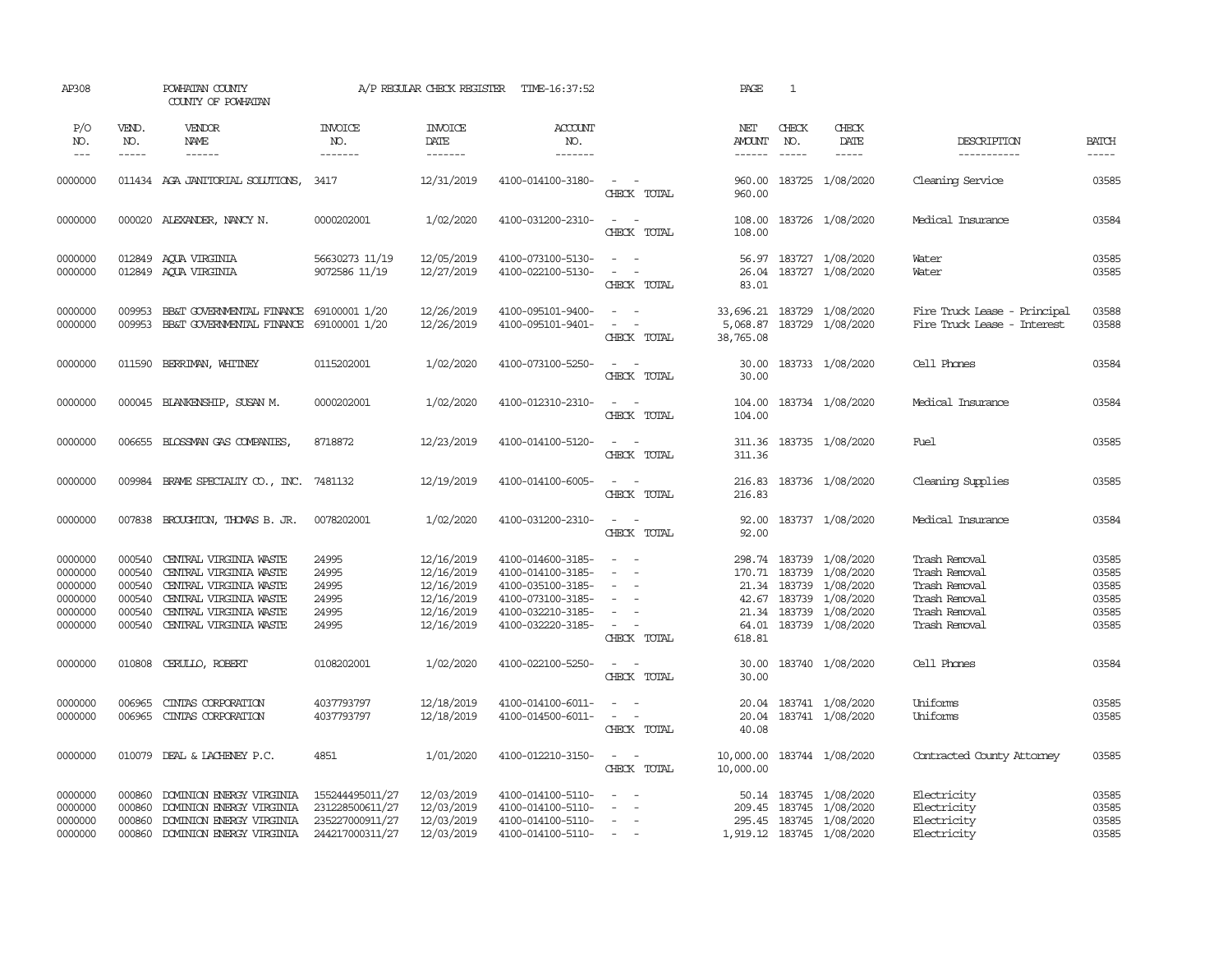| AP308         |        | POWHATAN COUNTY<br>COUNTY OF POWHATAN |                  | A/P REGULAR CHECK REGISTER | TIME-16:37:52     |                                    | PAGE      | 2             |                           |                                      |                |
|---------------|--------|---------------------------------------|------------------|----------------------------|-------------------|------------------------------------|-----------|---------------|---------------------------|--------------------------------------|----------------|
| P/O           | VEND.  | VENDOR                                | <b>INVOICE</b>   | <b>INVOICE</b>             | <b>ACCOUNT</b>    |                                    | NET       | CHECK         | CHECK                     |                                      |                |
| NO.           | NO.    | <b>NAME</b>                           | NO.              | <b>DATE</b>                | NO.               |                                    | AMOUNT    | NO.           | <b>DATE</b>               | DESCRIPTION                          | <b>BATCH</b>   |
| $\frac{1}{2}$ | -----  | ------                                | -------          | -------                    | -------           |                                    | ------    | $- - - - -$   | $- - - - -$               | -----------                          | $- - - - -$    |
| 0000000       | 000860 | DOMINION ENERGY VIRGINIA              | 246222250211/27  | 12/03/2019                 | 4100-014100-5110- | $\sim$                             |           |               | 4,496.69 183745 1/08/2020 | Electricity                          | 03585          |
| 0000000       | 000860 | DOMINION ENERGY VIRGINIA              | 261383271211/27  | 12/03/2019                 | 4100-022100-5110- |                                    | 182.20    | 183745        | 1/08/2020                 | Electricity                          | 03585          |
| 0000000       | 000860 | DOMINION ENERGY VIRGINIA              | 291260559611/27  | 12/03/2019                 | 4100-014100-5110- |                                    | 129.46    | 183745        | 1/08/2020                 | Electricity                          | 03585          |
| 0000000       | 000860 | DOMINION ENERGY VIRGINIA              | 297212000611/27  | 12/03/2019                 | 4100-014100-5110- |                                    | 1,530.12  | 183745        | 1/08/2020                 | Electricity                          | 03585          |
| 0000000       | 000860 | DOMINION ENERGY VIRGINIA              | 349613115611/27  | 12/03/2019                 | 4100-014100-5110- |                                    | 7.10      | 183745        | 1/08/2020                 | Electricity                          | 03585          |
| 0000000       | 000860 | DOMINION ENERGY VIRGINIA              | 469149101511/27  | 12/03/2019                 | 4100-014600-5110- | $\equiv$                           | 14.97     |               | 183745 1/08/2020          | Electricity                          | 03585          |
|               |        |                                       |                  |                            |                   | CHECK TOTAL                        | 8,834.70  |               |                           |                                      |                |
|               |        |                                       |                  |                            |                   |                                    |           |               |                           |                                      |                |
| 0000000       | 009093 | FARMVILLE WHOLESALE                   | 678919           | 12/10/2019                 | 4100-014100-3310- | $\sim$<br>$\overline{\phantom{a}}$ |           | 140.34 183750 | 1/08/2020                 | Repairs & Maintenance                | 03585          |
| 0000000       | 009093 | FARMVILLE WHOLESALE                   | 679066           | 12/12/2019                 | 4100-014100-3310- |                                    | 39.75     | 183750        | 1/08/2020                 | Repairs & Maintenance                | 03585          |
| 0000000       | 009093 | FARMVILLE WHOLESALE                   | 679068           | 12/12/2019                 | 4100-014100-3310- |                                    | 128,00    | 183750        | 1/08/2020                 | Repairs & Maintenance                | 03585          |
| 0000000       | 009093 | FARMVILLE WHOLESALE                   | 679070           | 12/12/2019                 | 4100-014300-3310- |                                    | 278.00    | 183750        | 1/08/2020                 | Repairs & Maintenance                | 03585          |
| 0000000       | 009093 | FARMVILLE WHOLESALE                   | 679533           | 12/18/2019                 | 4100-014100-3310- | $\sim$                             | 454.76    |               | 183750 1/08/2020          | Repairs & Maintenance                | 03585          |
|               |        |                                       |                  |                            |                   | CHECK TOTAL                        | 1,040.85  |               |                           |                                      |                |
|               |        |                                       |                  |                            |                   |                                    |           |               |                           |                                      |                |
| 0000000       | 001380 | FORD, SUSAN P.                        | 0013202001       | 1/02/2020                  | 4100-012310-2310- | $\sim$<br>$\overline{\phantom{a}}$ | 104.00    |               | 183751 1/08/2020          | Medical Insurance                    | 03584          |
|               |        |                                       |                  |                            |                   | CHECK TOTAL                        | 104.00    |               |                           |                                      |                |
| 0000000       |        |                                       | 014558783        | 12/18/2019                 | 4100-031200-6011- | $\equiv$                           | 90.00     |               | 183752 1/08/2020          | Uniforms                             | 03585          |
|               |        | 012905 GALLS, LLC                     |                  |                            |                   | CHECK TOTAL                        | 90.00     |               |                           |                                      |                |
|               |        |                                       |                  |                            |                   |                                    |           |               |                           |                                      |                |
| 0000000       |        | 010294 GOOCHLAND-POWHATAN CSB         | 6                | 12/31/2019                 | 4100-014100-3180- | $\sim$<br>$\sim$                   | 825.00    |               | 183753 1/08/2020          | Cleaning Service                     | 03585          |
|               |        |                                       |                  |                            |                   | CHECK TOTAL                        | 825.00    |               |                           |                                      |                |
|               |        |                                       |                  |                            |                   |                                    |           |               |                           |                                      |                |
| 0000000       |        | 011391 HALEY FORD                     | 44427249         | 12/13/2019                 | 4100-031200-6009- | $\sim$<br>$\sim$                   | 1,536.27  |               | 183755 1/08/2020          | Auto Parts/Repairs                   | 03585          |
|               |        |                                       |                  |                            |                   | CHECK TOTAL                        | 1,536.27  |               |                           |                                      |                |
|               |        |                                       |                  |                            |                   |                                    |           |               |                           |                                      |                |
| 0000000       |        | 006912 HURRICANE FENCE CO.            | 1922490-1        | 12/10/2019                 | 4100-014100-8107- | $\sim$<br>$\sim$                   | 4,881.00  |               | 183757 1/08/2020          | Capital Outlay                       | 03585          |
|               |        |                                       |                  |                            |                   | CHECK TOTAL                        | 4,881.00  |               |                           |                                      |                |
|               |        |                                       |                  |                            |                   |                                    |           |               |                           |                                      |                |
| 0000000       | 000120 | <b>JAMES RIVER AIR</b>                | C215428          | 1/01/2020                  | 4100-014100-3320- |                                    | 7,217.00  |               | 183758 1/08/2020          | Maintenance & Service Contract       | 03585          |
| 0000000       | 000120 | <b>JAMES RIVER AIR</b>                | C215429          | 1/01/2020                  | 4100-032220-3320- |                                    | 1,125.00  | 183758        | 1/08/2020                 | Maintenance & Service Contract       | 03585          |
| 0000000       | 000120 | <b>JAMES RIVER AIR</b>                | C215460          | 1/01/2020                  | 4100-014100-3320- |                                    | 5,346.00  | 183758        | 1/08/2020                 | Maintenance & Service Contract       | 03585          |
| 0000000       | 000120 | <b>JAMES RIVER AIR</b>                | <b>C215460</b>   | 1/01/2020                  | 4100-032210-3320- |                                    | 468.00    | 183758        | 1/08/2020                 | Maintenance & Service Contract       | 03585<br>03585 |
| 0000000       | 000120 | JAMES RIVER AIR                       | C215460          | 1/01/2020                  | 4100-035100-3320- |                                    | 261.00    |               | 183758 1/08/2020          | Landscaping - Animal Control         |                |
|               |        |                                       |                  |                            |                   | CHECK TOTAL                        | 14,417.00 |               |                           |                                      |                |
| 0000000       |        | 013334 JONES, JAMES N                 | $12/7/19$ COURSE | 12/07/2019                 | 4100-032200-5815- | $\sim$<br>$\sim$                   | 128.00    |               | 183760 1/08/2020          | Training/Seminars                    | 03585          |
|               |        |                                       |                  |                            |                   | CHECK TOTAL                        | 128.00    |               |                           |                                      |                |
|               |        |                                       |                  |                            |                   |                                    |           |               |                           |                                      |                |
| 0000000       |        | 011973 KURNOS, JULIANNE N.            | 0119202001       | 1/02/2020                  | 4100-081100-5250- | $\equiv$                           | 30.00     |               | 183761 1/08/2020          | Cell Phones                          | 03584          |
|               |        |                                       |                  |                            |                   | CHECK TOTAL                        | 30.00     |               |                           |                                      |                |
|               |        |                                       |                  |                            |                   |                                    |           |               |                           |                                      |                |
| 0000000       |        | 009276 MCCREIGHT, FRAN                | 0092202001       | 1/02/2020                  | 4100-073100-5250- | $\sim$<br>$\sim$                   | 30.00     |               | 183763 1/08/2020          | Cell Phones                          | 03584          |
|               |        |                                       |                  |                            |                   | CHECK TOTAL                        | 30.00     |               |                           |                                      |                |
|               |        |                                       |                  |                            |                   |                                    |           |               |                           |                                      |                |
| 0000000       |        | 011840 MCI COMM SERVICE               | 2DG98147 12/19   | 12/17/2019                 | 4100-021100-5230- | $\overline{\phantom{a}}$<br>$\sim$ | 33.02     |               | 183764 1/08/2020          | Telephone Services                   | 03585          |
|               |        |                                       |                  |                            |                   | CHECK TOTAL                        | 33.02     |               |                           |                                      |                |
|               |        |                                       |                  |                            |                   |                                    |           |               |                           |                                      |                |
| 0000000       |        | 010924 MITCHELL PEST                  | 128851           | 12/12/2019                 | 4100-014100-3320- | $\overline{\phantom{a}}$           | 95.00     |               | 183766 1/08/2020          | Maintenance & Service Contract 03585 |                |
|               |        |                                       |                  |                            |                   | CHECK TOTAL                        | 95.00     |               |                           |                                      |                |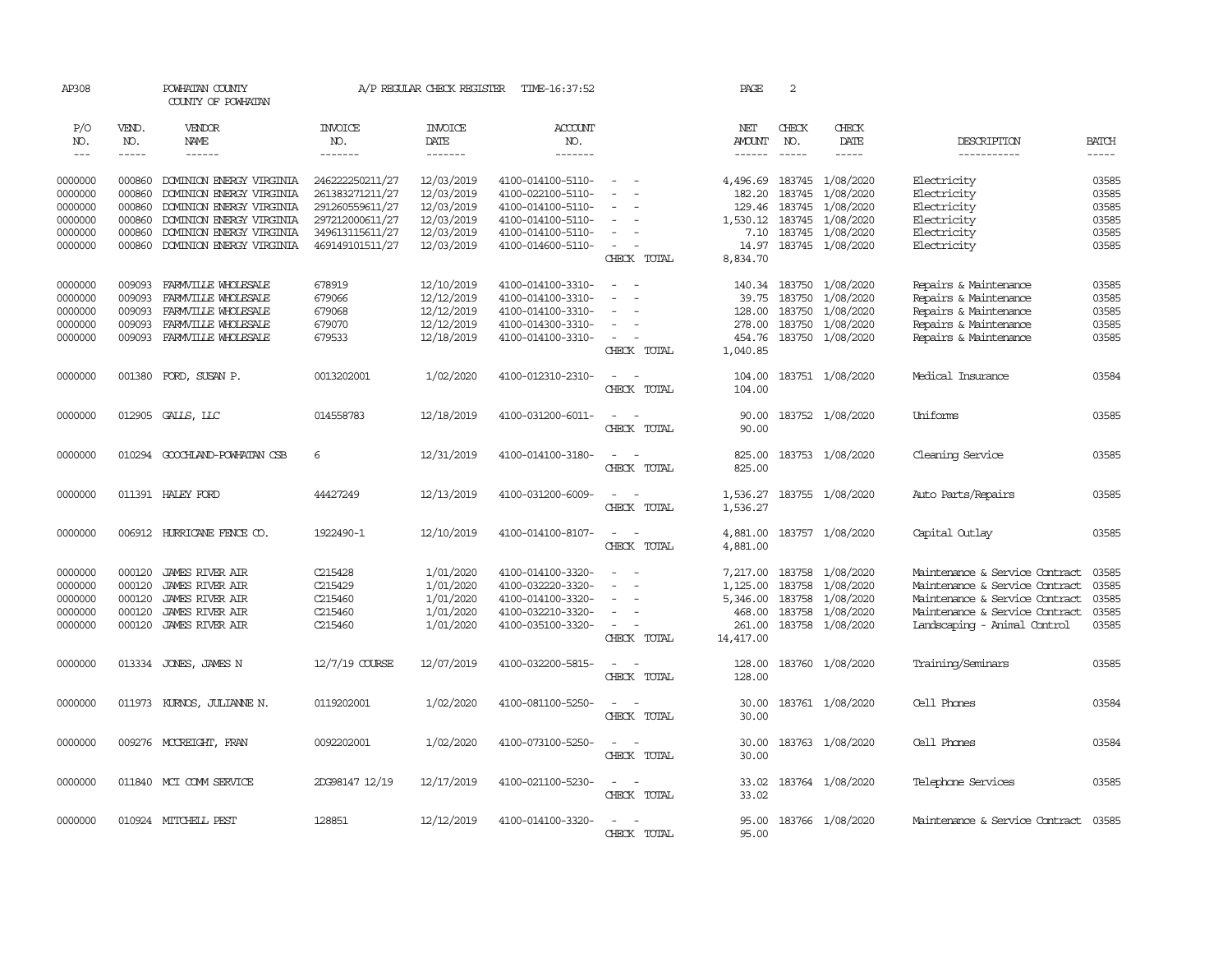| AP308                                                                                           |                                                                              | POWHATAN COUNTY<br>COUNTY OF POWHATAN                                                                                                                                                                                                                                           |                                                                                      | A/P REGULAR CHECK REGISTER                                                                                                 | TIME-16:37:52                                                                                                                                                                             |                                                         | PAGE                                                                  | 3                             |                                                                                                                                                                                |                                                                                                                                                                                                                           |                                                                               |
|-------------------------------------------------------------------------------------------------|------------------------------------------------------------------------------|---------------------------------------------------------------------------------------------------------------------------------------------------------------------------------------------------------------------------------------------------------------------------------|--------------------------------------------------------------------------------------|----------------------------------------------------------------------------------------------------------------------------|-------------------------------------------------------------------------------------------------------------------------------------------------------------------------------------------|---------------------------------------------------------|-----------------------------------------------------------------------|-------------------------------|--------------------------------------------------------------------------------------------------------------------------------------------------------------------------------|---------------------------------------------------------------------------------------------------------------------------------------------------------------------------------------------------------------------------|-------------------------------------------------------------------------------|
| P/O<br>NO.<br>$---$                                                                             | VEND.<br>NO.<br>-----                                                        | VENDOR<br>NAME                                                                                                                                                                                                                                                                  | <b>INVOICE</b><br>NO.<br>-------                                                     | <b>INVOICE</b><br>DATE<br>-------                                                                                          | <b>ACCOUNT</b><br>NO.<br>--------                                                                                                                                                         |                                                         | NET<br><b>AMOUNT</b><br>$- - - - - -$                                 | CHECK<br>NO.<br>$\frac{1}{2}$ | CHECK<br>DATE<br>$\frac{1}{2}$                                                                                                                                                 | DESCRIPTION<br>-----------                                                                                                                                                                                                | <b>BATCH</b><br>$\frac{1}{2}$                                                 |
| 0000000                                                                                         |                                                                              | 009638 POE, INEZ L                                                                                                                                                                                                                                                              | 0096202001                                                                           | 1/02/2020                                                                                                                  | 4100-013200-2310-                                                                                                                                                                         | $\overline{\phantom{a}}$<br>CHECK TOTAL                 | 120.00<br>120.00                                                      |                               | 183768 1/08/2020                                                                                                                                                               | Medical Insurance                                                                                                                                                                                                         | 03584                                                                         |
| 0000000                                                                                         | 011929                                                                       | POMPEI, ANDREW                                                                                                                                                                                                                                                                  | 0119202001                                                                           | 1/02/2020                                                                                                                  | 4100-081100-5250-                                                                                                                                                                         | $\sim$<br>$\sim$<br>CHECK TOTAL                         | 30.00<br>30.00                                                        |                               | 183769 1/08/2020                                                                                                                                                               | Cell Phones                                                                                                                                                                                                               | 03584                                                                         |
| 0000000                                                                                         | 001980                                                                       | POORE, FRANCES                                                                                                                                                                                                                                                                  | 0019202001                                                                           | 1/02/2020                                                                                                                  | 4100-012100-2310-                                                                                                                                                                         | $\overline{\phantom{a}}$<br>$\sim$<br>CHECK TOTAL       | 88.00<br>88.00                                                        |                               | 183770 1/08/2020                                                                                                                                                               | Medical Insurance                                                                                                                                                                                                         | 03584                                                                         |
| 0000000                                                                                         |                                                                              | 006043 POWERS, KATHRYN C.                                                                                                                                                                                                                                                       | 0060202001                                                                           | 1/02/2020                                                                                                                  | 4100-021600-2310-                                                                                                                                                                         | $\sim$<br>$\sim$<br>CHECK TOTAL                         | 120.00<br>120.00                                                      |                               | 183771 1/08/2020                                                                                                                                                               | Medical Insurance                                                                                                                                                                                                         | 03584                                                                         |
| 0000000                                                                                         |                                                                              | 008579 POWHATAN COMMERCIAL                                                                                                                                                                                                                                                      | 0085202001                                                                           | 1/02/2020                                                                                                                  | 4100-014400-5420-                                                                                                                                                                         | $\sim$ $-$<br>$\sim$<br>CHECK TOTAL                     | 2,634.00                                                              |                               | 2,634.00 183772 1/08/2020                                                                                                                                                      | Rent - Office Space                                                                                                                                                                                                       | 03584                                                                         |
| 0000000                                                                                         |                                                                              | 008294 POWHATAN COUNTY PUBLIC                                                                                                                                                                                                                                                   | 0082202001                                                                           | 1/02/2020                                                                                                                  | 4100-031200-2310-                                                                                                                                                                         | $\equiv$<br>$\sim$<br>CHECK TOTAL                       | 718.00<br>718.00                                                      |                               | 183773 1/08/2020                                                                                                                                                               | Medical Insurance                                                                                                                                                                                                         | 03584                                                                         |
| 0000000                                                                                         |                                                                              | 012340 PRICE SUPPLY COMPANY, INC                                                                                                                                                                                                                                                | 1912-070431                                                                          | 12/18/2019                                                                                                                 | 4100-014100-3310-                                                                                                                                                                         | $\overline{a}$<br>$\sim$<br>CHECK TOTAL                 | 34.52<br>34.52                                                        |                               | 183774 1/08/2020                                                                                                                                                               | Repairs & Maintenance                                                                                                                                                                                                     | 03586                                                                         |
| 0000000                                                                                         | 009518                                                                       | <b>QUARLES PETROLEUM, INC.</b>                                                                                                                                                                                                                                                  | CT-1189168                                                                           | 12/31/2019                                                                                                                 | 4100-031200-6008-                                                                                                                                                                         | $\sim$ $\sim$<br>CHECK TOTAL                            | 204.89<br>204.89                                                      |                               | 183775 1/08/2020                                                                                                                                                               | Gas/Grease/Oil                                                                                                                                                                                                            | 03586                                                                         |
| 0000000                                                                                         | 000780                                                                       | <b>CUILL CORPORATION</b>                                                                                                                                                                                                                                                        | 3437761                                                                              | 12/18/2019                                                                                                                 | 4100-012310-6001-                                                                                                                                                                         | $\sim$ $ \sim$<br>CHECK TOTAL                           | 257.96<br>257.96                                                      |                               | 183776 1/08/2020                                                                                                                                                               | Office Supplies                                                                                                                                                                                                           | 03586                                                                         |
| 0000000<br>0000000<br>0000000<br>0000000<br>0000000<br>0000000<br>0000000<br>0000000<br>0000000 | 000620<br>000620<br>000620<br>000620<br>000620<br>000620<br>000620<br>000620 | R. C. GOODWYN & SONS, INC<br>R. C. GOODWYN & SONS, INC<br>R. C. GOODWIN & SONS, INC<br>R. C. GOODWIN & SONS, INC<br>R. C. GOODWIN & SONS, INC<br>R. C. GOODWIN & SONS, INC<br>R. C. GOODWYN & SONS, INC<br>R. C. GOODWIN & SONS, INC<br>000620 R.C. GOODWYN & SONS, INC 0887028 | 0885524<br>0885526<br>0886148<br>0886193<br>0886315<br>0886494<br>0886494<br>0886964 | 12/03/2019<br>12/03/2019<br>12/09/2019<br>12/09/2019<br>12/10/2019<br>12/11/2019<br>12/11/2019<br>12/17/2019<br>12/17/2019 | 4100-014500-6004-<br>4100-014500-3190-<br>4100-032210-3310-<br>4100-035100-3310-<br>4100-014100-3310-<br>4100-014100-3310-<br>4100-035100-3310-<br>4100-014100-3310-<br>4100-035100-3310- | $\equiv$<br>$\equiv$<br>$\sim$<br>$\sim$<br>CHECK TOTAL | 74.45<br>74.90<br>3.52<br>12.50<br>363.99<br>30.49<br>28.99<br>585.22 | 183777<br>183777              | 29.99-183777 1/08/2020<br>183777 1/08/2020<br>26.37 183777 1/08/2020<br>1/08/2020<br>183777 1/08/2020<br>183777 1/08/2020<br>1/08/2020<br>183777 1/08/2020<br>183777 1/08/2020 | Tools and Equipment<br>Grounds Maintenance<br>Repairs & Maintenance<br>Repairs & Maintenance<br>Repairs & Maintenance<br>Repairs & Maintenance<br>Repairs & Maintenance<br>Repairs & Maintenance<br>Repairs & Maintenance | 03586<br>03586<br>03586<br>03586<br>03586<br>03586<br>03586<br>03586<br>03586 |
| 0000000<br>0000000                                                                              | 006945                                                                       | RECORDED BOOKS, LLC<br>006945 RECORDED BOOKS, LLC                                                                                                                                                                                                                               | 76588381<br>76588790                                                                 | 12/16/2019<br>12/17/2019                                                                                                   | 4100-073100-6012-<br>4100-073100-6012-                                                                                                                                                    | $\equiv$<br>$\sim$<br>$\blacksquare$<br>CHECK TOTAL     | 36.00<br>17.99<br>53.99                                               |                               | 183778 1/08/2020<br>183778 1/08/2020                                                                                                                                           | Books & Subscriptions<br>Books & Subscriptions                                                                                                                                                                            | 03586<br>03586                                                                |
| 0000000                                                                                         |                                                                              | 006717 REYNOLDS, MATTHEW SHAUN                                                                                                                                                                                                                                                  | REIMB 11/19/19                                                                       | 12/10/2019                                                                                                                 | 4100-081100-5510-                                                                                                                                                                         | $\sim$<br>$\sim$<br>CHECK TOTAL                         | 134.55<br>134.55                                                      |                               | 183779 1/08/2020                                                                                                                                                               | Travel/Mileage/Parking/Tolls                                                                                                                                                                                              | 03586                                                                         |
| 0000000                                                                                         |                                                                              | 009077 REYNOLDS, SHIRLEY                                                                                                                                                                                                                                                        | 0090202001                                                                           | 1/02/2020                                                                                                                  | 4100-031200-2310-                                                                                                                                                                         | $\sim$ $\sim$<br>CHECK TOTAL                            | 96.00<br>96.00                                                        |                               | 183780 1/08/2020                                                                                                                                                               | Medical Insurance                                                                                                                                                                                                         | 03584                                                                         |
| 0000000                                                                                         |                                                                              | 011800 SCHARDEIN, BRET                                                                                                                                                                                                                                                          | 0118202001                                                                           | 1/02/2020                                                                                                                  | 4100-081100-5250-                                                                                                                                                                         | CHECK TOTAL                                             | 30.00<br>30.00                                                        |                               | 183781 1/08/2020                                                                                                                                                               | Cell Phones                                                                                                                                                                                                               | 03584                                                                         |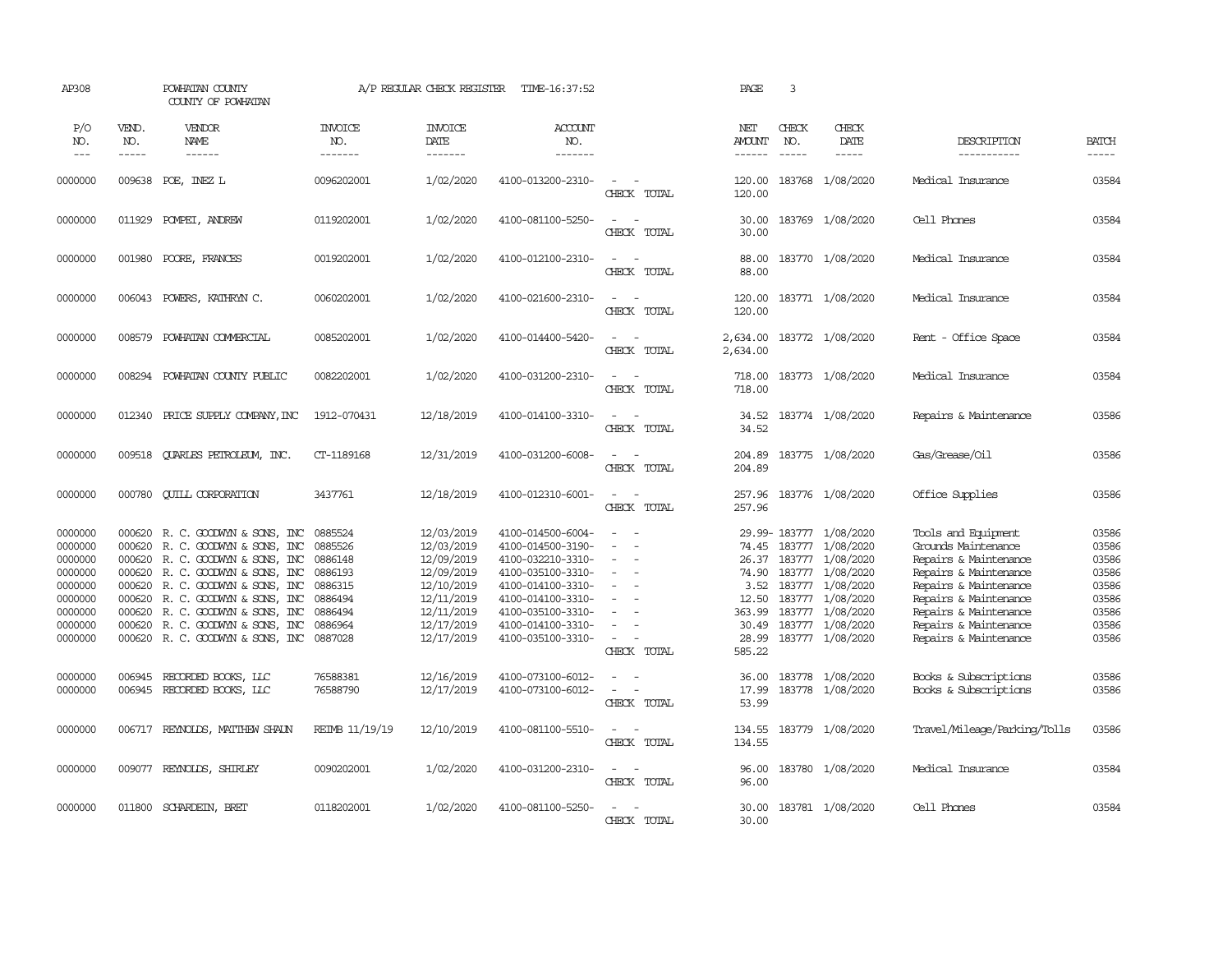| AP308                                                                                |                                                                              | POWHATAN COUNTY<br>COUNTY OF POWHATAN                                                                                |                                                                                                                                              | A/P REGULAR CHECK REGISTER                                                                                   | TIME-16:37:52                                                                                                                                                        |                                                                                         | PAGE                                                          | $\overline{4}$                                           |                                                                                                                          |                                                                                                                                                                                                          |                                                                      |
|--------------------------------------------------------------------------------------|------------------------------------------------------------------------------|----------------------------------------------------------------------------------------------------------------------|----------------------------------------------------------------------------------------------------------------------------------------------|--------------------------------------------------------------------------------------------------------------|----------------------------------------------------------------------------------------------------------------------------------------------------------------------|-----------------------------------------------------------------------------------------|---------------------------------------------------------------|----------------------------------------------------------|--------------------------------------------------------------------------------------------------------------------------|----------------------------------------------------------------------------------------------------------------------------------------------------------------------------------------------------------|----------------------------------------------------------------------|
| P/O<br>NO.<br>$---$                                                                  | VEND.<br>NO.<br>$- - - - -$                                                  | VENDOR<br>NAME<br>$- - - - - -$                                                                                      | <b>INVOICE</b><br>NO.<br>-------                                                                                                             | <b>INVOICE</b><br>DATE<br>-------                                                                            | <b>ACCOUNT</b><br>NO.<br>-------                                                                                                                                     |                                                                                         | NET<br><b>AMOUNT</b><br>------                                | CHECK<br>NO.<br>$\frac{1}{2}$                            | CHECK<br>DATE<br>$- - - - -$                                                                                             | DESCRIPTION<br>-----------                                                                                                                                                                               | <b>BATCH</b><br>-----                                                |
| 0000000                                                                              | 010282                                                                       | SCHUBERT, CHARLA                                                                                                     | 0102202001                                                                                                                                   | 1/02/2020                                                                                                    | 4100-012200-5250-                                                                                                                                                    | $\sim$<br>CHECK TOTAL                                                                   | 30.00<br>30.00                                                |                                                          | 183782 1/08/2020                                                                                                         | Cell Phones                                                                                                                                                                                              | 03584                                                                |
| 0000000                                                                              | 001940                                                                       | STANDBY SYSTEMS, INC.                                                                                                | 1119275                                                                                                                                      | 11/29/2019                                                                                                   | 4100-031210-3310-                                                                                                                                                    | $\sim$<br>$\sim$<br>CHECK TOTAL                                                         | 2,876.00<br>2,876.00                                          |                                                          | 183786 1/08/2020                                                                                                         | Repairs and Maintenance                                                                                                                                                                                  | 03586                                                                |
| 0000000<br>0000000<br>0000000<br>0000000<br>0000000<br>0000000<br>0000000<br>0000000 | 013065<br>013065<br>013065<br>013065<br>013065<br>013065<br>013065<br>013065 | STAPLES INC<br>STAPLES INC<br>STAPLES INC<br>STAPLES INC<br>STAPLES INC<br>STAPLES INC<br>STAPLES INC<br>STAPLES INC | 7301402376-0-1<br>7301402376-0-1<br>7303032568-0-1<br>7303032568-0-1<br>7303032568-0-2<br>7303111825-0-1<br>7303115238-0-1<br>7303165885-0-1 | 10/22/2019<br>10/22/2019<br>12/16/2019<br>12/16/2019<br>12/16/2019<br>12/18/2019<br>12/18/2019<br>12/20/2019 | 4100-014300-6007-<br>4100-014400-6001-<br>4100-014300-6007-<br>4100-014400-6001-<br>4100-014300-6007-<br>4100-081100-6001-<br>4100-031200-6001-<br>4100-083500-6001- | $\sim$ $\sim$<br>$\overline{\phantom{a}}$<br>$\equiv$<br>$\equiv$<br>$\equiv$<br>$\sim$ | 18.43<br>17.09<br>33.44<br>228.49<br>56.24<br>36.33<br>143.59 | 183787<br>183787<br>183787<br>183787<br>183787<br>183787 | 34.18 183787 1/08/2020<br>1/08/2020<br>1/08/2020<br>1/08/2020<br>1/08/2020<br>1/08/2020<br>183787 1/08/2020<br>1/08/2020 | Transfer Station Supplies<br>Stationery/Office Supplies<br>Transfer Station Supplies<br>Stationery/Office Supplies<br>Transfer Station Supplies<br>Office Supplies<br>Office Supplies<br>Office Supplies | 03586<br>03586<br>03586<br>03586<br>03586<br>03586<br>03586<br>03586 |
| 0000000                                                                              | 013065                                                                       | STAPLES INC                                                                                                          | 7303165885-0-2                                                                                                                               | 12/20/2019                                                                                                   | 4100-083500-6001-                                                                                                                                                    | $\sim$<br>CHECK TOTAL                                                                   | 12.59<br>580.38                                               | 183787                                                   | 1/08/2020                                                                                                                | Office Supplies                                                                                                                                                                                          | 03586                                                                |
| 0000000                                                                              | 006569                                                                       | STICKELS, RANDAL LEE                                                                                                 | 0065202001                                                                                                                                   | 1/02/2020                                                                                                    | 4100-031200-2310-                                                                                                                                                    | $\overline{\phantom{a}}$<br>$\sim$<br>CHECK TOTAL                                       | 72.00<br>72.00                                                |                                                          | 183788 1/08/2020                                                                                                         | Medical Insurance                                                                                                                                                                                        | 03584                                                                |
| 0000000                                                                              |                                                                              | 007115 STOKES, GARLAND KENNETH                                                                                       | 0071202001                                                                                                                                   | 1/02/2020                                                                                                    | 4100-031200-2310-                                                                                                                                                    | $\overline{\phantom{a}}$<br>$\sim$<br>CHECK TOTAL                                       | 68.00<br>68.00                                                |                                                          | 183789 1/08/2020                                                                                                         | Medical Insurance                                                                                                                                                                                        | 03584                                                                |
| 0000000                                                                              |                                                                              | 009520 STONE'S OFFICE EQUIPMENT                                                                                      | 126119                                                                                                                                       | 12/17/2019                                                                                                   | 4100-073100-3320-                                                                                                                                                    | $\sim$<br>$\sim$<br>CHECK TOTAL                                                         | 603.27<br>603.27                                              |                                                          | 183790 1/08/2020                                                                                                         | Maintenance & Service Contract                                                                                                                                                                           | 03586                                                                |
| 0000000                                                                              | 000845                                                                       | TOWN POLICE SUPPLY OF                                                                                                | R82795                                                                                                                                       | 12/25/2019                                                                                                   | 4100-031200-6011-                                                                                                                                                    | $\sim$ 100 $\sim$<br>CHECK TOTAL                                                        | 150.00<br>150.00                                              |                                                          | 183792 1/08/2020                                                                                                         | Uniforms                                                                                                                                                                                                 | 03586                                                                |
| 0000000                                                                              |                                                                              | 008736 TRACEY, RITA                                                                                                  | REIMB 12/26/19                                                                                                                               | 12/26/2019                                                                                                   | 4100-014400-5510-                                                                                                                                                    | $\overline{\phantom{a}}$<br>$\sim$<br>CHECK TOTAL                                       | 48.43<br>48.43                                                |                                                          | 183793 1/08/2020                                                                                                         | Travel-Mileage                                                                                                                                                                                           | 03586                                                                |
| 0000000                                                                              | 009954                                                                       | ULLOA, SANDRA                                                                                                        | 8963731                                                                                                                                      | 12/13/2019                                                                                                   | 4100-021200-3150-                                                                                                                                                    | $\sim$<br>$\sim$<br>CHECK TOTAL                                                         | 120.00<br>120.00                                              |                                                          | 183794 1/08/2020                                                                                                         | Outside Counsel                                                                                                                                                                                          | 03586                                                                |
| 0000000                                                                              | 008126                                                                       | VERIZON                                                                                                              | 9844908596                                                                                                                                   | 12/23/2019                                                                                                   | 4100-031200-5250-                                                                                                                                                    | $\sim$<br>CHECK TOTAL                                                                   | 2,654.14<br>2,654.14                                          |                                                          | 183795 1/08/2020                                                                                                         | Cell Phones                                                                                                                                                                                              | 03586                                                                |
| 0000000                                                                              |                                                                              | 011193 VERIZON                                                                                                       | 000921422421                                                                                                                                 | 12/24/2019                                                                                                   | 4100-032220-5230-                                                                                                                                                    | $\sim$<br>$\sim$<br>CHECK TOTAL                                                         | 103.55<br>103.55                                              |                                                          | 183796 1/08/2020                                                                                                         | Telephone System                                                                                                                                                                                         | 03586                                                                |
| 0000000                                                                              | 007368                                                                       | WARNER, PHIL                                                                                                         | 0073202001                                                                                                                                   | 1/02/2020                                                                                                    | 4100-032200-5250-                                                                                                                                                    | $\overline{\phantom{a}}$<br>$\sim$<br>CHECK TOTAL                                       | 30.00<br>30.00                                                |                                                          | 183799 1/08/2020                                                                                                         | Cell Phones                                                                                                                                                                                              | 03584                                                                |
| 0000000                                                                              |                                                                              | 012063 WINDSTREAM                                                                                                    | 012362191 12/19                                                                                                                              | 12/26/2019                                                                                                   | 4100-012510-5230-                                                                                                                                                    | $\sim$<br>$\sim$<br>CHECK TOTAL                                                         | 834.99<br>834.99                                              |                                                          | 183800 1/08/2020                                                                                                         | Telephone Services                                                                                                                                                                                       | 03586                                                                |
| 0000000                                                                              |                                                                              | 002080 WOODCOCK, LYNN T.                                                                                             | 0020202001                                                                                                                                   | 1/02/2020                                                                                                    | 4100-031200-2310-                                                                                                                                                    | $\overline{\phantom{a}}$<br>$\sim$<br>CHECK TOTAL                                       | 108.00<br>108.00                                              |                                                          | 183801 1/08/2020                                                                                                         | Medical Insurance                                                                                                                                                                                        | 03584                                                                |
| 0000000                                                                              |                                                                              | 011434 AGA JANITORIAL SOLUTIONS,                                                                                     | 3405-REISSUE                                                                                                                                 | 12/09/2019                                                                                                   | 4100-014100-3180-                                                                                                                                                    | $\overline{a}$                                                                          |                                                               |                                                          | 2,990.00 183802 1/15/2020                                                                                                | Cleaning Service                                                                                                                                                                                         | 03591                                                                |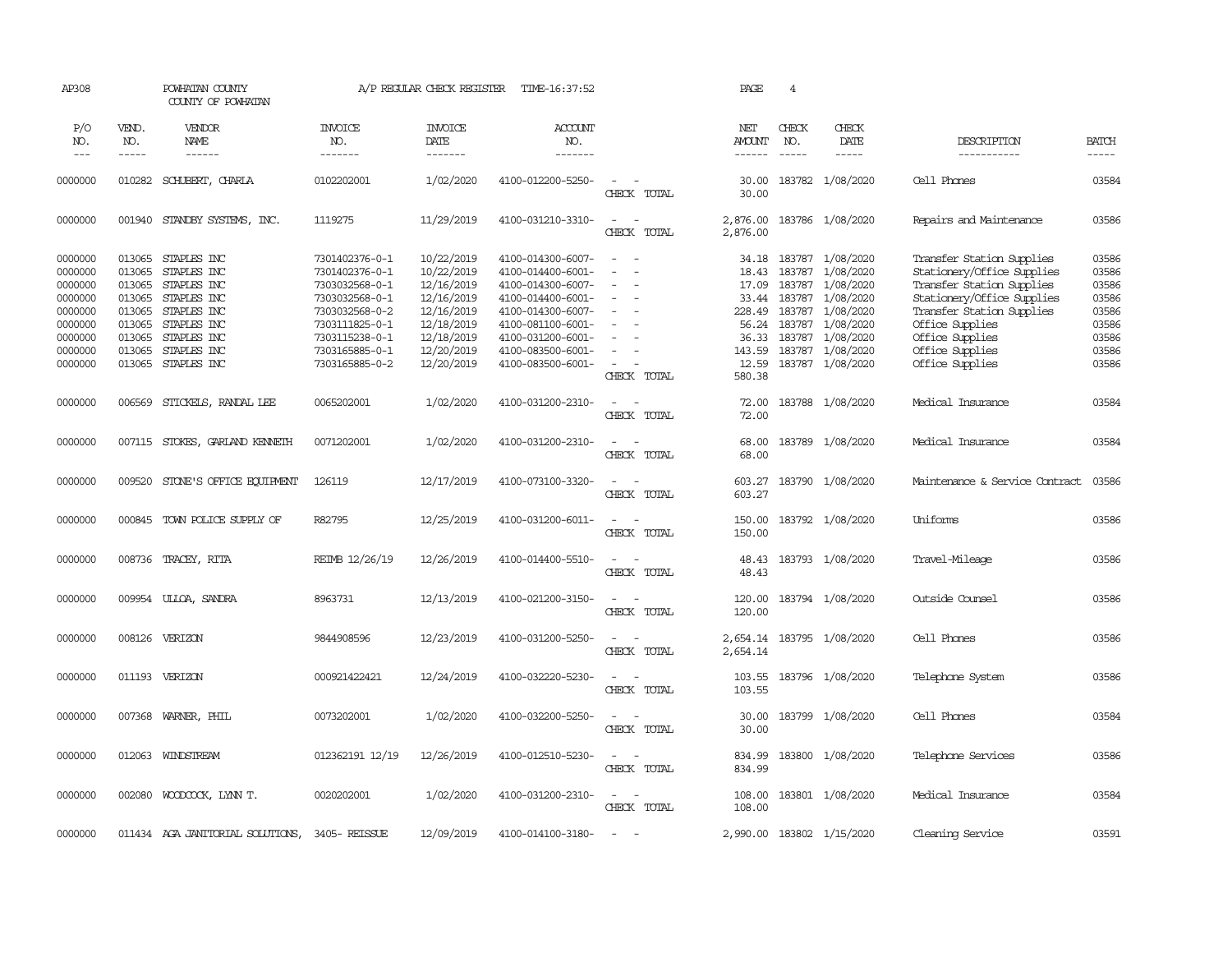| AP308         |              | POWHATAN COUNTY<br>COUNTY OF POWHATAN |                       | A/P REGULAR CHECK REGISTER | TIME-16:37:52     |                                    | PAGE                 | 5                             |                         |                              |              |
|---------------|--------------|---------------------------------------|-----------------------|----------------------------|-------------------|------------------------------------|----------------------|-------------------------------|-------------------------|------------------------------|--------------|
| P/O<br>NO.    | VEND.<br>NO. | VENDOR<br>NAME                        | <b>INVOICE</b><br>NO. | <b>INVOICE</b><br>DATE     | ACCOUNT<br>NO.    |                                    | NET<br>AMOUNT        | CHECK<br>NO.<br>$\frac{1}{2}$ | CHECK<br>DATE           | DESCRIPTION                  | <b>BATCH</b> |
| $\frac{1}{2}$ | -----        | ------                                | -------               | -------                    | -------           |                                    | $- - - - - -$        |                               | $- - - - -$             | -----------                  | -----        |
| 0000000       |              | 011434 AGA JANITORIAL SOLUTIONS,      | 3405-REISSUE          | 12/09/2019                 | 4100-032220-3180- | CHECK TOTAL                        | 150.00<br>3,140.00   |                               | 183802 1/15/2020        | Cleaning Service             | 03591        |
| 0000000       |              | 011585 ATLANTIC TACTICAL, INC.        | SI-80684966           | 11/13/2019                 | 4100-031200-6010- | $\equiv$<br>$\sim$<br>CHECK TOTAL  | 1,719.48<br>1,719.48 |                               | 183805 1/16/2020        | Ammunition                   | 03589        |
| 0000000       |              | 011206 A1 DOOR COMPANY                | 20074818              | 12/18/2019                 | 4100-032210-3310- | $\equiv$<br>$\sim$<br>CHECK TOTAL  | 381.00<br>381.00     |                               | 183806 1/16/2020        | Repairs & Maintenance        | 03589        |
| 0000000       | 007941       | BAKER & TAYLOR                        | H42030230             | 12/06/2019                 | 4100-073100-6012- | - 1                                | 13.68                | 183807                        | 1/16/2020               | Books & Subscriptions        | 03589        |
| 0000000       | 007941       | BAKER & TAYLOR                        | H42117770             | 12/10/2019                 | 4100-073100-6012- | $\sim$<br>$\sim$                   | 25.51                | 183807                        | 1/16/2020               | Books & Subscriptions        | 03589        |
| 0000000       | 007941       | BAKER & TAYLOR                        | H42117771             | 12/10/2019                 | 4100-073100-6012- |                                    | 13.79                | 183807                        | 1/16/2020               | Books & Subscriptions        | 03589        |
| 0000000       | 007941       | BAKER & TAYLOR                        | H42299670             | 12/30/2019                 | 4100-073100-6012- |                                    | 10.34                | 183807                        | 1/16/2020               | Books & Subscriptions        | 03589        |
| 0000000       | 007941       | BAKER & TAYLOR                        | H42299671             | 12/30/2019                 | 4100-073100-6012- |                                    | 17.24                | 183807                        | 1/16/2020               | Books & Subscriptions        | 03589        |
| 0000000       | 007941       | BAKER & TAYLOR                        | H42676750             | 12/31/2019                 | 4100-073100-6012- |                                    | 50.18                | 183807                        | 1/16/2020               | Books & Subscriptions        | 03589        |
| 0000000       | 007941       | BAKER & TAYLOR                        | 0003193047            | 12/23/2019                 | 4100-073100-6012- |                                    |                      | 13.49-183807                  | 1/16/2020               | Books & Subscriptions        | 03589        |
| 0000000       | 007941       | BAKER & TAYLOR                        | 5015888673            | 12/06/2019                 | 4100-073100-6012- |                                    | 604.12               | 183807                        | 1/16/2020               | Books & Subscriptions        | 03589        |
| 0000000       | 007941       | BAKER & TAYLOR                        | 5015895295            | 12/10/2019                 | 4100-073100-6012- |                                    | 392.72               | 183807                        | 1/16/2020               | Books & Subscriptions        | 03589        |
| 0000000       | 007941       | BAKER & TAYLOR                        | 5015914556            | 12/20/2019                 | 4100-073100-6012- | $\overline{a}$                     | 244.60               | 183807                        | 1/16/2020               | Books & Subscriptions        | 03589        |
|               |              |                                       |                       |                            |                   | CHECK TOTAL                        | 1,358.69             |                               |                         |                              |              |
| 0000000       | 007941       | BAKER & TAYLOR                        | 5015930502            | 12/31/2019                 | 4100-073100-6012- | $\sim$<br>$\sim$                   | 232.69               | 183808                        | 1/16/2020               | Books & Subscriptions        | 03589        |
| 0000000       | 007941       | BAKER & TAYLOR                        | 5015932060            | 12/31/2019                 | 4100-073100-6012- | $\sim$<br>$\overline{\phantom{a}}$ | 281.57               | 183808                        | 1/16/2020               | Books & Subscriptions        | 03589        |
|               |              |                                       |                       |                            |                   | CHECK TOTAL                        | 514.26               |                               |                         |                              |              |
| 0000000       | 008668       | BANK OF AMERICA                       | 01/02/2020            | 1/02/2020                  | 4100-012100-5530- | $\equiv$<br>$\sim$                 | .00.                 | 183809                        | 1/16/2020               | Business Meetings            | 03600        |
| 0000000       | 008668       | BANK OF AMERICA                       | 01/02/2020            | 1/02/2020                  | 4100-012100-5530- |                                    | 12.00                | 183809                        | 1/16/2020               | <b>Business Meetings</b>     | 03600        |
| 0000000       | 008668       | BANK OF AMERICA                       | 01/02/2020            | 1/02/2020                  | 4100-081500-5540- |                                    | 12.00                | 183809                        | 1/16/2020               | Conferences & Training       | 03600        |
| 0000000       | 008668       | BANK OF AMERICA                       | 01/02/2020            | 1/02/2020                  | 4100-081500-5540- |                                    | 12.00                | 183809                        | 1/16/2020               | Conferences & Training       | 03600        |
| 0000000       | 008668       | BANK OF AMERICA                       | 01/02/2020            | 1/02/2020                  | 4100-021600-6001- | $\sim$                             | 34.65                | 183809                        | 1/16/2020               | Office Supplies              | 03600        |
| 0000000       | 008668       | BANK OF AMERICA                       | 01/02/2020            | 1/02/2020                  | 4100-012200-5810- | $\sim$                             | 530.00               | 183809                        | 1/16/2020               | Dues/Association Memberships | 03600        |
| 0000000       | 008668       | BANK OF AMERICA                       | 01/02/2020            | 1/02/2020                  | 4100-012410-3321- |                                    | 36.15                | 183809                        | 1/16/2020               | BAI.NET Credit Card Fees     | 03600        |
| 0000000       | 008668       | BANK OF AMERICA                       | 01/02/2020            | 1/02/2020                  | 4100-013200-5210- | $\equiv$                           | 55.00                | 183809                        | 1/16/2020               | Postage                      | 03600        |
| 0000000       | 008668       | BANK OF AMERICA                       | 01/02/2020            | 1/02/2020                  | 4100-031200-5210- |                                    | 69.30                | 183809                        | 1/16/2020               | Postage                      | 03600        |
| 0000000       | 008668       | BANK OF AMERICA                       | 01/02/2020            | 1/02/2020                  | 4100-073100-5210- |                                    | 9.63                 | 183809                        | 1/16/2020               | Postage                      | 03600        |
| 0000000       | 008668       | BANK OF AMERICA                       | 01/02/2020            | 1/02/2020                  | 4100-073100-5210- |                                    | 11.95                | 183809                        | 1/16/2020               | Postage                      | 03600        |
| 0000000       | 008668       | BANK OF AMERICA                       | 01/02/2020            | 1/02/2020                  | 4100-013200-6001- | $\equiv$<br>÷,                     | 56.53                | 183809                        | 1/16/2020               | Office Supplies              | 03600        |
| 0000000       | 008668       | BANK OF AMERICA                       | 01/02/2020            | 1/02/2020                  | 4100-073100-6001- |                                    | 36.12                | 183809                        | 1/16/2020               | Office Supplies              | 03600        |
| 0000000       | 008668       | BANK OF AMERICA                       | 01/02/2020            | 1/02/2020                  | 4100-083500-6014- |                                    | 36.38                | 183809                        | 1/16/2020               | Other Operating Supplies     | 03600        |
| 0000000       | 008668       | BANK OF AMERICA                       | 01/02/2020            | 1/02/2020                  | 4100-014100-3400- | $\sim$<br>÷.                       | 25.00                | 183809                        | 1/16/2020               | Misc. Meetings - Set Up      | 03600        |
| 0000000       | 008668       | BANK OF AMERICA                       | 01/02/2020            | 1/02/2020                  | 4100-012510-6001- | ÷,                                 | 466.80               | 183809                        | 1/16/2020               | Office Supplies              | 03600        |
| 0000000       | 008668       | BANK OF AMERICA                       | 01/02/2020            | 1/02/2020                  | 4100-012510-6001- |                                    | 24.95                | 183809                        | 1/16/2020               | Office Supplies              | 03600        |
| 0000000       | 008668       | BANK OF AMERICA                       | 01/02/2020            | 1/02/2020                  | 4100-012510-6014- |                                    | 129.00               | 183809                        | 1/16/2020               | Other Operating Supplies     | 03600        |
| 0000000       | 008668       | BANK OF AMERICA                       | 01/02/2020            | 1/02/2020                  | 4100-021600-6001- | $\blacksquare$<br>÷,               | 17.85                | 183809                        | 1/16/2020               | Office Supplies              | 03600        |
| 0000000       | 008668       | BANK OF AMERICA                       | 01/02/2020            | 1/02/2020                  | 4100-031210-6001- |                                    | 48.99                | 183809                        | 1/16/2020               | Office Supplies              | 03600        |
| 0000000       | 008668       | BANK OF AMERICA                       | 01/02/2020            | 1/02/2020                  | 4100-031210-6001- | $\overline{\phantom{a}}$           | 25.78                | 183809                        | 1/16/2020               | Office Supplies              | 03600        |
| 0000000       | 008668       | BANK OF AMERICA                       | 01/02/2020            | 1/02/2020                  | 4100-031210-6001- |                                    | 38.48                | 183809                        | 1/16/2020               | Office Supplies              | 03600        |
| 0000000       | 008668       | BANK OF AMERICA                       | 01/02/2020            | 1/02/2020                  | 4100-031210-6001- |                                    | 58.67                | 183809                        | 1/16/2020               | Office Supplies              | 03600        |
| 0000000       | 008668       | BANK OF AMERICA                       | 01/02/2020            | 1/02/2020                  | 4100-031210-6001- |                                    | 15.99                | 183809                        | 1/16/2020               | Office Supplies              | 03600        |
| 0000000       | 008668       | BANK OF AMERICA                       | 01/02/2020            | 1/02/2020                  | 4100-032200-6001- |                                    | 19.99                | 183809                        | 1/16/2020               | Stationery/Office Supplies   | 03600        |
| 0000000       |              | 008668 BANK OF AMERICA                | 01/02/2020            | 1/02/2020                  | 4100-032200-6009- | $\equiv$                           |                      |                               | 237.44 183809 1/16/2020 | Auto Repairs and Parts       | 03600        |
|               |              |                                       |                       |                            |                   |                                    |                      |                               |                         |                              |              |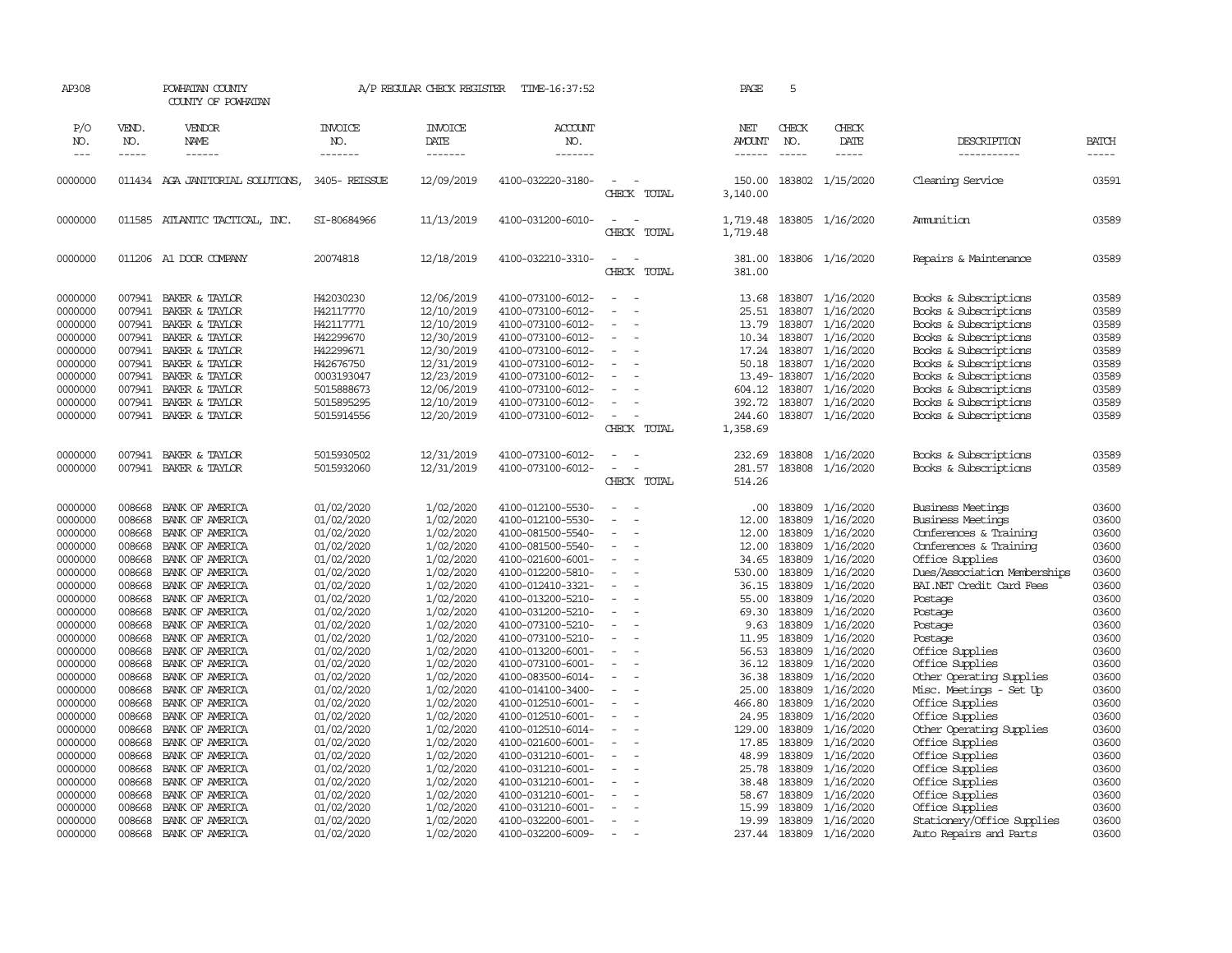| AP308              |              | POWHATAN COUNTY<br>COUNTY OF POWHATAN           |                       | A/P REGULAR CHECK REGISTER | TIME-16:37:52         |                                    |             | PAGE                 | 6            |                  |                                |                |
|--------------------|--------------|-------------------------------------------------|-----------------------|----------------------------|-----------------------|------------------------------------|-------------|----------------------|--------------|------------------|--------------------------------|----------------|
| P/O<br>NO.         | VEND.<br>NO. | VENDOR<br><b>NAME</b>                           | <b>INVOICE</b><br>NO. | <b>INVOICE</b><br>DATE     | <b>ACCOUNT</b><br>NO. |                                    |             | NET<br><b>AMOUNT</b> | CHECK<br>NO. | CHECK<br>DATE    | DESCRIPTION                    | BATCH          |
| $---$              | $- - - - -$  | ------                                          | -------               | -------                    | -------               |                                    |             | ------               |              | -----            | -----------                    | -----          |
| 0000000            | 008668       | BANK OF AMERICA                                 | 01/02/2020            | 1/02/2020                  | 4100-035500-6009-     |                                    |             | 41.94                | 183809       | 1/16/2020        | Auto Parts/Repairs             | 03600          |
| 0000000            | 008668       | BANK OF AMERICA                                 | 01/02/2020            | 1/02/2020                  | 4100-073100-6012-     | ٠                                  |             | 15.00                | 183809       | 1/16/2020        | Books & Subscriptions          | 03600          |
| 0000000            | 008668       | BANK OF AMERICA                                 | 01/02/2020            | 1/02/2020                  | 4100-012200-5130-     |                                    |             | 19.20                | 183809       | 1/16/2020        | Water                          | 03600          |
| 0000000            | 008668       | BANK OF AMERICA                                 | 01/02/2020            | 1/02/2020                  | 4100-032210-3310-     |                                    |             | 398.00               | 183809       | 1/16/2020        | Repairs & Maintenance          | 03600          |
| 0000000            | 008668       | BANK OF AMERICA                                 | 01/02/2020            | 1/02/2020                  | 4100-032200-5840-     |                                    |             | 95.00                | 183809       | 1/16/2020        | Miscellaneous                  | 03600          |
| 0000000            | 008668       | BANK OF AMERICA                                 | 01/02/2020            | 1/02/2020                  | 4100-012510-6001-     |                                    |             | 23.16                | 183809       | 1/16/2020        | Office Supplies                | 03600          |
| 0000000            | 008668       | BANK OF AMERICA                                 | 01/02/2020            | 1/02/2020                  | 4100-032200-5840-     |                                    |             | 75.82                | 183809       | 1/16/2020        | Miscellaneous                  | 03600          |
| 0000000            | 008668       | BANK OF AMERICA                                 | 01/02/2020            | 1/02/2020                  | 4100-011010-5540-     | $\equiv$                           |             | 350.00               | 183809       | 1/16/2020        | Travel - Convention & Educatio | 03600          |
| 0000000            | 008668       | BANK OF AMERICA                                 | 01/02/2020            | 1/02/2020                  | 4100-012200-5540-CS1- |                                    |             | 100.00               | 183809       | 1/16/2020        | CPFO Training Course           | 03600          |
| 0000000            | 008668       | BANK OF AMERICA                                 | 01/02/2020            | 1/02/2020                  | 4100-081500-5540-     | $\sim$                             |             | 100.00               | 183809       | 1/16/2020        | Conferences & Training         | 03600          |
| 0000000            | 008668       | BANK OF AMERICA                                 | 01/02/2020            | 1/02/2020                  | 4100-012100-5530-     |                                    |             | 45.96                | 183809       | 1/16/2020        | <b>Business Meetings</b>       | 03600          |
| 0000000            | 008668       | BANK OF AMERICA                                 | 01/02/2020            | 1/02/2020                  | 4100-012100-5530-     | $\sim$                             |             | 30.27                | 183809       | 1/16/2020        | <b>Business Meetings</b>       | 03600          |
| 0000000            | 008668       | BANK OF AMERICA                                 | 01/02/2020            | 1/02/2020                  | 4100-011010-6014-     | $\overline{\phantom{a}}$           |             | 15.78                | 183809       | 1/16/2020        | Other Operating Supplies       | 03600          |
| 0000000            | 008668       | BANK OF AMERICA                                 | 01/02/2020            | 1/02/2020                  | 4100-035500-6014-     |                                    |             | 29.24                | 183809       | 1/16/2020        | Other Operating Supplies       | 03600          |
| 0000000            | 008668       | BANK OF AMERICA                                 | 01/02/2020            | 1/02/2020                  | 4100-073100-5260-     | $\equiv$                           |             | 219.90               | 183809       | 1/16/2020        | Internet                       | 03600          |
| 0000000            | 008668       | BANK OF AMERICA                                 | 01/02/2020            | 1/02/2020                  | 4100-034100-3320-     |                                    |             | 49.00                | 183809       | 1/16/2020        | Maintenance & Service Contract | 03600          |
| 0000000            | 008668       | BANK OF AMERICA                                 | 01/02/2020            | 1/02/2020                  | 4100-081500-5810-     | $\sim$                             |             | 250.00               | 183809       | 1/16/2020        | Dues/Association Memberships   | 03600          |
| 0000000            | 008668       | BANK OF AMERICA                                 | 01/02/2020            | 1/02/2020                  | 4100-012310-5510-     |                                    |             | 28.15                | 183809       | 1/16/2020        | Travel/Mileage/Parking/Tolls   | 03600          |
| 0000000            | 008668       | BANK OF AMERICA                                 | 01/02/2020            | 1/02/2020                  | 4100-012510-5260-     | $\equiv$                           |             | 75.00                | 183809       | 1/16/2020        | Internet Usage                 | 03600          |
| 0000000            | 008668       | BANK OF AMERICA                                 | 01/02/2020            | 1/02/2020                  | 4100-073100-3320-     |                                    |             | 50.00                | 183809       | 1/16/2020        | Maintenance & Service Contract | 03600          |
| 0000000            | 008668       | BANK OF AMERICA                                 | 01/02/2020            | 1/02/2020                  | 4100-081500-5810-     | $\equiv$                           |             | 25.00                | 183809       | 1/16/2020        | Dues/Association Memberships   | 03600          |
| 0000000            | 008668       | BANK OF AMERICA                                 | 01/02/2020            | 1/02/2020                  | 4100-014300-5540-     |                                    |             | 151.82               | 183809       | 1/16/2020        | Training and Education         | 03600          |
| 0000000            | 008668       | BANK OF AMERICA                                 | 01/02/2020            | 1/02/2020                  | 4100-021600-5540-     | $\overline{a}$                     |             | 141.88-183809        |              | 1/16/2020        | Travel and Education           | 03600          |
| 0000000            | 008668       | BANK OF AMERICA                                 | 01/02/2020            | 1/02/2020                  | 4100-081500-5540-     | $\sim$                             |             | 20.00                | 183809       | 1/16/2020        | Conferences & Training         | 03600          |
| 0000000            | 008668       | BANK OF AMERICA                                 | 01/02/2020            | 1/02/2020                  | 4100-073100-5840-     |                                    |             | 35.33                | 183809       | 1/16/2020        | Miscellaneous                  | 03600          |
| 0000000            | 008668       | BANK OF AMERICA                                 | 01/02/2020            | 1/02/2020                  | 4100-081500-5540-     | $\equiv$                           |             | 30.00                | 183809       | 1/16/2020        | Conferences & Training         | 03600          |
| 0000000            | 008668       | BANK OF AMERICA                                 | 01/02/2020            | 1/02/2020                  | 4100-081500-5810-     |                                    |             | 195.00               | 183809       | 1/16/2020        | Dues/Association Memberships   | 03600          |
| 0000000            | 008668       | BANK OF AMERICA                                 | 01/02/2020            | 1/02/2020                  | 4100-012510-6003-     |                                    |             | 84.14                | 183809       | 1/16/2020        | Computer Software              | 03600          |
| 0000000            | 008668       | BANK OF AMERICA                                 | 01/02/2020            | 1/02/2020                  | 4100-012100-5510-     |                                    |             | 7.00                 | 183809       | 1/16/2020        | Travel/Mileage/Parking/Tolls   | 03600          |
| 0000000            | 008668       | BANK OF AMERICA                                 | 01/02/2020            | 1/02/2020                  | 4100-081500-5510-     | $\equiv$                           |             | 7.00                 | 183809       | 1/16/2020        | Travel/Mileage/Parking/Tolls   | 03600          |
| 0000000            | 008668       | BANK OF AMERICA                                 | 01/02/2020            | 1/02/2020                  | 4100-035500-5540-     | $\equiv$                           |             | 50.00                | 183809       | 1/16/2020        | Conferences & Training         | 03600          |
| 0000000            | 008668       | BANK OF AMERICA                                 | 01/02/2020            | 1/02/2020                  | 4100-012200-5540-CS1- |                                    |             | 77.25                | 183809       | 1/16/2020        | CPFO Training Course           | 03600          |
| 0000000            | 008668       | BANK OF AMERICA                                 | 01/02/2020            | 1/02/2020                  | 4100-073100-6014-     |                                    |             | 460.30               | 183809       | 1/16/2020        | Library Supplies               | 03600          |
| 0000000            | 008668       | BANK OF AMERICA                                 | 01/02/2020            | 1/02/2020                  | 4100-073100-6014-     |                                    |             | 8.50                 | 183809       | 1/16/2020        | Library Supplies               | 03600          |
| 0000000            | 008668       | BANK OF AMERICA                                 | 01/02/2020            | 1/02/2020                  | 4100-073100-6014-     |                                    |             | 52.84                | 183809       | 1/16/2020        | Library Supplies               | 03600          |
| 0000000            | 008668       | BANK OF AMERICA                                 | 01/02/2020            | 1/02/2020                  | 4100-012220-5540-     |                                    |             | 145.00               | 183809       | 1/16/2020        | Travel and Education           | 03600          |
| 0000000            | 008668       | BANK OF AMERICA                                 | 01/02/2020            | 1/02/2020                  | 4100-012100-5540-     | $\equiv$                           |             | 90.00                | 183809       | 1/16/2020        | Conference & Training          | 03600          |
| 0000000            | 008668       | BANK OF AMERICA                                 | 01/02/2020            | 1/02/2020                  | 4100-073100-6014-     |                                    |             | 156.50               | 183809       | 1/16/2020        | Library Supplies               | 03600          |
| 0000000            | 008668       | BANK OF AMERICA                                 | 01/02/2020            | 1/02/2020                  | 4100-012510-3320-     | $\equiv$                           |             | 210.60               |              | 183809 1/16/2020 | Maintenance & Service Contract | 03600          |
|                    |              |                                                 |                       |                            |                       |                                    | CHECK TOTAL | 5,696.47             |              |                  |                                |                |
|                    |              |                                                 |                       |                            |                       |                                    |             |                      |              |                  |                                |                |
| 0000000            | 012208       | BIENVENUE PROPERTIES, LLC                       | 88                    | 12/23/2019                 | 4100-011010-5840-     | $\sim$                             |             | 350.00               |              | 183810 1/16/2020 | Meeting Expense                | 03589          |
|                    |              |                                                 |                       |                            |                       |                                    | CHECK TOTAL | 350.00               |              |                  |                                |                |
|                    |              |                                                 |                       |                            |                       |                                    |             |                      |              |                  |                                |                |
| 0000000            | 006655       | BLOSSMAN GAS COMPANIES                          | 8740686               | 12/26/2019                 | 4100-073100-5120-     |                                    |             | 133.11               |              | 183811 1/16/2020 | Fuel                           | 03589          |
| 0000000            | 006655       | BLOSSMAN GAS COMPANIES                          | 8776323               | 1/07/2020                  | 4100-035100-5120-     | $\sim$<br>$\overline{\phantom{a}}$ |             | 273.30               |              | 183811 1/16/2020 | Fuel                           | 03589          |
|                    |              |                                                 |                       |                            |                       |                                    | CHECK TOTAL | 406.41               |              |                  |                                |                |
|                    |              |                                                 |                       |                            |                       |                                    |             |                      |              |                  |                                |                |
| 0000000<br>0000000 | 011010       | BOX ALARM TEES LLC<br>011010 BOX ALARM TEES LLC | 400<br>401            | 1/06/2020                  | 4100-032200-6011-     | $\equiv$                           |             | 518.70               |              | 183813 1/16/2020 | Protective Gear/Uniforms       | 03589<br>03589 |
|                    |              |                                                 |                       | 1/06/2020                  | 4100-032200-6011-     |                                    | CHECK TOTAL | 40.00                |              | 183813 1/16/2020 | Protective Gear/Uniforms       |                |
|                    |              |                                                 |                       |                            |                       |                                    |             | 558.70               |              |                  |                                |                |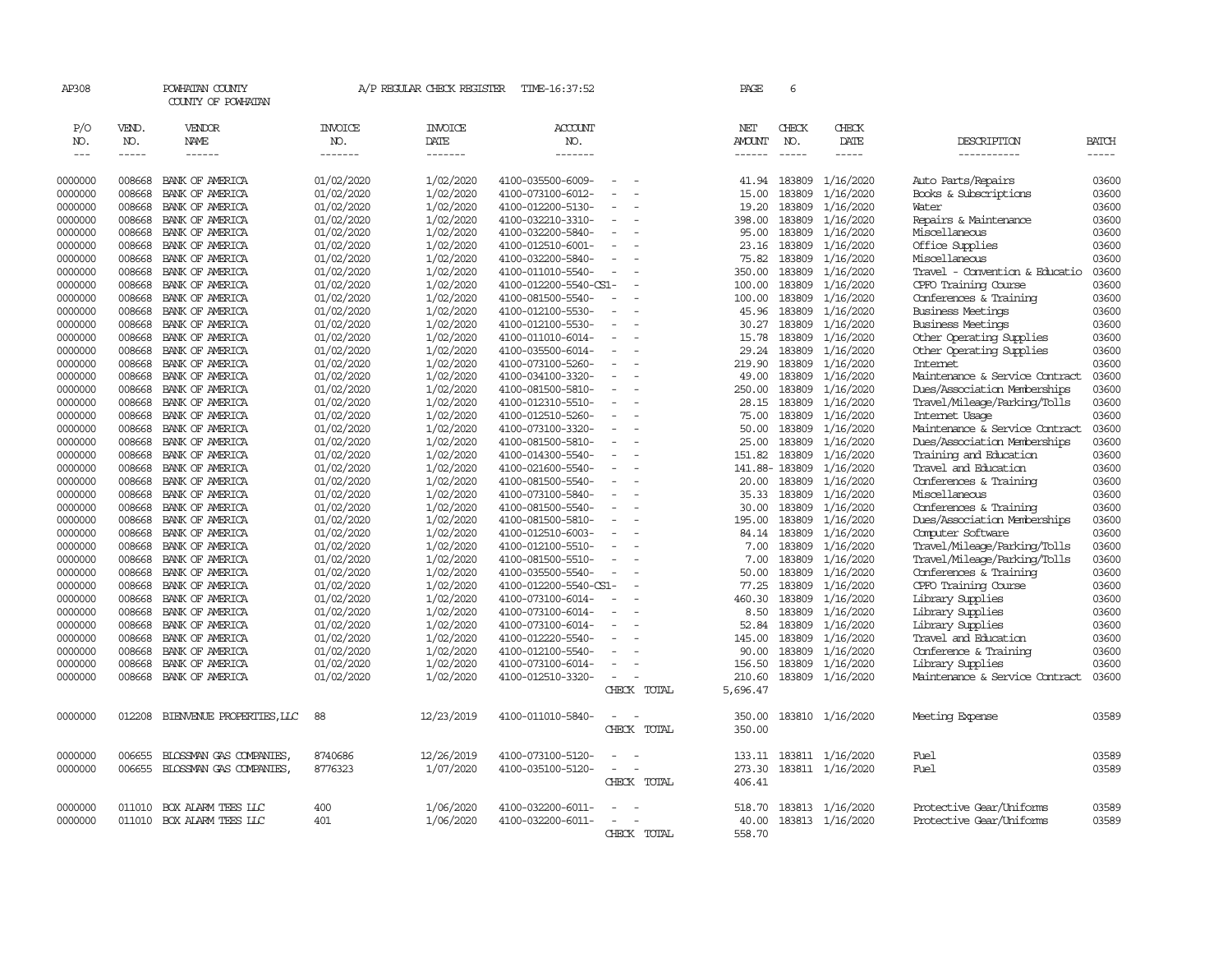| AP308              |                  | POWHATAN COUNTY<br>COUNTY OF POWHATAN |                          | A/P REGULAR CHECK REGISTER | TIME-16:37:52                          |                                             | PAGE                 | 7                                                                                                                                                                                                                                                                                                                                                                                            |                               |                                        |                |
|--------------------|------------------|---------------------------------------|--------------------------|----------------------------|----------------------------------------|---------------------------------------------|----------------------|----------------------------------------------------------------------------------------------------------------------------------------------------------------------------------------------------------------------------------------------------------------------------------------------------------------------------------------------------------------------------------------------|-------------------------------|----------------------------------------|----------------|
| P/O<br>NO.         | VEND.<br>NO.     | VENDOR<br><b>NAME</b>                 | <b>INVOICE</b><br>NO.    | <b>INVOICE</b><br>DATE     | <b>ACCOUNT</b><br>NO.                  |                                             | NET<br><b>AMOUNT</b> | CHECK<br>NO.                                                                                                                                                                                                                                                                                                                                                                                 | CHECK<br>DATE                 | DESCRIPTION                            | <b>BATCH</b>   |
| $  -$              | $- - - - -$      | ------                                | -------                  | -------                    | -------                                |                                             | ------               | $\frac{1}{2} \frac{1}{2} \frac{1}{2} \frac{1}{2} \frac{1}{2} \frac{1}{2} \frac{1}{2} \frac{1}{2} \frac{1}{2} \frac{1}{2} \frac{1}{2} \frac{1}{2} \frac{1}{2} \frac{1}{2} \frac{1}{2} \frac{1}{2} \frac{1}{2} \frac{1}{2} \frac{1}{2} \frac{1}{2} \frac{1}{2} \frac{1}{2} \frac{1}{2} \frac{1}{2} \frac{1}{2} \frac{1}{2} \frac{1}{2} \frac{1}{2} \frac{1}{2} \frac{1}{2} \frac{1}{2} \frac{$ | $\cdots \cdots \cdots$        | -----------                            | $\cdots$       |
| 0000000            | 011439           | BUSINESS CARD                         | 12/27/2019               | 12/27/2019                 | 4100-033400-3846-                      |                                             | .00.                 | 183814                                                                                                                                                                                                                                                                                                                                                                                       | 1/16/2020                     | Detention of Adults-Other Expe         | 03598          |
| 0000000            | 011439           | BUSINESS CARD                         | 12/27/2019               | 12/27/2019                 | 4100-033400-3846-                      |                                             | 7.69                 | 183814                                                                                                                                                                                                                                                                                                                                                                                       | 1/16/2020                     | Detention of Adults-Other Expe         | 03598          |
| 0000000            | 011439           | BUSINESS CARD                         | 12/27/2019               | 12/27/2019                 | 4100-013200-6001-                      |                                             | 46.28                | 183814                                                                                                                                                                                                                                                                                                                                                                                       | 1/16/2020                     | Office Supplies                        | 03598          |
| 0000000            | 011439           | BUSINESS CARD                         | 12/27/2019               | 12/27/2019                 | 4100-031200-5540-                      | $\equiv$                                    | 203.00               | 183814                                                                                                                                                                                                                                                                                                                                                                                       | 1/16/2020                     | Conferences & Training                 | 03598          |
| 0000000            | 011439           | BUSINESS CARD                         | 12/27/2019               | 12/27/2019                 | 4100-031200-6022-                      |                                             | 100.00               | 183814                                                                                                                                                                                                                                                                                                                                                                                       | 1/16/2020                     | Dog Food & Supplies K9                 | 03598          |
| 0000000            | 011439           | <b>BUSINESS CARD</b>                  | 12/27/2019               | 12/27/2019                 | 4100-031200-6022-                      | $\sim$                                      | 100.00               | 183814                                                                                                                                                                                                                                                                                                                                                                                       | 1/16/2020                     | Dog Food & Supplies K9                 | 03598          |
| 0000000            |                  | 011439 BUSINESS CARD                  | 12/27/2019               | 12/27/2019                 | 4100-033400-3845-                      | $\sim$                                      | 40.37                |                                                                                                                                                                                                                                                                                                                                                                                              | 183814 1/16/2020              | Detention of Adults - Health C         | 03598          |
|                    |                  |                                       |                          |                            |                                        | CHECK TOTAL                                 | 497.34               |                                                                                                                                                                                                                                                                                                                                                                                              |                               |                                        |                |
| 0000000            | 011610           | BUSINESS CARD                         | 12/27/2019               | 12/27/2019                 | 4100-031200-6011-                      | $\overline{\phantom{a}}$<br>- -             | .00.                 | 183815                                                                                                                                                                                                                                                                                                                                                                                       | 1/16/2020                     | Uniforms                               | 03596          |
| 0000000            | 011610           | BUSINESS CARD                         | 12/27/2019               | 12/27/2019                 | 4100-031200-6011-                      | $\equiv$<br>$\overline{\phantom{a}}$        | 16.83                | 183815                                                                                                                                                                                                                                                                                                                                                                                       | 1/16/2020                     | Uniforms                               | 03596          |
| 0000000            | 011610           | BUSINESS CARD                         | 12/27/2019               | 12/27/2019                 | 4100-031200-6011-                      | $\sim$                                      | 99.48                | 183815                                                                                                                                                                                                                                                                                                                                                                                       | 1/16/2020                     | Uniforms                               | 03596          |
| 0000000            | 011610           | BUSINESS CARD                         | 12/27/2019               | 12/27/2019                 | 4100-031200-6011-                      | $\sim$                                      | 54.22                | 183815                                                                                                                                                                                                                                                                                                                                                                                       | 1/16/2020                     | Uniforms                               | 03596          |
| 0000000            | 011610           | BUSINESS CARD                         | 12/27/2019               | 12/27/2019                 | 4100-031200-6011-                      | $\sim$                                      | 23.05                | 183815                                                                                                                                                                                                                                                                                                                                                                                       | 1/16/2020                     | Uniforms                               | 03596          |
| 0000000            | 011610           | BUSINESS CARD                         | 12/27/2019               | 12/27/2019                 | 4100-031200-6011-                      | $\sim$                                      | 16.82                | 183815                                                                                                                                                                                                                                                                                                                                                                                       | 1/16/2020                     | Uniforms                               | 03596          |
| 0000000            | 011610           | BUSINESS CARD                         | 12/27/2019               | 12/27/2019                 | 4100-031200-6014-                      |                                             | 136.88               | 183815                                                                                                                                                                                                                                                                                                                                                                                       | 1/16/2020                     | Other Operating Supplies               | 03596          |
| 0000000            | 011610           | BUSINESS CARD                         | 12/27/2019               | 12/27/2019                 | 4100-035100-6011-                      |                                             | 86.29                | 183815                                                                                                                                                                                                                                                                                                                                                                                       | 1/16/2020                     | Uniforms                               | 03596          |
| 0000000            | 011610           | <b>BUSINESS CARD</b>                  | 12/27/2019               | 12/27/2019                 | 4100-035100-6022-                      | $\sim$                                      | 16.29                | 183815                                                                                                                                                                                                                                                                                                                                                                                       | 1/16/2020                     | Dog Food/Supplies                      | 03596          |
| 0000000            | 011610<br>011610 | BUSINESS CARD                         | 12/27/2019               | 12/27/2019                 | 4100-035100-6022-                      |                                             | 35.99                | 183815                                                                                                                                                                                                                                                                                                                                                                                       | 1/16/2020                     | Dog Food/Supplies                      | 03596          |
| 0000000<br>0000000 |                  | BUSINESS CARD<br>011610 BUSINESS CARD | 12/27/2019<br>12/27/2019 | 12/27/2019<br>12/27/2019   | 4100-035100-6022-<br>4100-035100-6022- | $\overline{\phantom{a}}$                    | 10.52<br>124.34      | 183815                                                                                                                                                                                                                                                                                                                                                                                       | 1/16/2020<br>183815 1/16/2020 | Dog Food/Supplies<br>Dog Food/Supplies | 03596<br>03596 |
|                    |                  |                                       |                          |                            |                                        | CHECK TOTAL                                 | 620.71               |                                                                                                                                                                                                                                                                                                                                                                                              |                               |                                        |                |
| 0000000            |                  | 013343 CELLEBRITE, INC.               | INVUS212758              | 1/08/2020                  | 4100-031200-3320-                      | $\omega_{\rm{max}}$ and $\omega_{\rm{max}}$ | 3,700.00             |                                                                                                                                                                                                                                                                                                                                                                                              | 183818 1/16/2020              | Maintenance & Service Contract         | 03589          |
|                    |                  |                                       |                          |                            |                                        | CHECK TOTAL                                 | 3,700.00             |                                                                                                                                                                                                                                                                                                                                                                                              |                               |                                        |                |
| 0000000            | 008276           | CENGAGE LEARNING INC. -GA             | 69032149                 | 12/09/2019                 | 4100-073100-6012-                      |                                             | 302.30               | 183819                                                                                                                                                                                                                                                                                                                                                                                       | 1/16/2020                     | Books & Subscriptions                  | 03589          |
| 0000000            | 008276           | CENGAGE LEARNING INC. -GA             | 69051959                 | 12/13/2019                 | 4100-073100-6012-                      | $\sim$<br>$\overline{\phantom{a}}$          | 43.40                | 183819                                                                                                                                                                                                                                                                                                                                                                                       | 1/16/2020                     | Books & Subscriptions                  | 03589          |
| 0000000            | 008276           | CENGAGE LEARNING INC. -GA             | 69055955                 | 12/16/2019                 | 4100-073100-6012-                      | $\sim$                                      | 21.75                | 183819                                                                                                                                                                                                                                                                                                                                                                                       | 1/16/2020                     | Books & Subscriptions                  | 03589          |
| 0000000            | 008276           | CENGAGE LEARNING INC. - GA 69061528   |                          | 12/19/2019                 | 4100-073100-6012-                      |                                             | 25.89                |                                                                                                                                                                                                                                                                                                                                                                                              | 183819 1/16/2020              | Books & Subscriptions                  | 03589          |
| 0000000            | 008276           | CENGAGE LEARNING INC. - GA 69087487   |                          | 12/24/2019                 | 4100-073100-6012-                      | $\equiv$                                    | 25.19                |                                                                                                                                                                                                                                                                                                                                                                                              | 183819 1/16/2020              | Books & Subscriptions                  | 03589          |
|                    |                  |                                       |                          |                            |                                        | CHECK TOTAL                                 | 418.53               |                                                                                                                                                                                                                                                                                                                                                                                              |                               |                                        |                |
| 0000000            | 010949           | COMCAST                               | 93944734                 | 1/01/2020                  | 4100-012510-5260-                      | $\sim$<br>- -                               | 1,127.00             |                                                                                                                                                                                                                                                                                                                                                                                              | 183820 1/16/2020              | Internet Usage                         | 03589          |
|                    |                  |                                       |                          |                            |                                        | CHECK TOTAL                                 | 1,127.00             |                                                                                                                                                                                                                                                                                                                                                                                              |                               |                                        |                |
| 0000000            | 012756           | COMCAST                               | 0097415 1/20             | 12/18/2019                 | 4100-073100-5260-                      | . —                                         | 219.90               |                                                                                                                                                                                                                                                                                                                                                                                              | 183821 1/16/2020              | Internet                               | 03589          |
|                    |                  |                                       |                          |                            |                                        | CHECK TOTAL                                 | 219.90               |                                                                                                                                                                                                                                                                                                                                                                                              |                               |                                        |                |
| 0000000            | 013344           | COMMISSIONER OF THE REVEN 2020 DUES   |                          | 1/08/2020                  | 4100-012310-5810-                      |                                             | 200.00               |                                                                                                                                                                                                                                                                                                                                                                                              | 183822 1/16/2020              | Dues/Association Memberships           | 03589          |
|                    |                  |                                       |                          |                            |                                        | CHECK TOTAL                                 | 200.00               |                                                                                                                                                                                                                                                                                                                                                                                              |                               |                                        |                |
| 0000000            | 008445           | COMONWEALTH OF VIRGINIA               | T428964                  | 1/06/2020                  | 4100-031210-5230-                      |                                             | 1.87                 |                                                                                                                                                                                                                                                                                                                                                                                              | 183823 1/16/2020              | Telephone Services                     | 03589          |
|                    |                  |                                       |                          |                            |                                        | CHECK TOTAL                                 | 1.87                 |                                                                                                                                                                                                                                                                                                                                                                                              |                               |                                        |                |
| 0000000            |                  | 011751 COMPASS MD                     | 155                      | 12/31/2019                 | 4100-032200-3110-                      | $\sim$                                      | 658.50               |                                                                                                                                                                                                                                                                                                                                                                                              | 183824 1/16/2020              | Health/Vaccinations/Inoculatio         | 03589          |
| 0000000            |                  | 011751 COMPASS MD                     | 156                      | 12/31/2019                 | 4100-032200-3110-                      | $\sim$<br>$\sim$                            | 1,349.00             |                                                                                                                                                                                                                                                                                                                                                                                              | 183824 1/16/2020              | Health/Vaccinations/Inoculatio         | 03589          |
|                    |                  |                                       |                          |                            |                                        | CHECK TOTAL                                 | 2,007.50             |                                                                                                                                                                                                                                                                                                                                                                                              |                               |                                        |                |
| 0000000            | 007294           | CUMBERLAND FARM & AUTO                | 031242                   | 11/07/2019                 | 4100-032200-6009-                      | $\overline{\phantom{a}}$                    | 28.98                |                                                                                                                                                                                                                                                                                                                                                                                              | 183825 1/16/2020              | Auto Repairs and Parts                 | 03589          |
| 0000000            |                  | 007294 CUMBERLAND FARM & AUTO         | 031249                   | 11/07/2019                 | 4100-032200-6009-                      | $\overline{a}$                              | 9.99                 |                                                                                                                                                                                                                                                                                                                                                                                              | 183825 1/16/2020              | Auto Repairs and Parts                 | 03589          |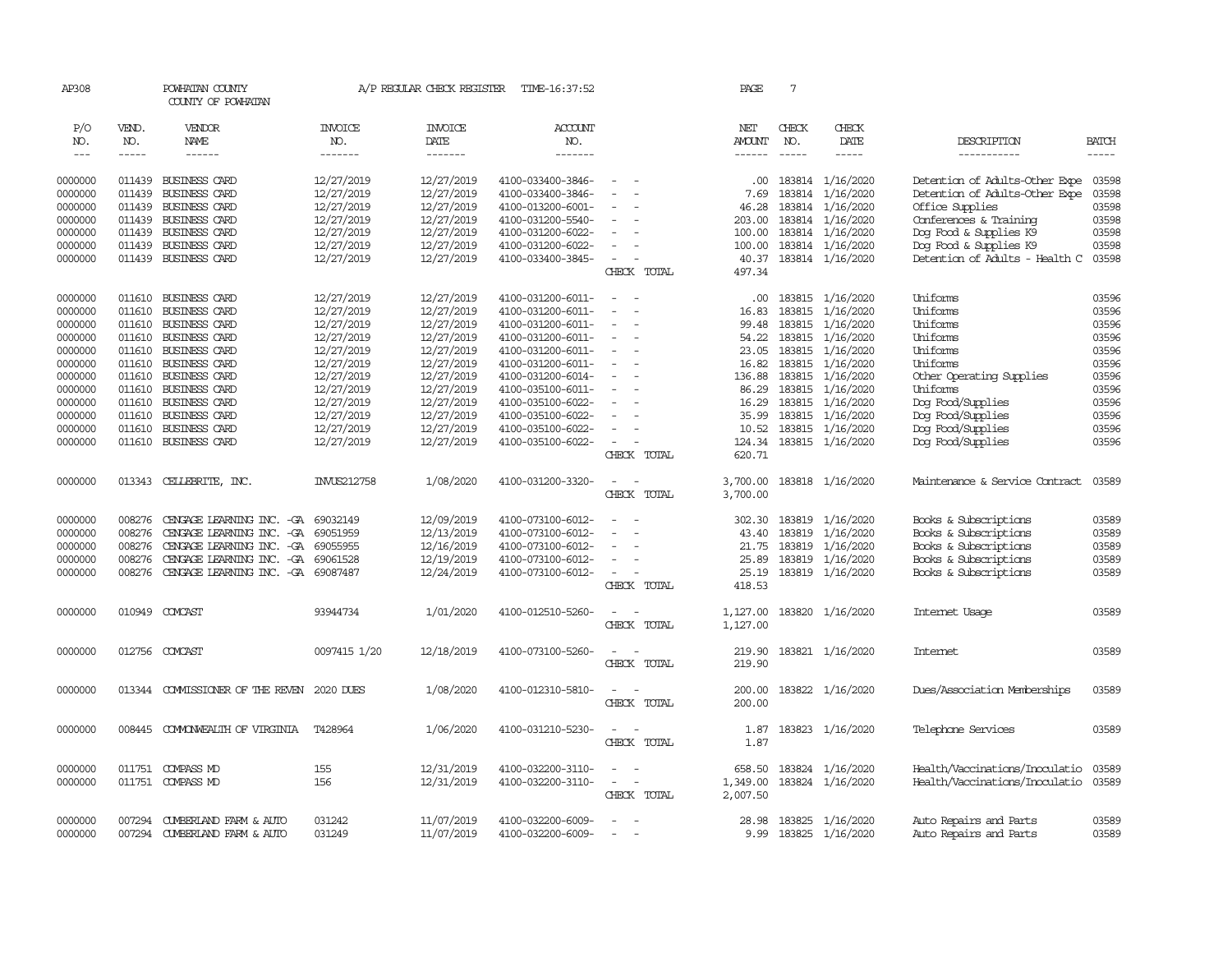| AP308                                               |                                                | POWHATAN COUNTY<br>COUNTY OF POWHATAN                                                                                                           |                                                                                             | A/P REGULAR CHECK REGISTER                                    | TIME-16:37:52                                                                                         |                                                                                                                                                 | PAGE                                        | 8                                           |                                                                            |                                                                                                                                                                                                 |                                  |
|-----------------------------------------------------|------------------------------------------------|-------------------------------------------------------------------------------------------------------------------------------------------------|---------------------------------------------------------------------------------------------|---------------------------------------------------------------|-------------------------------------------------------------------------------------------------------|-------------------------------------------------------------------------------------------------------------------------------------------------|---------------------------------------------|---------------------------------------------|----------------------------------------------------------------------------|-------------------------------------------------------------------------------------------------------------------------------------------------------------------------------------------------|----------------------------------|
| P/O<br>NO.                                          | VEND.<br>NO.                                   | VENDOR<br>NAME                                                                                                                                  | <b>INVOICE</b><br>NO.                                                                       | <b>INVOICE</b><br>DATE                                        | ACCOUNT<br>NO.                                                                                        |                                                                                                                                                 | NET<br>AMOUNT                               | CHECK<br>NO.                                | CHECK<br>DATE                                                              | DESCRIPTION                                                                                                                                                                                     | <b>BATCH</b>                     |
| $\frac{1}{2}$                                       | -----                                          | $- - - - - -$                                                                                                                                   | -------                                                                                     | -------                                                       | -------                                                                                               |                                                                                                                                                 | $- - - - - -$                               | $- - - - -$                                 | $- - - - -$                                                                | -----------                                                                                                                                                                                     | $- - - - -$                      |
| 0000000<br>0000000<br>0000000                       | 007294                                         | 007294 CUMBERLAND FARM & AUTO<br>CUMBERLAND FARM & AUTO<br>007294 CUMBERLAND FARM & AUTO                                                        | 031408<br>032898<br>033196                                                                  | 11/08/2019<br>11/22/2019<br>11/26/2019                        | 4100-032200-6009-<br>4100-032200-6009-<br>4100-032200-6009-                                           | $\sim$<br>$\equiv$<br>$\sim$<br>CHECK TOTAL                                                                                                     | 20.56<br>68.47<br>135.29                    | 183825                                      | 7.29 183825 1/16/2020<br>1/16/2020<br>183825 1/16/2020                     | Auto Repairs and Parts<br>Auto Repairs and Parts<br>Auto Repairs and Parts                                                                                                                      | 03589<br>03589<br>03589          |
| 0000000                                             |                                                | 000076 DELL MARKETING L.P.                                                                                                                      | 10364599087                                                                                 | 12/27/2019                                                    | 4100-013200-6001-                                                                                     | $\sim$<br>$\sim$<br>CHECK TOTAL                                                                                                                 | 1,270.00<br>1,270.00                        |                                             | 183826 1/16/2020                                                           | Office Supplies                                                                                                                                                                                 | 03589                            |
| 0000000                                             |                                                | 006879 DEMCO, INC.                                                                                                                              | 6741230                                                                                     | 12/18/2019                                                    | 4100-073100-6014-                                                                                     | $\sim$<br>$\sim$<br>CHECK TOTAL                                                                                                                 | 467.71                                      |                                             | 467.71 183827 1/16/2020                                                    | Library Supplies                                                                                                                                                                                | 03589                            |
| 0000000<br>0000000<br>0000000<br>0000000            | 006240<br>006240<br>006240<br>006240           | DIAMOND SPRINGS WATER, INC 1213079670<br>DIAMOND SPRINGS WATER, INC<br>DIAMOND SPRINGS WATER, INC 3306819<br>DIAMOND SPRINGS WATER, INC 3306828 | 3306811                                                                                     | 12/17/2019<br>1/03/2020<br>1/03/2020<br>12/17/2019            | 4100-014100-5130-<br>4100-014100-5130-<br>4100-014100-5130-<br>4100-014100-5130-                      | $\sim$ $\sim$<br>$\sim$<br>$\sim$<br>$\sim$ $ -$<br>CHECK TOTAL                                                                                 | 8.95<br>9.95<br>11.95<br>45.35              | 183828<br>183828                            | 14.50 183828 1/16/2020<br>1/16/2020<br>1/16/2020<br>183828 1/16/2020       | Water<br>Water<br>Water<br>Water                                                                                                                                                                | 03589<br>03589<br>03589<br>03589 |
| 0000000<br>0000000<br>0000000<br>0000000<br>0000000 | 000860<br>000860<br>000860<br>000860<br>000860 | DOMINION ENERGY VIRGINIA<br>DOMINION ENERGY VIRGINIA<br>DOMINION ENERGY VIRGINIA<br>DOMINION ENERGY VIRGINIA<br>DOMINION ENERGY VIRGINIA        | 122166783312/31<br>406203539112/31<br>4165680929 1/02<br>621178981012/31<br>8009370571 1/02 | 1/06/2020<br>1/06/2020<br>1/06/2020<br>1/06/2020<br>1/06/2020 | 4100-031210-5110-<br>4100-031210-5110-<br>4100-031210-5110-<br>4100-031210-5110-<br>4100-031210-5110- | $\sim$<br>$\equiv$<br>$\sim$<br>$\sim$<br>$\sim$<br>$\sim$ $  -$<br>CHECK TOTAL                                                                 | 32.89<br>138.55<br>137.55<br>614.30         | 274.12 183829<br>183829<br>183829<br>183829 | 1/16/2020<br>1/16/2020<br>1/16/2020<br>1/16/2020<br>31.19 183829 1/16/2020 | Electricity - Comunications H 03589<br>Electricity - Comunications H 03589<br>Electricity - Comunications H 03589<br>Electricity - Comunications H 03589<br>Electricity - Comunications H 03589 |                                  |
| 0000000<br>0000000                                  |                                                | 012905 GALLS, LLC<br>012905 GALLS, LLC                                                                                                          | 014599034<br>014619178                                                                      | 12/23/2019<br>12/27/2019                                      | 4100-031200-6011-<br>4100-031200-6011-                                                                | $\sim$<br>$\sim$<br>$\sim$ $ -$<br>CHECK TOTAL                                                                                                  | 447.00<br>84.01<br>531.01                   |                                             | 183832 1/16/2020<br>183832 1/16/2020                                       | Uniforms<br>Uniforms                                                                                                                                                                            | 03589<br>03589                   |
| 0000000                                             |                                                | 000570 GOOCHLAND-POWHATAN                                                                                                                       | 3RD QTR FY20                                                                                | 1/02/2020                                                     | 4100-052100-5699-                                                                                     | $\sim$ $ \sim$<br>CHECK TOTAL                                                                                                                   | 69,657.50<br>69,657.50                      |                                             | 183833 1/16/2020                                                           | County Contribution-CSB                                                                                                                                                                         | 03589                            |
| 0000000<br>0000000                                  |                                                | 006013 GRAINGER<br>006013 GRAINGER                                                                                                              | 9381630392<br>9381797969                                                                    | 12/10/2019<br>12/10/2019                                      | 4100-014500-6100-<br>4100-014500-6100-                                                                | $\sim$<br>$\sim$<br>$\frac{1}{2} \left( \frac{1}{2} \right) \left( \frac{1}{2} \right) = \frac{1}{2} \left( \frac{1}{2} \right)$<br>CHECK TOTAL | 27.36<br>12.22<br>39.58                     |                                             | 183834 1/16/2020<br>183834 1/16/2020                                       | Personal Protective Equipment<br>Personal Protective Equipment                                                                                                                                  | 03589<br>03589                   |
| 0000000                                             | 000120                                         | JAMES RIVER AIR                                                                                                                                 | S150125                                                                                     | 12/30/2019                                                    | 4100-035100-3310-                                                                                     | $\sim$<br>$\sim$<br>CHECK TOTAL                                                                                                                 | 926.91<br>926.91                            |                                             | 183835 1/16/2020                                                           | Repairs & Maintenance                                                                                                                                                                           | 03589                            |
| 0000000                                             |                                                | 013301 LEE & PIRACCI                                                                                                                            | 8911305                                                                                     | 1/02/2020                                                     | 4100-021200-3150-                                                                                     | $\equiv$<br>CHECK TOTAL                                                                                                                         | 120.00<br>120.00                            |                                             | 183836 1/16/2020                                                           | Outside Counsel                                                                                                                                                                                 | 03589                            |
| 0000000                                             |                                                | 009552 MANSFIELD OIL COMPANY                                                                                                                    | SOLCD-572863                                                                                | 1/02/2020                                                     | 4100-032200-5120-                                                                                     | $\sim$<br>$\sim$<br>CHECK TOTAL                                                                                                                 | 374.04<br>374.04                            |                                             | 183837 1/16/2020                                                           | Apparatus Fuel                                                                                                                                                                                  | 03589                            |
| 0000000<br>0000000<br>0000000<br>0000000            |                                                | 013176 MIDWEST TAPE, LLC<br>013176 MIDWEST TAPE, LLC<br>013176 MIDWEST TAPE, LLC<br>013176 MIDWEST TAPE, LLC                                    | 98351423<br>98365698<br>98410903<br>98439207                                                | 12/16/2019<br>12/10/2019<br>12/30/2019<br>1/06/2020           | 4100-073100-6012-<br>4100-073100-6012-<br>4100-073100-6012-<br>4100-073100-6012-                      | $\sim$<br>$\sim$<br>$\sim$<br>$\sim$<br>$\sim$<br>$\overline{\phantom{a}}$<br>CHECK TOTAL                                                       | 44.97<br>67.47<br>14.99<br>157.43<br>284.86 | 183838                                      | 183838 1/16/2020<br>1/16/2020<br>183838 1/16/2020<br>183838 1/16/2020      | Books & Subscriptions<br>Books & Subscriptions<br>Books & Subscriptions<br>Books & Subscriptions                                                                                                | 03589<br>03589<br>03589<br>03589 |
| 0000000                                             |                                                | 007297 NAFECO, INC.                                                                                                                             | 1016804                                                                                     | 12/20/2019                                                    | 4100-032200-6011-                                                                                     | $\sim$<br>CHECK TOTAL                                                                                                                           | 495.22                                      |                                             | 495.22 183840 1/16/2020                                                    | Protective Gear/Uniforms                                                                                                                                                                        | 03590                            |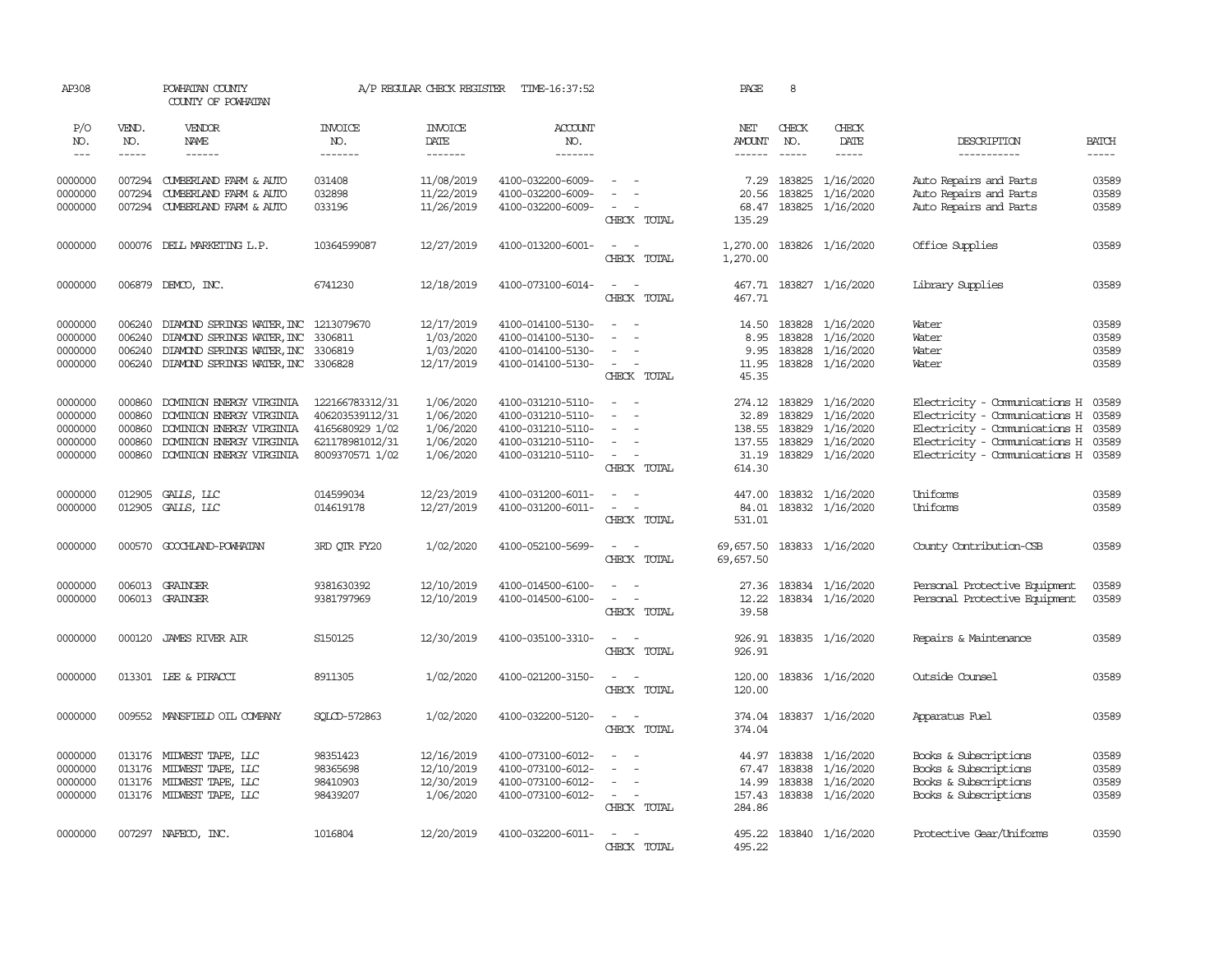| AP308                                    |                                      | POWHATAN COUNTY<br>COUNTY OF POWHATAN                                                            |                                                    | A/P REGULAR CHECK REGISTER                           | TIME-16:37:52                                                                    |                                                                     | PAGE                                       | 9                             |                                                          |                                                                                                      |                                  |
|------------------------------------------|--------------------------------------|--------------------------------------------------------------------------------------------------|----------------------------------------------------|------------------------------------------------------|----------------------------------------------------------------------------------|---------------------------------------------------------------------|--------------------------------------------|-------------------------------|----------------------------------------------------------|------------------------------------------------------------------------------------------------------|----------------------------------|
| P/O<br>NO.<br>$---$                      | VEND.<br>NO.<br>$- - - - -$          | VENDOR<br>NAME                                                                                   | <b>INVOICE</b><br>NO.                              | <b>INVOICE</b><br>DATE                               | ACCOUNT<br>NO.                                                                   |                                                                     | NET<br><b>AMOUNT</b>                       | CHECK<br>NO.<br>$\frac{1}{2}$ | <b>CHECK</b><br>DATE<br>$- - - - -$                      | DESCRIPTION                                                                                          | <b>BATCH</b>                     |
|                                          |                                      |                                                                                                  | -------                                            | -------                                              | -------                                                                          |                                                                     | $- - - - - -$                              |                               |                                                          | -----------                                                                                          | -----                            |
| 0000000                                  | 012768                               | OPENGOV, INC.                                                                                    | INV-002640                                         | 12/02/2019                                           | 4100-012510-3320-                                                                | $\sim$<br>$\sim$<br>CHECK TOTAL                                     | 70,840.00<br>70,840.00                     |                               | 183841 1/16/2020                                         | Maintenance & Service Contract                                                                       | 03589                            |
| 0000000<br>0000000                       | 001250<br>001250                     | POWHATAN AUTO & TRACTOR<br>POWHATAN AUTO & TRACTOR                                               | 578243<br>581238                                   | 12/09/2019<br>1/07/2020                              | 4100-035100-6009-<br>4100-014600-3310-                                           | $\sim$<br>$\sim$<br>$\sim$<br>$\sim$<br>CHECK TOTAL                 | 27.98<br>8.98<br>36.96                     |                               | 183842 1/16/2020<br>183842 1/16/2020                     | Auto Parts/Repairs<br>Repairs and Maintenance                                                        | 03590<br>03590                   |
| 0000000<br>0000000                       | 009158<br>009158                     | RICHWEB, INC.<br>RICHWEB, INC.                                                                   | $19 - 337 - 9$<br>19-365-5                         | 12/04/2019<br>12/31/2019                             | 4100-073100-3140-<br>4100-073100-3140-                                           | $\equiv$<br>$\sim$<br>CHECK TOTAL                                   | 225.00<br>300.00<br>525.00                 | 183843                        | 183843 1/16/2020<br>1/16/2020                            | Professional Services<br>Professional Services                                                       | 03590<br>03590                   |
| 0000000                                  |                                      | 007062 RUIHERFORD JANITOR SUPPLY 1134590                                                         |                                                    | 12/26/2019                                           | 4100-032220-6005-                                                                | $\overline{a}$<br>$\sim$<br>CHECK TOTAL                             | 132.00<br>132.00                           |                               | 183844 1/16/2020                                         | Cleaning Supplies                                                                                    | 03590                            |
| 0000000<br>0000000                       | 007157<br>007157                     | SHORES COLLISION, INC.<br>SHORES COLLISION, INC.                                                 | 19-13178<br>19-13210                               | 12/31/2019<br>12/31/2019                             | 4100-031200-6009-<br>4100-031200-6009-                                           | $\sim$<br>$\sim$<br>$\sim$<br>$\sim$<br>CHECK TOTAL                 | 2,172.50<br>789.60<br>2,962.10             |                               | 183845 1/16/2020<br>183845 1/16/2020                     | Auto Parts/Repairs<br>Auto Parts/Repairs                                                             | 03590<br>03590                   |
| 0000000                                  | 001320                               | SOUTHERN POLICE                                                                                  | 201701                                             | 1/08/2020                                            | 4100-031200-6011-                                                                | $\overline{\phantom{a}}$<br>$\overline{\phantom{a}}$<br>CHECK TOTAL | 493.96<br>493.96                           |                               | 183847 1/16/2020                                         | Uniforms                                                                                             | 03590                            |
| 0000000<br>0000000<br>0000000            | 013065<br>013065<br>013065           | STAPLES INC<br>STAPLES INC<br>STAPLES INC                                                        | 7302910734-0-1<br>7303061642-0-1<br>7303098941-0-1 | 12/11/2019<br>12/17/2019<br>12/18/2019               | 4100-073100-6002-<br>4100-073100-6001-<br>4100-022100-6001-                      | $\equiv$<br>$\sim$<br>CHECK TOTAL                                   | 40.31<br>38.69<br>411.58<br>490.58         |                               | 183848 1/16/2020<br>183848 1/16/2020<br>183848 1/16/2020 | Computer Equipment-non-capital<br>Office Supplies<br>Office Supplies                                 | 03590<br>03590<br>03590          |
| 0000000                                  |                                      | 013107 T-MOBILE                                                                                  | 965938308 12/19                                    | 12/29/2019                                           | 4100-073100-6002-                                                                | $\overline{\phantom{a}}$<br>$\sim$<br>CHECK TOTAL                   | 82.00<br>82.00                             |                               | 183850 1/16/2020                                         | Computer Equipment-non-capital                                                                       | 03590                            |
| 0000000<br>0000000<br>0000000            | 011188<br>011188<br>011188           | TECH FIRE & SAFETY<br>TECH FIRE & SAFETY<br>TECH FIRE & SAFETY                                   | 1637<br>1640<br>1641                               | 12/19/2019<br>1/03/2020<br>1/03/2020                 | 4100-032200-6011-<br>4100-032200-6011-<br>4100-032200-6011-                      | $\blacksquare$<br>$\sim$<br>$\sim$<br>CHECK TOTAL                   | 594.00<br>594.00<br>297.00<br>1,485.00     |                               | 183851 1/16/2020<br>183851 1/16/2020<br>183851 1/16/2020 | Protective Gear/Uniforms<br>Protective Gear/Uniforms<br>Protective Gear/Uniforms                     | 03590<br>03590<br>03590          |
| 0000000                                  | 000845                               | TOWN POLICE SUPPLY OF                                                                            | 002731-0                                           | 1/02/2020                                            | 4100-031200-6011-                                                                | $\sim$<br>$\sim$<br>CHECK TOTAL                                     | 59.40<br>59.40                             |                               | 183852 1/16/2020                                         | Uniforms                                                                                             | 03590                            |
| 0000000<br>0000000<br>0000000<br>0000000 | 008565<br>008565<br>008565<br>008565 | TRACTOR SUPPLY CREDIT<br>TRACTOR SUPPLY CREDIT<br>TRACTOR SUPPLY CREDIT<br>TRACTOR SUPPLY CREDIT | 200766327<br>200766688<br>200769293<br>200771363   | 11/29/2019<br>11/30/2019<br>12/10/2019<br>12/19/2019 | 4100-031200-6022-<br>4100-031200-6022-<br>4100-031200-6022-<br>4100-031200-6022- | $\equiv$<br>$\sim$<br>$\sim$<br>CHECK TOTAL                         | 59.98<br>41.99<br>34.99<br>41.98<br>178.94 | 183853<br>183853<br>183853    | 1/16/2020<br>1/16/2020<br>1/16/2020<br>183853 1/16/2020  | Dog Food & Supplies K9<br>Dog Food & Supplies K9<br>Dog Food & Supplies K9<br>Dog Food & Supplies K9 | 03590<br>03590<br>03590<br>03590 |
| 0000000<br>0000000                       | 008125                               | U.S. BANK<br>008125 U.S. BANK                                                                    | 5595854<br>5596829                                 | 12/24/2019<br>12/24/2019                             | 4100-095101-9150-<br>4100-095101-9150-                                           | $\sim$<br>$\sim$<br>$\overline{\phantom{a}}$<br>CHECK TOTAL         | 605.00<br>770.00<br>1,375.00               |                               | 183854 1/16/2020<br>183854 1/16/2020                     | Bond Trustee Fees/Arbitrage<br><b>Bond Trustee Fees/Arbitrage</b>                                    | 03590<br>03590                   |
| 0000000                                  | 011169                               | VERIZON                                                                                          | 804598567112/19                                    | 12/11/2019                                           | 4100-073100-5230-                                                                | $\sim$ $\sim$<br>$\overline{a}$<br>CHECK TOTAL                      | 50.53<br>50.53                             |                               | 183855 1/16/2020                                         | Telephone Services                                                                                   | 03590                            |
| 0000000                                  |                                      | 011193 VERIZON                                                                                   | 000016581077                                       | 12/31/2019                                           | 4100-031210-5232-                                                                | $\overline{\phantom{a}}$<br>CHECK TOTAL                             | 1,169.55<br>1,169.55                       |                               | 183856 1/16/2020                                         | Wireline 911                                                                                         | 03590                            |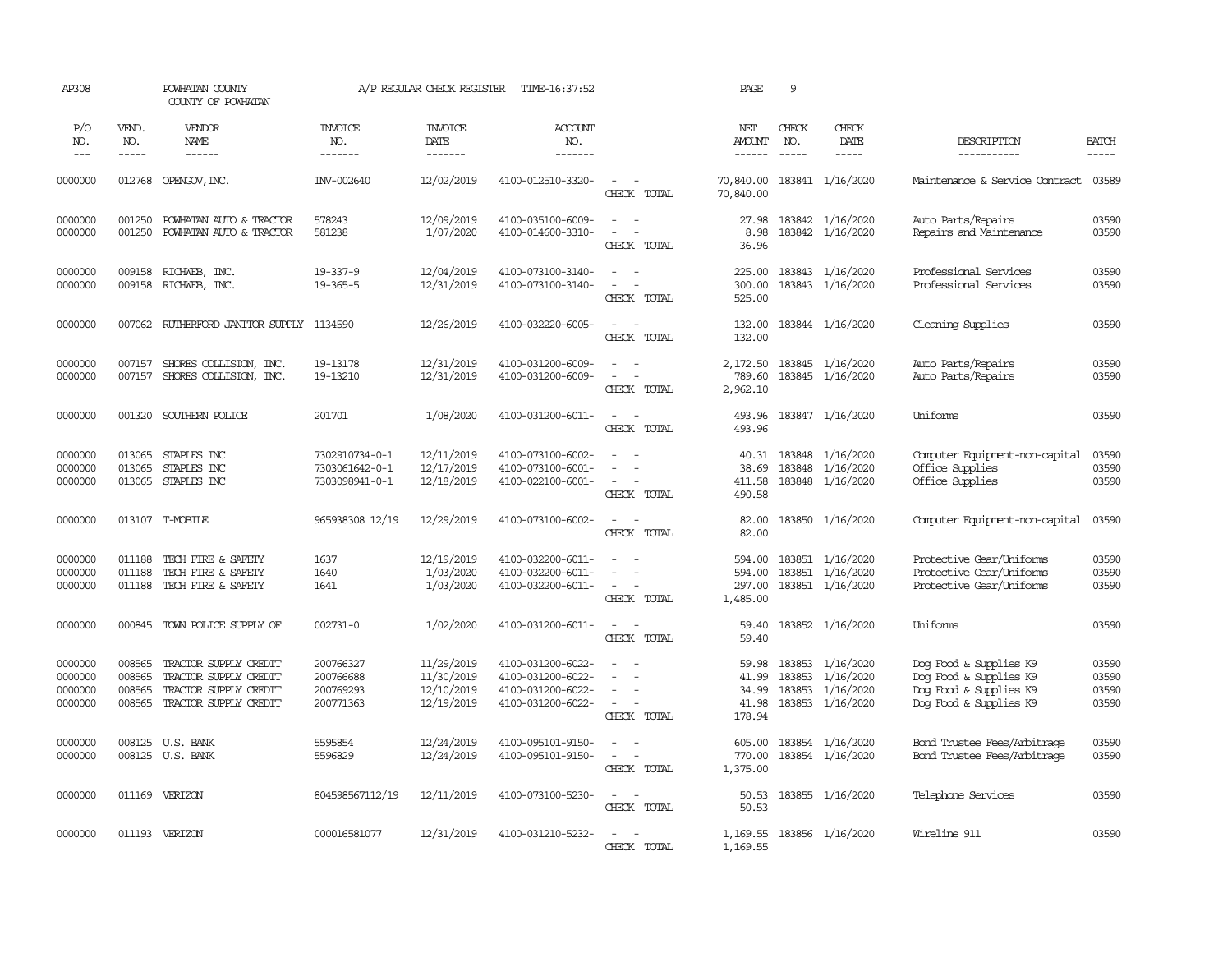| AP308                                                                                |                                                                              | POWHATAN COUNTY<br>COUNTY OF POWHATAN                                                                                                |                                                                                                                                             | A/P REGULAR CHECK REGISTER                                                                           | TIME-16:37:52                                                                                                                                                        |                                                                                                                                     | PAGE                                                                              | 10                                                                                                                                                                                                                                                                                                                                                                                                           |                                                                                                                    |                                                                                                            |                                                                      |
|--------------------------------------------------------------------------------------|------------------------------------------------------------------------------|--------------------------------------------------------------------------------------------------------------------------------------|---------------------------------------------------------------------------------------------------------------------------------------------|------------------------------------------------------------------------------------------------------|----------------------------------------------------------------------------------------------------------------------------------------------------------------------|-------------------------------------------------------------------------------------------------------------------------------------|-----------------------------------------------------------------------------------|--------------------------------------------------------------------------------------------------------------------------------------------------------------------------------------------------------------------------------------------------------------------------------------------------------------------------------------------------------------------------------------------------------------|--------------------------------------------------------------------------------------------------------------------|------------------------------------------------------------------------------------------------------------|----------------------------------------------------------------------|
| P/O<br>NO.<br>$---$                                                                  | VEND.<br>NO.<br>-----                                                        | VENDOR<br>NAME<br>$- - - - - -$                                                                                                      | <b>INVOICE</b><br>NO.<br>-------                                                                                                            | <b>INVOICE</b><br>DATE<br>-------                                                                    | <b>ACCOUNT</b><br>NO.<br>-------                                                                                                                                     |                                                                                                                                     | NET<br><b>AMOUNT</b><br>------                                                    | CHECK<br>NO.<br>$\frac{1}{2} \frac{1}{2} \frac{1}{2} \frac{1}{2} \frac{1}{2} \frac{1}{2} \frac{1}{2} \frac{1}{2} \frac{1}{2} \frac{1}{2} \frac{1}{2} \frac{1}{2} \frac{1}{2} \frac{1}{2} \frac{1}{2} \frac{1}{2} \frac{1}{2} \frac{1}{2} \frac{1}{2} \frac{1}{2} \frac{1}{2} \frac{1}{2} \frac{1}{2} \frac{1}{2} \frac{1}{2} \frac{1}{2} \frac{1}{2} \frac{1}{2} \frac{1}{2} \frac{1}{2} \frac{1}{2} \frac{$ | CHECK<br>DATE<br>$- - - - -$                                                                                       | DESCRIPTION<br>-----------                                                                                 | <b>BATCH</b><br>-----                                                |
| 0000000                                                                              |                                                                              | 008785 VERIZON CABS                                                                                                                  | 19359                                                                                                                                       | 12/25/2019                                                                                           | 4100-031210-5232-                                                                                                                                                    | CHECK TOTAL                                                                                                                         | 780.66<br>780.66                                                                  |                                                                                                                                                                                                                                                                                                                                                                                                              | 183857 1/16/2020                                                                                                   | Wireline 911                                                                                               | 03590                                                                |
| 0000000                                                                              |                                                                              | 011811 VOORHEES, THEODORE                                                                                                            | REIMB 12/19/19                                                                                                                              | 1/06/2020                                                                                            | 4100-012100-3600-                                                                                                                                                    | $\sim$<br>$\sim$<br>CHECK TOTAL                                                                                                     | 50.00<br>50.00                                                                    |                                                                                                                                                                                                                                                                                                                                                                                                              | 183859 1/16/2020                                                                                                   | Advertising                                                                                                | 03590                                                                |
| 0000000                                                                              |                                                                              | 011181 WELLS FARGO FINANCIAL                                                                                                         | 5008570469                                                                                                                                  | 1/20/2020                                                                                            | 4100-021600-8002-                                                                                                                                                    | $\sim$ $ \sim$<br>CHECK TOTAL                                                                                                       | 259.05<br>259.05                                                                  |                                                                                                                                                                                                                                                                                                                                                                                                              | 183860 1/16/2020                                                                                                   | Copier Lease                                                                                               | 03590                                                                |
| 0000000<br>0000000                                                                   | 012458<br>012458                                                             | WIMMER, WILLIE<br>WIMMER, WILLIE                                                                                                     | 1417<br>1419                                                                                                                                | 12/23/2019<br>1/02/2020                                                                              | 4100-032200-6009-<br>4100-032200-6009-                                                                                                                               | $\sim$<br>$\sim$<br>$\overline{\phantom{a}}$<br>$\sim$<br>CHECK TOTAL                                                               | 651.00<br>1,061.33                                                                |                                                                                                                                                                                                                                                                                                                                                                                                              | 410.33 183861 1/16/2020<br>183861 1/16/2020                                                                        | Auto Repairs and Parts<br>Auto Repairs and Parts                                                           | 03590<br>03590                                                       |
| 0000000<br>0000000<br>0000000<br>0000000                                             | 007755<br>007755<br>007755<br>007755                                         | WITMER PUBLIC SAFETY<br>WITMER PUBLIC SAFETY<br>WITMER PUBLIC SAFETY<br>WITMER PUBLIC SAFETY                                         | E1892523<br>E1908941<br>E1911653<br>E1916301                                                                                                | 1/02/2020<br>1/06/2020<br>1/06/2020<br>12/23/2019                                                    | 4100-032200-6016-<br>4100-032200-6011-<br>4100-032200-6011-<br>4100-032200-6011-                                                                                     | $\sim$<br>$\overline{\phantom{a}}$<br>$\overline{\phantom{a}}$<br>$\sim$<br>. —<br>CHECK TOTAL                                      | 88.00<br>125.00<br>165.00<br>104.20<br>482.20                                     | 183862<br>183862                                                                                                                                                                                                                                                                                                                                                                                             | 1/16/2020<br>1/16/2020<br>183862 1/16/2020<br>183862 1/16/2020                                                     | <b>JET</b> Program<br>Protective Gear/Uniforms<br>Protective Gear/Uniforms<br>Protective Gear/Uniforms     | 03590<br>03590<br>03590<br>03590                                     |
| 0000000                                                                              |                                                                              | 012856 ACTION ALLIANCE                                                                                                               | PROF MEMBERSHIP                                                                                                                             | 1/13/2020                                                                                            | 4100-031710-5810-                                                                                                                                                    | $\overline{\phantom{a}}$<br>$\sim$<br>CHECK TOTAL                                                                                   | 50.00<br>50.00                                                                    |                                                                                                                                                                                                                                                                                                                                                                                                              | 183863 1/23/2020                                                                                                   | Dues/Association Memberships                                                                               | 03593                                                                |
| 0000000<br>0000000                                                                   | 006175                                                                       | 006175 ADAMS OIL COMPANY, INC.<br>ADAMS OIL COMPANY, INC.                                                                            | 31000<br>31339                                                                                                                              | 12/16/2019<br>12/16/2019                                                                             | 4100-032200-5120-<br>4100-032200-5120-                                                                                                                               | $\overline{\phantom{a}}$<br>$\sim$<br>$\overline{\phantom{a}}$<br>$\sim$<br>CHECK TOTAL                                             | 566.93<br>191.12<br>758.05                                                        |                                                                                                                                                                                                                                                                                                                                                                                                              | 183864 1/23/2020<br>183864 1/23/2020                                                                               | Apparatus Fuel<br>Apparatus Fuel                                                                           | 03592<br>03592                                                       |
| 0000000<br>0000000<br>0000000<br>0000000<br>0000000<br>0000000<br>0000000<br>0000000 | 012849<br>012849<br>012849<br>012849<br>012849<br>012849<br>012849<br>012849 | AQUA VIRGINIA<br>ACUA VIRGINIA<br>ACUA VIRGINIA<br>AOUA VIRGINIA<br>AQUA VIRGINIA<br>AQUA VIRGINIA<br>AQUA VIRGINIA<br>AQUA VIRGINIA | 10076275 12/19<br>14060698 12/19<br>14072756 12/19<br>15015408 12/19<br>56628066 12/19<br>56629538 12/19<br>56630272 12/19<br>9056751 12/19 | 1/07/2020<br>1/07/2020<br>1/07/2020<br>1/07/2020<br>1/07/2020<br>1/07/2020<br>1/07/2020<br>1/07/2020 | 4100-014100-5130-<br>4100-014100-5130-<br>4100-014600-5130-<br>4100-014600-5130-<br>4100-014100-5130-<br>4100-014100-5130-<br>4100-014100-5130-<br>4100-014100-5130- | $\sim$<br>$\equiv$<br>$\equiv$<br>$\sim$<br>$\overline{\phantom{a}}$<br>$\sim$<br>$\sim$<br>$\blacksquare$<br>$\sim$<br>CHECK TOTAL | 119.41<br>56.66<br>17.62<br>17.62<br>22.69<br>159.97<br>118.82<br>59.50<br>572.29 | 183867<br>183867<br>183867<br>183867<br>183867<br>183867                                                                                                                                                                                                                                                                                                                                                     | 1/23/2020<br>1/23/2020<br>183867 1/23/2020<br>1/23/2020<br>1/23/2020<br>1/23/2020<br>1/23/2020<br>183867 1/23/2020 | Water<br>Water<br>Water - Field Irrigation<br>Water - Field Irrigation<br>Water<br>Water<br>Water<br>Water | 03592<br>03592<br>03592<br>03592<br>03592<br>03592<br>03592<br>03592 |
| 0000000<br>0000000<br>0000000<br>0000000<br>0000000<br>0000000                       | 012849<br>012849<br>012849<br>012849<br>012849<br>012849                     | AQUA VIRGINIA<br>AQUA VIRGINIA<br>AQUA VIRGINIA<br>AQUA VIRGINIA<br>AQUA VIRGINIA<br>AQUA VIRGINIA                                   | 9056752 12/19<br>9056760 12/19<br>9062821 12/19<br>9062838 12/19<br>9062838 12/19<br>9062840 12/19                                          | 1/07/2020<br>1/07/2020<br>1/07/2020<br>1/07/2020<br>1/07/2020<br>1/07/2020                           | 4100-014100-5130-<br>4100-032210-5130-<br>4100-014600-5130-<br>4100-031200-5130-<br>4100-014100-5130-<br>4100-014600-5130-                                           | $\sim$<br>$\sim$<br>$\blacksquare$<br>$\sim$<br>$\sim$<br>$\overline{\phantom{a}}$<br>$\sim$<br>$\sim$<br>CHECK TOTAL               | 34.15<br>66.09<br>98.71<br>105.33<br>109.27<br>518.89                             | 183868<br>183868<br>105.34 183868<br>183868<br>183868                                                                                                                                                                                                                                                                                                                                                        | 183868 1/23/2020<br>1/23/2020<br>1/23/2020<br>1/23/2020<br>1/23/2020<br>1/23/2020                                  | Water<br>Water<br>Water - Field Irrigation<br>Water<br>Water<br>Water - Field Irrigation                   | 03592<br>03592<br>03592<br>03592<br>03592<br>03592                   |
| 0000000                                                                              |                                                                              | 011479 ATLANTIC EMERGENCY                                                                                                            | 6070RIC                                                                                                                                     | 1/13/2020                                                                                            | 4100-032200-6009-                                                                                                                                                    | $\overline{\phantom{a}}$<br>$\sim$<br>CHECK TOTAL                                                                                   | 248.78<br>248.78                                                                  |                                                                                                                                                                                                                                                                                                                                                                                                              | 183870 1/23/2020                                                                                                   | Auto Repairs and Parts                                                                                     | 03592                                                                |
| 0000000                                                                              |                                                                              | 006655 BLOSSMAN GAS COMPANIES,                                                                                                       | 8628849                                                                                                                                     | 12/12/2019                                                                                           | 4100-032210-5120-                                                                                                                                                    | $\sim$<br>$\overline{\phantom{a}}$<br>CHECK TOTAL                                                                                   | 33.56<br>33.56                                                                    |                                                                                                                                                                                                                                                                                                                                                                                                              | 183874 1/23/2020                                                                                                   | Fuel                                                                                                       | 03592                                                                |
| 0000000                                                                              |                                                                              | 011068 BROOKS, EDWIN F.                                                                                                              | 8945586                                                                                                                                     | 1/09/2020                                                                                            | 4100-021200-3150-                                                                                                                                                    | $\sim$<br><b>CHECK</b><br><b>TOTAL</b>                                                                                              | 124.05<br>124,05                                                                  |                                                                                                                                                                                                                                                                                                                                                                                                              | 183878 1/23/2020                                                                                                   | Outside Counsel                                                                                            | 03592                                                                |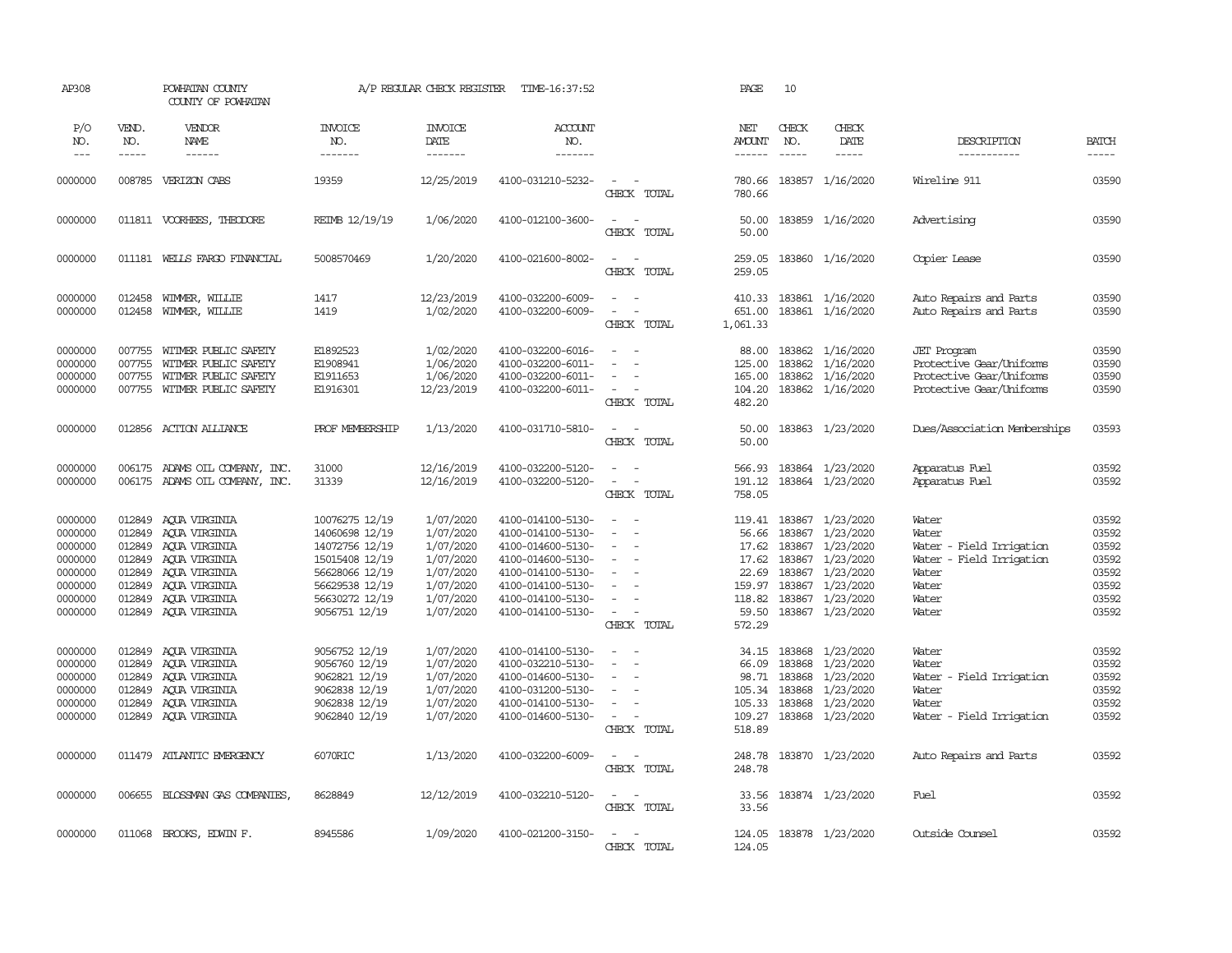| AP308               |                       | POWHATAN COUNTY<br>COUNTY OF POWHATAN   |                                  | A/P REGULAR CHECK REGISTER         | TIME-16:37:52                            |                                         | PAGE                           | 11                            |                              |                                |                       |
|---------------------|-----------------------|-----------------------------------------|----------------------------------|------------------------------------|------------------------------------------|-----------------------------------------|--------------------------------|-------------------------------|------------------------------|--------------------------------|-----------------------|
| P/O<br>NO.<br>$---$ | VEND.<br>NO.<br>----- | VENDOR<br>NAME<br>$- - - - - -$         | <b>INVOICE</b><br>NO.<br>------- | <b>INVOICE</b><br>DATE<br>-------- | <b>ACCOUNT</b><br>NO.<br>$- - - - - - -$ |                                         | NET<br>AMOUNT<br>$- - - - - -$ | CHECK<br>NO.<br>$\frac{1}{2}$ | CHECK<br>DATE<br>$- - - - -$ | DESCRIPTION<br>-----------     | <b>BATCH</b><br>----- |
|                     |                       |                                         |                                  |                                    |                                          |                                         |                                |                               |                              |                                |                       |
| 0000000             | 008659                | BROOKS, T. NOEL                         | 8945595                          | 1/09/2020                          | 4100-021200-3150-                        | $\overline{\phantom{a}}$<br>CHECK TOTAL | 120.00<br>120.00               |                               | 183879 1/23/2020             | Outside Counsel                | 03592                 |
| 0000000             |                       | 008686 C.W. WILLIAMS & CO., INC. 624737 |                                  | 12/31/2019                         | 4100-032200-3310-                        | $\sim$<br>$\sim$<br>CHECK TOTAL         | 919.94<br>919.94               |                               | 183882 1/23/2020             | Equipment Repair               | 03592                 |
| 0000000             | 006965                | CINIAS CORPORATION                      | 4038245362                       | 12/24/2019                         | 4100-014100-6011-                        | $\sim$                                  | 21.91                          |                               | 183884 1/23/2020             | Uniforms                       | 03592                 |
| 0000000             | 006965                | CINIAS CORPORATION                      | 4038245362                       | 12/24/2019                         | 4100-014500-6011-                        | $\equiv$<br>$\sim$                      | 21.91                          | 183884                        | 1/23/2020                    | Uniforms                       | 03592                 |
| 0000000             | 006965                | CINIAS CORPORATION                      | 4038823407                       | 12/31/2019                         | 4100-014100-6011-                        | $\equiv$                                | 21.91                          | 183884                        | 1/23/2020                    | Uniforms                       | 03592                 |
| 0000000             | 006965                | CINIAS CORPORATION                      | 4038823407                       | 12/31/2019                         | 4100-014500-6011-                        |                                         |                                | 21.91 183884                  | 1/23/2020                    | Uniforms                       | 03592                 |
| 0000000             | 006965                | CINTAS CORPORATION                      | 4039501484                       | 1/08/2020                          | 4100-014100-6011-                        | $\sim$                                  | 21.91                          |                               | 183884 1/23/2020             | Uniforms                       | 03592                 |
| 0000000             | 006965                | CINIAS CORPORATION                      | 4039501484                       | 1/08/2020                          | 4100-014500-6011-                        | $\overline{\phantom{a}}$                | 21.91                          |                               | 183884 1/23/2020             | Uniforms                       | 03592                 |
|                     |                       |                                         |                                  |                                    |                                          | CHECK TOTAL                             | 131.46                         |                               |                              |                                |                       |
| 0000000             |                       | 011996 CLERK OF CIRCUIT COURT           | $FP$ MAIL $(3)$                  | 1/13/2020                          | 4100-021600-5210-                        | $\sim$<br>$\sim$                        | 600.00                         |                               | 183885 1/23/2020             | Postage                        | 03592                 |
|                     |                       |                                         |                                  |                                    |                                          | CHECK TOTAL                             | 600.00                         |                               |                              |                                |                       |
| 0000000             | 012756                | COMCAST                                 | 0089859 1/20                     | 1/07/2020                          | 4100-014300-5260-                        | $\equiv$<br>$\sim$                      | 104.85                         |                               | 183887 1/23/2020             | Internet                       | 03592                 |
| 0000000             |                       | 012756 COMCAST                          | 0090493 01/20                    | 12/25/2019                         | 4100-053910-5643-                        | $\sim$<br>$\overline{\phantom{a}}$      | 120.41                         |                               | 183887 1/23/2020             | PCCAA Services - Federal CSBG  | 03592                 |
|                     |                       |                                         |                                  |                                    |                                          | CHECK TOTAL                             | 225.26                         |                               |                              |                                |                       |
| 0000000             | 033130                | COUNTY OF HENRICO                       | 176134                           | 1/01/2020                          | 4100-033400-3840-                        | $\sim$<br>$\sim$                        | 21,378.84                      |                               | 183891 1/23/2020             | Detention of Juveniles         | 03592                 |
|                     |                       |                                         |                                  |                                    |                                          | CHECK TOTAL                             | 21,378.84                      |                               |                              |                                |                       |
| 0000000             | 007392                | DEEP CREEK VOLUNTEER                    | 2ND OTR FY2020                   | 1/13/2020                          | 4100-032200-5425-                        | $\sim$                                  | 2,758.35                       |                               | 183892 1/23/2020             | Rent - Fire Companies          | 03592                 |
|                     |                       |                                         |                                  |                                    |                                          | CHECK TOTAL                             | 2,758.35                       |                               |                              |                                |                       |
| 0000000             | 006240                | DIAMOND SPRINGS WATER, INC 1213079770   |                                  | 12/17/2019                         | 4100-081100-6001-                        |                                         | 14.98                          |                               | 183895 1/23/2020             | Office Supplies                | 03592                 |
| 0000000             | 006240                | DIAMOND SPRINGS WATER, INC              | 1220074510                       | 12/26/2019                         | 4100-014300-5130-                        | $\omega$                                | 14.50                          | 183895                        | 1/23/2020                    | Water                          | 03592                 |
| 0000000             | 006240                | DIAMOND SPRINGS WATER, INC 3306497      |                                  | 1/03/2020                          | 4100-014300-5130-                        | $\sim$                                  | 11.95                          |                               | 183895 1/23/2020             | Water                          | 03592                 |
|                     |                       |                                         |                                  |                                    |                                          | CHECK TOTAL                             | 41.43                          |                               |                              |                                |                       |
| 0000000             | 008787 DW             |                                         | 201936502046                     | 12/31/2019                         | 4100-012410-3320-                        | $\sim$<br>$\sim$                        | 2,475.00                       |                               | 183896 1/23/2020             | Maintenance & Service Contract | 03592                 |
|                     |                       |                                         |                                  |                                    |                                          | CHECK TOTAL                             | 2,475.00                       |                               |                              |                                |                       |
| 0000000             | 000860                | DOMINION ENERGY VIRGINIA                | 096204103412/31                  | 1/06/2020                          | 4100-032210-5110-                        |                                         | 1,066.01                       |                               | 183897 1/23/2020             | Electricity                    | 03592                 |
| 0000000             | 000860                | DOMINION ENERGY VIRGINIA                | 122350733412/31                  | 1/03/2020                          | 4100-014300-5110-                        | $\overline{\phantom{a}}$<br>$\sim$      | 235.32                         | 183897                        | 1/23/2020                    | Electricity                    | 03592                 |
| 0000000             | 000860                | DOMINION ENERGY VIRGINIA                | 231228500612/31                  | 1/06/2020                          | 4100-014100-5110-                        | $\sim$                                  | 322.02                         | 183897                        | 1/23/2020                    | Electricity                    | 03592                 |
| 0000000             | 000860                | DOMINION ENERGY VIRGINIA                | 2346327501 1/02                  | 1/06/2020                          | 4100-031200-5110-                        | $\equiv$                                | 2,263.49                       | 183897                        | 1/23/2020                    | Electricity                    | 03592                 |
| 0000000             | 000860                | DOMINION ENERGY VIRGINIA                | 2346327501 1/02                  | 1/06/2020                          | 4100-014100-5110-                        |                                         | 2,263.49                       |                               | 183897 1/23/2020             | Electricity                    | 03592                 |
| 0000000             | 000860                | DOMINION ENERGY VIRGINIA                | 235227000912/31                  | 1/06/2020                          | 4100-014100-5110-                        | $\equiv$                                | 439.29                         | 183897                        | 1/23/2020                    | Electricity                    | 03592                 |
| 0000000             | 000860                | DOMINION ENERGY VIRGINIA                | 244217000312/31                  | 1/03/2020                          | 4100-014100-5110-                        |                                         | 2,603.45                       | 183897                        | 1/23/2020                    | Electricity                    | 03592                 |
| 0000000             | 000860                | DOMINION ENERGY VIRGINIA                | 246222250212/31                  | 1/03/2020                          | 4100-014100-5110-                        |                                         | 5,250.04                       |                               | 183897 1/23/2020             | Electricity                    | 03592                 |
| 0000000             | 000860                | DOMINION ENERGY VIRGINIA                | 247606703412/31                  | 1/06/2020                          | 4100-014100-5110-                        | $\sim$                                  | 516.30                         |                               | 183897 1/23/2020             | Electricity                    | 03592                 |
|                     |                       |                                         |                                  |                                    |                                          | CHECK TOTAL                             | 14,959.41                      |                               |                              |                                |                       |
| 0000000             | 000860                | DOMINION ENERGY VIRGINIA                | 291260559512/31                  | 1/06/2020                          | 4100-014100-5110-                        | $\equiv$                                | 167.36                         | 183898                        | 1/23/2020                    | Electricity                    | 03592                 |
| 0000000             | 000860                | DOMINION ENERGY VIRGINIA                | 297212000612/31                  | 1/03/2020                          | 4100-014100-5110-                        | $\sim$<br>$\sim$                        | 1,860.83                       | 183898                        | 1/23/2020                    | Electricity                    | 03592                 |
| 0000000             | 000860                | DOMINION ENERGY VIRGINIA                | 349613115612/31                  | 1/06/2020                          | 4100-014100-5110-                        | $\sim$                                  | 7.10                           | 183898                        | 1/23/2020                    | Electricity                    | 03592                 |
| 0000000             | 000860                | DOMINION ENERGY VIRGINIA                | 3853612319 1/02                  | 1/07/2020                          | 4100-014600-5110-                        | $\sim$                                  | 201.82                         | 183898                        | 1/23/2020                    | Electricity                    | 03592                 |
| 0000000             | 000860                | DOMINION ENERGY VIRGINIA                | 4472351701 1/02                  | 1/06/2020                          | 4100-014600-5110-                        | $\overline{\phantom{0}}$                | 150.92                         |                               | 183898 1/23/2020             | Electricity                    | 03592                 |
|                     |                       |                                         |                                  |                                    |                                          |                                         |                                |                               |                              |                                |                       |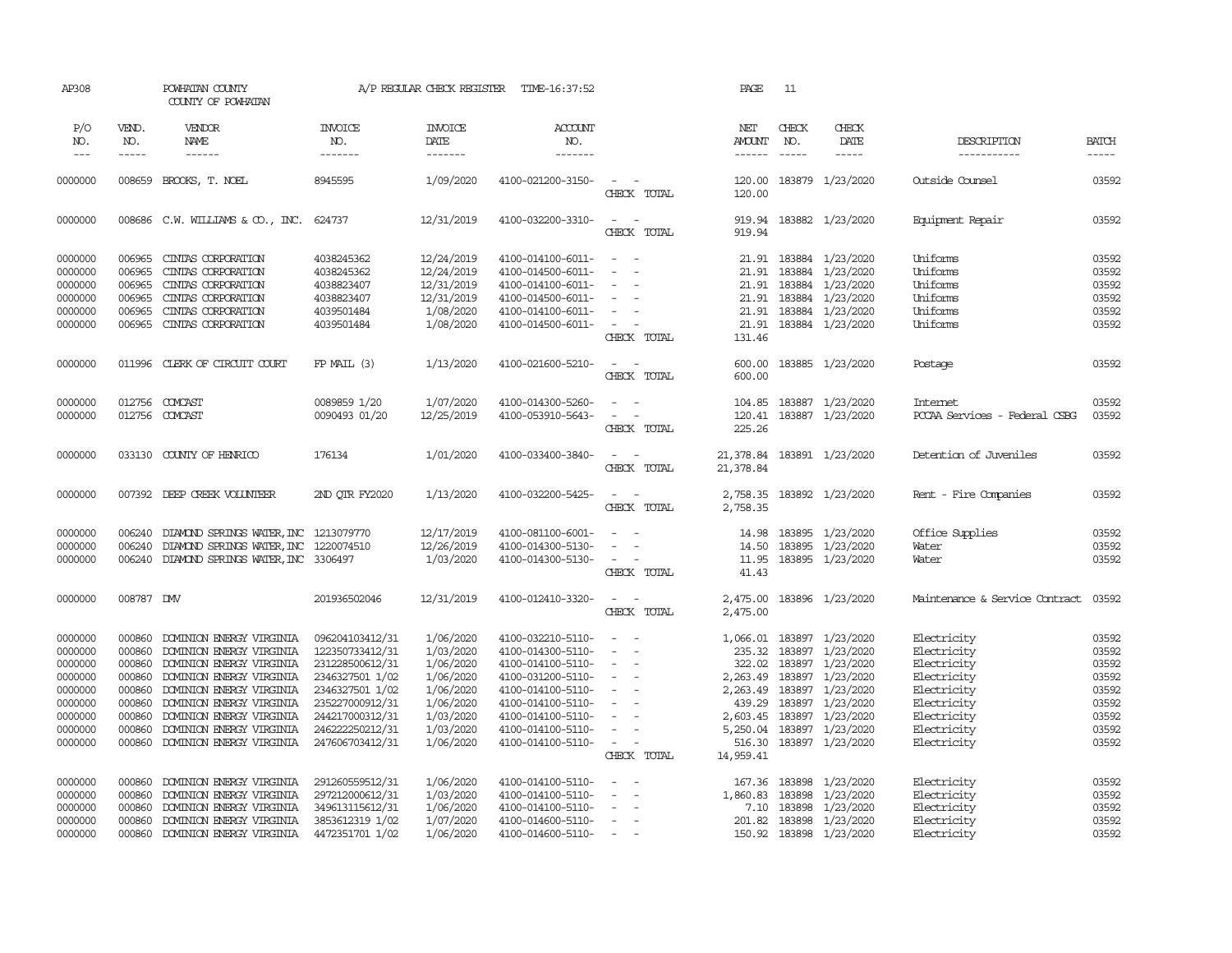| AP308                                                                                                                                                                        |                                                                                                                                          | POWHATAN COUNTY<br>COUNTY OF POWHATAN                                                                                                                                                                                                                                                                                                                                                                                                                                  |                                                                                                                                                                                                    | A/P REGULAR CHECK REGISTER                                                                                                                                                                                   | TIME-16:37:52                                                                                                                                                                                                                                                                                                                                |                                                                                                                                                                                                                                                 | PAGE                                                                                                                                                                        | 12                                                                                                                   |                                                                                                                                                                                                                                          |                                                                                                                                                                                                                                                                                                                                                                                                                                                                                                                      |                                                                                                                                              |
|------------------------------------------------------------------------------------------------------------------------------------------------------------------------------|------------------------------------------------------------------------------------------------------------------------------------------|------------------------------------------------------------------------------------------------------------------------------------------------------------------------------------------------------------------------------------------------------------------------------------------------------------------------------------------------------------------------------------------------------------------------------------------------------------------------|----------------------------------------------------------------------------------------------------------------------------------------------------------------------------------------------------|--------------------------------------------------------------------------------------------------------------------------------------------------------------------------------------------------------------|----------------------------------------------------------------------------------------------------------------------------------------------------------------------------------------------------------------------------------------------------------------------------------------------------------------------------------------------|-------------------------------------------------------------------------------------------------------------------------------------------------------------------------------------------------------------------------------------------------|-----------------------------------------------------------------------------------------------------------------------------------------------------------------------------|----------------------------------------------------------------------------------------------------------------------|------------------------------------------------------------------------------------------------------------------------------------------------------------------------------------------------------------------------------------------|----------------------------------------------------------------------------------------------------------------------------------------------------------------------------------------------------------------------------------------------------------------------------------------------------------------------------------------------------------------------------------------------------------------------------------------------------------------------------------------------------------------------|----------------------------------------------------------------------------------------------------------------------------------------------|
| P/O<br>NO.<br>$---$                                                                                                                                                          | VEND.<br>NO.<br>$\frac{1}{2}$                                                                                                            | VENDOR<br>NAME<br>$- - - - - -$                                                                                                                                                                                                                                                                                                                                                                                                                                        | <b>INVOICE</b><br>NO.<br>-------                                                                                                                                                                   | <b>INVOICE</b><br>DATE<br>-------                                                                                                                                                                            | <b>ACCOUNT</b><br>NO.<br>$- - - - - - -$                                                                                                                                                                                                                                                                                                     |                                                                                                                                                                                                                                                 | NET<br><b>AMOUNT</b><br>$- - - - - -$                                                                                                                                       | CHECK<br>NO.<br>$\frac{1}{2}$                                                                                        | CHECK<br>DATE<br>$- - - - -$                                                                                                                                                                                                             | DESCRIPTION<br>-----------                                                                                                                                                                                                                                                                                                                                                                                                                                                                                           | <b>BATCH</b><br>-----                                                                                                                        |
| 0000000<br>0000000<br>0000000                                                                                                                                                | 000860<br>000860<br>000860                                                                                                               | DOMINION ENERGY VIRGINIA<br>DOMINION ENERGY VIRGINIA<br>DOMINION ENERGY VIRGINIA                                                                                                                                                                                                                                                                                                                                                                                       | 469149101512/31<br>5420366014 1/02<br>6024003557 1/02                                                                                                                                              | 1/06/2020<br>1/07/2020<br>1/07/2020                                                                                                                                                                          | 4100-014600-5110-<br>4100-014600-5110-<br>4100-014100-5110-                                                                                                                                                                                                                                                                                  | $\sim$<br>CHECK TOTAL                                                                                                                                                                                                                           | 6.59<br>209.42<br>23.25<br>2,627.29                                                                                                                                         | 183898<br>183898                                                                                                     | 1/23/2020<br>1/23/2020<br>183898 1/23/2020                                                                                                                                                                                               | Electricity<br>Electricity<br>Electricity                                                                                                                                                                                                                                                                                                                                                                                                                                                                            | 03592<br>03592<br>03592                                                                                                                      |
| 0000000<br>0000000                                                                                                                                                           | 000860<br>000860                                                                                                                         | DOMINION ENERGY VIRGINIA<br>DOMINION ENERGY VIRGINIA                                                                                                                                                                                                                                                                                                                                                                                                                   | 776513407212/31<br>897106933412/31                                                                                                                                                                 | 12/31/2019<br>1/06/2020                                                                                                                                                                                      | 4100-014100-5130-<br>4100-014300-5110-                                                                                                                                                                                                                                                                                                       | $\sim$<br>$\sim$<br>$\sim$<br>CHECK TOTAL                                                                                                                                                                                                       | 647.96<br>20.22<br>668.18                                                                                                                                                   | 183899                                                                                                               | 1/23/2020<br>183899 1/23/2020                                                                                                                                                                                                            | Water<br>Electricity                                                                                                                                                                                                                                                                                                                                                                                                                                                                                                 | 03592<br>03592                                                                                                                               |
| 0000000                                                                                                                                                                      |                                                                                                                                          | 001910 DUNN GAS COMPANY                                                                                                                                                                                                                                                                                                                                                                                                                                                | 81569                                                                                                                                                                                              | 1/07/2020                                                                                                                                                                                                    | 4100-014100-5120-                                                                                                                                                                                                                                                                                                                            | $\sim$<br>$\sim$<br>CHECK TOTAL                                                                                                                                                                                                                 | 1,936.73<br>1,936.73                                                                                                                                                        |                                                                                                                      | 183903 1/23/2020                                                                                                                                                                                                                         | Fuel                                                                                                                                                                                                                                                                                                                                                                                                                                                                                                                 | 03592                                                                                                                                        |
| 0000000<br>0000000<br>0000000<br>0000000<br>0000000<br>0000000<br>0000000<br>0000000<br>0000000<br>0000000<br>0000000<br>0000000<br>0000000<br>0000000<br>0000000<br>0000000 | 011224<br>011224<br>011224<br>011224<br>011224<br>011224<br>011224<br>011224<br>011224<br>011224<br>011224<br>011224<br>011224<br>006666 | 011224 ELECTRONIC SYSTEMS, INC.<br>ELECTRONIC SYSTEMS, INC.<br>ELECTRONIC SYSTEMS, INC.<br>ELECTRONIC SYSTEMS, INC.<br>ELECTRONIC SYSTEMS, INC.<br>ELECTRONIC SYSTEMS, INC.<br>ELECTRONIC SYSTEMS, INC.<br>011224 ELECTRONIC SYSTEMS, INC.<br>ELECTRONIC SYSTEMS, INC.<br>ELECTRONIC SYSTEMS, INC.<br>ELECTRONIC SYSTEMS, INC.<br>ELECTRONIC SYSTEMS, INC.<br>ELECTRONIC SYSTEMS, INC.<br>ELECTRONIC SYSTEMS, INC.<br>ELECTRONIC SYSTEMS, INC.<br>FINE CREEK FIRE DEPT | IN480381<br>IN480381<br>IN480381<br>IN480381<br>IN480381<br>IN480381<br>IN480381<br>IN480381<br>IN480381<br>IN480381<br>IN480381<br>IN480381<br>IN480381<br>IN480381<br>IN480381<br>2ND QTR FY2020 | 1/08/2020<br>1/08/2020<br>1/08/2020<br>1/08/2020<br>1/08/2020<br>1/08/2020<br>1/08/2020<br>1/08/2020<br>1/08/2020<br>1/08/2020<br>1/08/2020<br>1/08/2020<br>1/08/2020<br>1/08/2020<br>1/08/2020<br>1/13/2020 | 4100-035100-3320-<br>4100-014300-3320-<br>4100-012100-3320-<br>4100-012310-3320-<br>4100-013200-3320-<br>4100-031210-3320-<br>4100-012200-3320-<br>4100-012220-3320-<br>4100-071110-3320-<br>4100-014100-3320-<br>4100-031200-3320-<br>4100-034100-3320-<br>4100-012410-3320-<br>4100-021600-8002-<br>4100-022100-3320-<br>4100-032200-5425- | $\sim$<br>$\sim$<br>$\sim$<br>$\overline{\phantom{a}}$<br>$\equiv$<br>$\sim$<br>$\equiv$<br>$\overline{\phantom{a}}$<br>$\sim$<br>$\sim$<br>$\sim$<br>$\overline{\phantom{a}}$<br>CHECK TOTAL<br>$\overline{\phantom{a}}$<br>- -<br>CHECK TOTAL | 62.50<br>14.00<br>14.00<br>153.00<br>31.25<br>120.88<br>31.25<br>31.25<br>14.00<br>59.25<br>187.00<br>62.50<br>223.00<br>31.25<br>31.25<br>1,066.38<br>3,278.00<br>3,278.00 | 183904<br>183904<br>183904<br>183904<br>183904<br>183904<br>183904<br>183904<br>183904<br>183904<br>183904<br>183904 | 183904 1/23/2020<br>1/23/2020<br>1/23/2020<br>1/23/2020<br>1/23/2020<br>1/23/2020<br>1/23/2020<br>1/23/2020<br>1/23/2020<br>1/23/2020<br>1/23/2020<br>1/23/2020<br>1/23/2020<br>183904 1/23/2020<br>183904 1/23/2020<br>183907 1/23/2020 | Landscaping - Animal Control<br>Maintenance and Service Contra<br>Maintenance & Service Contract<br>Maintenance & Service Contract<br>Maintenance & Service Contract<br>Maintenance and Service Contra<br>Maintenance & Service Contract<br>Maintenance and service contra<br>General Maintenance<br>Maintenance & Service Contract<br>Maintenance & Service Contract<br>Maintenance & Service Contract<br>Maintenance & Service Contract<br>Copier Lease<br>Maintenance & Service Contract<br>Rent - Fire Companies | 03592<br>03592<br>03592<br>03592<br>03592<br>03592<br>03592<br>03592<br>03592<br>03592<br>03592<br>03592<br>03592<br>03592<br>03592<br>03592 |
| 0000000<br>0000000                                                                                                                                                           | 000338<br>000338                                                                                                                         | FIRE PROTECTION EQUIP. CO<br>FIRE PROTECTION EQUIP. CO                                                                                                                                                                                                                                                                                                                                                                                                                 | 00073958<br>00074217                                                                                                                                                                               | 12/19/2019<br>12/26/2019                                                                                                                                                                                     | 4100-032200-3310-<br>4100-032200-6011-                                                                                                                                                                                                                                                                                                       | $\equiv$<br>$\sim$<br>$\overline{\phantom{a}}$<br>$\sim$<br>CHECK TOTAL                                                                                                                                                                         | 104.85<br>178.11<br>282.96                                                                                                                                                  |                                                                                                                      | 183908 1/23/2020<br>183908 1/23/2020                                                                                                                                                                                                     | Equipment Repair<br>Protective Gear/Uniforms                                                                                                                                                                                                                                                                                                                                                                                                                                                                         | 03592<br>03592                                                                                                                               |
| 0000000                                                                                                                                                                      |                                                                                                                                          | 013190 FP MAILING SOLUTIONS                                                                                                                                                                                                                                                                                                                                                                                                                                            | RI104323519                                                                                                                                                                                        | 1/03/2020                                                                                                                                                                                                    | 4100-021600-5210-                                                                                                                                                                                                                                                                                                                            | $\sim$<br>$\sim$<br>CHECK TOTAL                                                                                                                                                                                                                 | 86.85<br>86.85                                                                                                                                                              |                                                                                                                      | 183912 1/23/2020                                                                                                                                                                                                                         | Postage                                                                                                                                                                                                                                                                                                                                                                                                                                                                                                              | 03592                                                                                                                                        |
| 0000000                                                                                                                                                                      |                                                                                                                                          | 013007 GANNETT FLEMING INC                                                                                                                                                                                                                                                                                                                                                                                                                                             | 066450.01*87905                                                                                                                                                                                    | 11/14/2020                                                                                                                                                                                                   | 4100-012520-3330-                                                                                                                                                                                                                                                                                                                            | $\overline{\phantom{a}}$<br>CHECK TOTAL                                                                                                                                                                                                         | 1,223.75<br>1,223.75                                                                                                                                                        |                                                                                                                      | 183914 1/23/2020                                                                                                                                                                                                                         | GIS Services                                                                                                                                                                                                                                                                                                                                                                                                                                                                                                         | 03592                                                                                                                                        |
| 0000000                                                                                                                                                                      |                                                                                                                                          | 013347 GUZMAN, ALEJANDRO                                                                                                                                                                                                                                                                                                                                                                                                                                               | <b>ACTIVE AWARD</b>                                                                                                                                                                                | 1/14/2020                                                                                                                                                                                                    | 4100-032200-6011-                                                                                                                                                                                                                                                                                                                            | $\overline{\phantom{a}}$<br>$\sim$<br>CHECK TOTAL                                                                                                                                                                                               | 588.71<br>588.71                                                                                                                                                            |                                                                                                                      | 183917 1/23/2020                                                                                                                                                                                                                         | Protective Gear/Uniforms                                                                                                                                                                                                                                                                                                                                                                                                                                                                                             | 03595                                                                                                                                        |
| 0000000                                                                                                                                                                      |                                                                                                                                          | 013350 HARRISON, RYAN                                                                                                                                                                                                                                                                                                                                                                                                                                                  | <b>ACTIVE AWARD</b>                                                                                                                                                                                | 1/14/2020                                                                                                                                                                                                    | 4100-032200-6011-                                                                                                                                                                                                                                                                                                                            | $\sim$ $ \sim$<br>CHECK TOTAL                                                                                                                                                                                                                   | 588.71                                                                                                                                                                      |                                                                                                                      | 588.71 183918 1/23/2020                                                                                                                                                                                                                  | Protective Gear/Uniforms                                                                                                                                                                                                                                                                                                                                                                                                                                                                                             | 03595                                                                                                                                        |
| 0000000                                                                                                                                                                      |                                                                                                                                          | 006626 HUGUENOT VOLUNTEER FIRE                                                                                                                                                                                                                                                                                                                                                                                                                                         | REPAIRS CAR2                                                                                                                                                                                       | 1/12/2020                                                                                                                                                                                                    | 4100-032200-6009-                                                                                                                                                                                                                                                                                                                            | $\sim$<br>CHECK TOTAL                                                                                                                                                                                                                           | 165.21                                                                                                                                                                      |                                                                                                                      | 165.21 183919 1/23/2020                                                                                                                                                                                                                  | Auto Repairs and Parts                                                                                                                                                                                                                                                                                                                                                                                                                                                                                               | 03592                                                                                                                                        |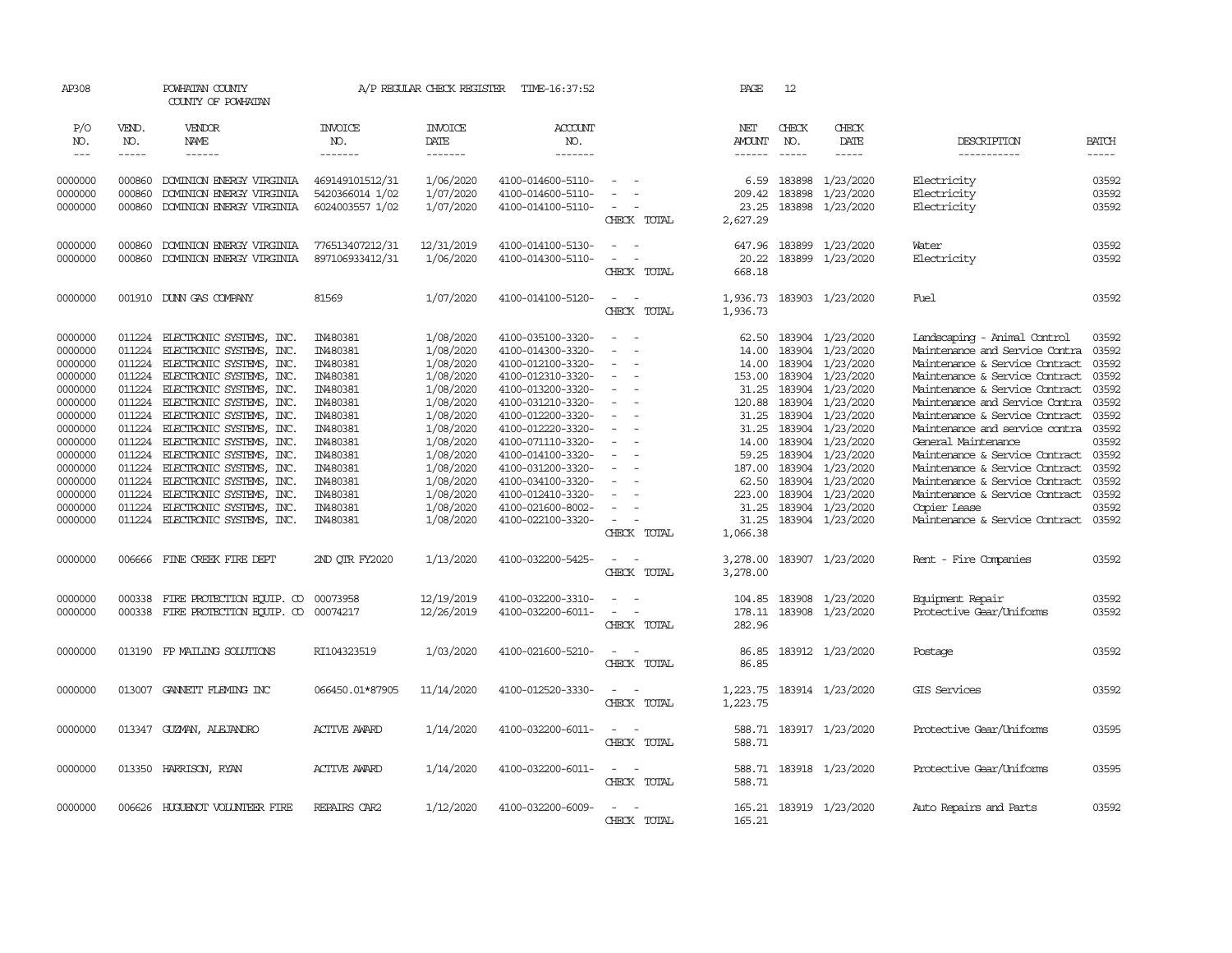| AP308                                    |                                      | POWHATAN COUNTY<br>COUNTY OF POWHATAN                                                                                                                           |                                                       | A/P REGULAR CHECK REGISTER                         | TIME-16:37:52                                                                    |                                                                    | PAGE                           | 13                            |                                                                                     |                                                                                                                    |                                  |
|------------------------------------------|--------------------------------------|-----------------------------------------------------------------------------------------------------------------------------------------------------------------|-------------------------------------------------------|----------------------------------------------------|----------------------------------------------------------------------------------|--------------------------------------------------------------------|--------------------------------|-------------------------------|-------------------------------------------------------------------------------------|--------------------------------------------------------------------------------------------------------------------|----------------------------------|
| P/O<br>NO.<br>$---$                      | VEND.<br>NO.<br>-----                | <b>VENDOR</b><br>NAME<br>$- - - - - -$                                                                                                                          | <b>INVOICE</b><br>NO.<br>--------                     | <b>INVOICE</b><br>DATE<br>$- - - - - - -$          | ACCOUNT<br>NO.<br>$- - - - - - -$                                                |                                                                    | NET<br>AMOUNT<br>$- - - - - -$ | CHECK<br>NO.<br>$\frac{1}{2}$ | CHECK<br>DATE<br>-----                                                              | DESCRIPTION<br>-----------                                                                                         | <b>BATCH</b><br>$- - - - -$      |
| 0000000                                  |                                      | 000157 KORMAN SIGNS, INC.                                                                                                                                       | 338594                                                | 1/13/2020                                          | 4100-081100-6021-                                                                | $\sim$<br>CHECK TOTAL                                              | 368.10<br>368.10               |                               | 183924 1/23/2020                                                                    | Street Signs                                                                                                       | 03592                            |
| 0000000<br>0000000<br>0000000            | 006629<br>006629<br>006629           | LANDSCAPE SUPPLY, INC.<br>LANDSCAPE SUPPLY, INC.<br>LANDSCAPE SUPPLY, INC.                                                                                      | 0173044-IN<br>0173044-IN<br>0173044-IN                | 1/08/2020<br>1/08/2020<br>1/08/2020                | 4100-014600-3310-<br>4100-014500-3190-<br>4100-014500-6004-                      | $ -$<br>CHECK TOTAL                                                | 294.00<br>245.00<br>1,421.00   |                               | 882.00 183925 1/23/2020<br>183925 1/23/2020<br>183925 1/23/2020                     | Repairs and Maintenance<br>Grounds Maintenance<br>Tools and Equipment                                              | 03592<br>03592<br>03592          |
| 0000000<br>0000000                       |                                      | 000166 LUCK STONE CORP.<br>000166 LUCK STONE CORP.                                                                                                              | 537435<br>537693                                      | 12/05/2019<br>12/06/2019                           | 4100-014500-3190-<br>4100-014300-3310-                                           | $\sim$ $ \sim$<br>$\sim$ $ \sim$<br>CHECK TOTAL                    | 178.93                         |                               | 93.56 183928 1/23/2020<br>85.37 183928 1/23/2020                                    | Grounds Maintenance<br>Repairs & Maintenance                                                                       | 03592<br>03592                   |
| 0000000                                  |                                      | 006672 MACON FIRE DEPARTMENT                                                                                                                                    | 2ND QTR FY2020                                        | 1/13/2020                                          | 4100-032200-5425-                                                                | $\sim$ $\sim$<br>CHECK TOTAL                                       | 2,492.00<br>2,492.00           |                               | 183929 1/23/2020                                                                    | Rent - Fire Companies                                                                                              | 03592                            |
| 0000000                                  |                                      | 010765 MATTHEW BENDER & CO, INC. SVC 4/20-3/21                                                                                                                  |                                                       | 1/06/2020                                          | 4100-011010-3002-                                                                | $\sim$ $ \sim$<br>CHECK TOTAL                                      | 133.25<br>133.25               |                               | 183931 1/23/2020                                                                    | County Code                                                                                                        | 03592                            |
| 0000000                                  |                                      | 006610 MO-JOHNS SANITATION                                                                                                                                      | 124049                                                | 1/02/2020                                          | 4100-014600-3311-                                                                | $\overline{\phantom{a}}$<br>CHECK TOTAL                            | 214.71                         |                               | 214.71 183933 1/23/2020                                                             | Portable Bathrooms                                                                                                 | 03592                            |
| 0000000                                  |                                      | 009281 OVERDRIVE, INC.                                                                                                                                          | CO19224897- RI                                        | 11/20/2019                                         | 4100-073100-6012-                                                                | $\sim$<br>$\sim$<br>CHECK TOTAL                                    | 258.22<br>258.22               |                               | 183937 1/23/2020                                                                    | Books & Subscriptions                                                                                              | 03592                            |
| 0000000                                  | 000375                               | PIEDMONT REGIONAL JAIL                                                                                                                                          | 3245                                                  | 12/31/2019                                         | 4100-033400-3841-                                                                | $\sim$<br>$\sim$<br>CHECK TOTAL                                    | 28,416.00<br>28,416.00         |                               | 183938 1/23/2020                                                                    | Detention of Adults                                                                                                | 03593                            |
| 0000000<br>0000000<br>0000000            | 001250<br>001250<br>001250           | POWHATAN AUTO & TRACTOR<br>POWHATAN AUTO & TRACTOR<br>POWHATAN AUTO & TRACTOR                                                                                   | 577793<br>578934<br>579033                            | 12/04/2019<br>12/14/2019<br>12/16/2019             | 4100-014300-6007-<br>4100-032200-6009-<br>4100-032200-6009-                      | $\sim$ $\sim$<br>$\sim$ 100 $\mu$<br>$\sim$ $ \sim$<br>CHECK TOTAL | 12.49<br>6.48<br>74.28         |                               | 55.31 183939 1/23/2020<br>183939 1/23/2020<br>183939 1/23/2020                      | Transfer Station Supplies<br>Auto Repairs and Parts<br>Auto Repairs and Parts                                      | 03593<br>03593<br>03593          |
| 0000000                                  | 009612                               | POWHATAN COLLISION AND                                                                                                                                          | 1207524                                               | 11/22/2019                                         | 4100-031200-6009-                                                                | $\sim$ $\sim$<br>CHECK TOTAL                                       | 305.22                         |                               | 305.22 183940 1/23/2020                                                             | Auto Parts/Repairs                                                                                                 | 03593                            |
| 0000000<br>0000000<br>0000000            | 006928<br>006928<br>006928           | POWHATAN COUNTY DEPT. OF<br>POWHATAN COUNTY DEPT. OF<br>POWHATAN COUNTY DEPT. OF                                                                                | CAA BRD MEETING<br>CAP OTR MEETING<br>2020 VACAP CONF | 1/10/2020<br>1/10/2020<br>1/10/2020                | 4100-053910-5643-<br>4100-053910-5643-<br>4100-053910-5643-                      | $\sim$<br>$\sim$<br>CHECK TOTAL                                    | 50.38<br>2,102.11              |                               | 183941 1/23/2020<br>231.93 183941 1/23/2020<br>1,819.80 183941 1/23/2020            | PCCAA Services - Federal CSBG<br>PCCAA Services - Federal CSBG<br>PCCAA Services - Federal CSBG                    | 03593<br>03593<br>03593          |
| 0000000                                  | 006765                               | POWHATAN VOLUNTEER RESCUE 2ND OTR FY2020                                                                                                                        |                                                       | 1/13/2020                                          | 4100-032200-5425-                                                                | $\sim$ $ \sim$<br>CHECK TOTAL                                      | 4,300.50                       |                               | 4,300.50 183942 1/23/2020                                                           | Rent - Fire Companies                                                                                              | 03593                            |
| 0000000                                  | 000780                               | <b>CUILL CORPORATION</b>                                                                                                                                        | 3833432                                               | 1/08/2020                                          | 4100-012310-6001-                                                                | $\sim$ $ \sim$<br>CHECK TOTAL                                      | 149.86<br>149.86               |                               | 183943 1/23/2020                                                                    | Office Supplies                                                                                                    | 03593                            |
| 0000000<br>0000000<br>0000000<br>0000000 | 013259<br>013259<br>013259<br>013259 | RED WING BUSINESS ADVANIA 511-1-337610<br>RED WING BUSINESS ADVANIA 511-1-37657<br>RED WING BUSINESS ADVANIA 511-2-2543<br>RED WING BUSINESS ADVANIA 511-2-2633 |                                                       | 1/03/2020<br>1/04/2020<br>12/10/2019<br>12/12/2019 | 4100-014100-6100-<br>4100-014300-6100-<br>4100-014100-6001-<br>4100-014300-6100- | $\equiv$                                                           | 135.29<br>118.89<br>122.99     |                               | 150.00 183945 1/23/2020<br>183945 1/23/2020<br>183945 1/23/2020<br>183945 1/23/2020 | Personal Protective Equipment<br>Personal Protective Equipment<br>Office Supplies<br>Personal Protective Equipment | 03593<br>03593<br>03593<br>03593 |
| 0000000                                  | 013259                               | RED WING BUSINESS ADVANIA 511-2-3384                                                                                                                            |                                                       | 1/02/2020                                          | 4100-014100-6100-                                                                | $\sim$                                                             |                                |                               | 135.29 183945 1/23/2020                                                             | Personal Protective Equipment                                                                                      | 03593                            |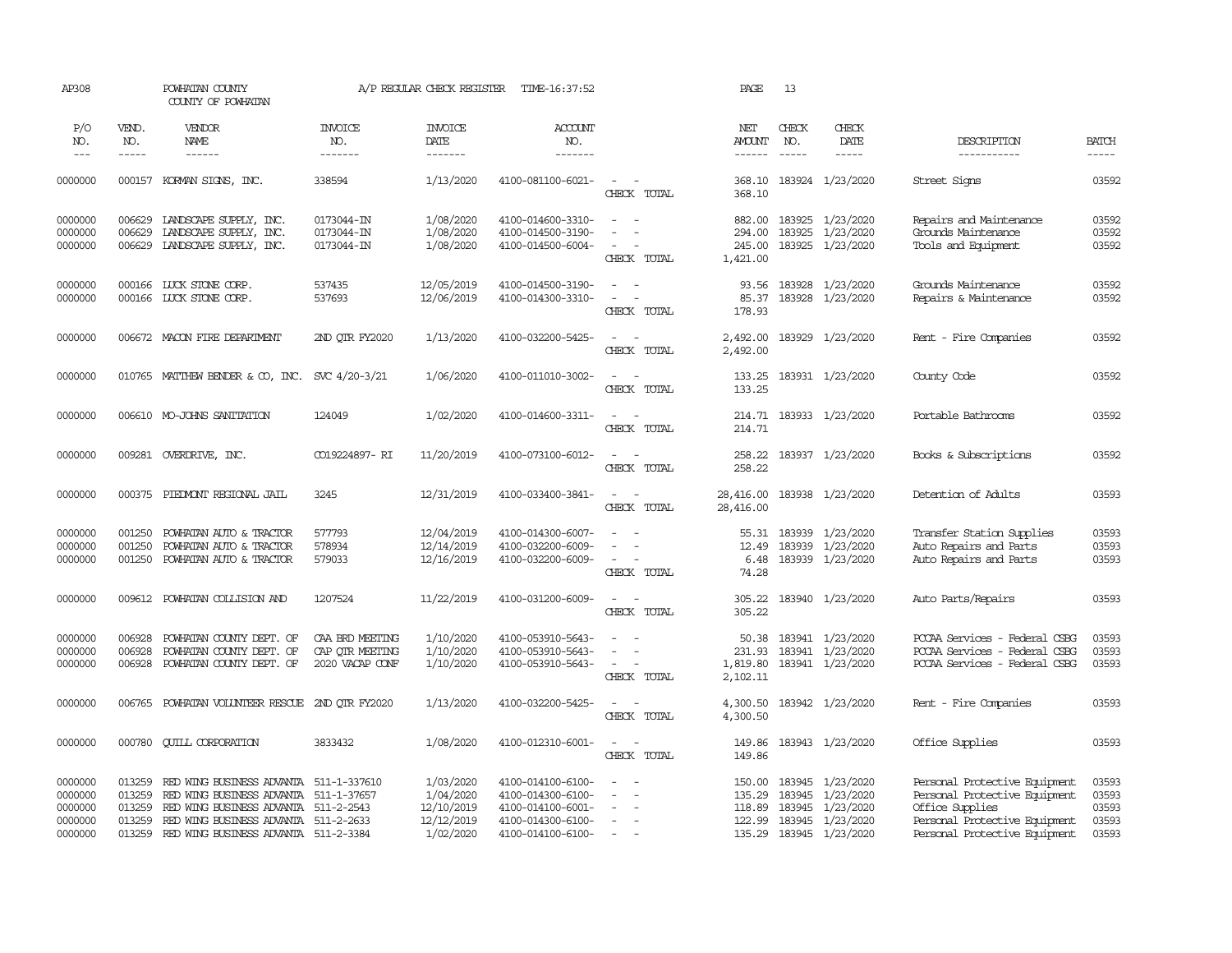| AP308                                                                                           |                                                                                        | POWHATAN COUNTY<br>COUNTY OF POWHATAN                                                                                                                                                                                         |                                                                                                          | A/P REGULAR CHECK REGISTER                                                                                           | TIME-16:37:52                                                                                                                                                                             |                                                                                                                                                                 | PAGE                                                                                             | 14                                                                           |                                                                                                                          |                                                                                                                                                                                                                                                                                   |                                                                               |
|-------------------------------------------------------------------------------------------------|----------------------------------------------------------------------------------------|-------------------------------------------------------------------------------------------------------------------------------------------------------------------------------------------------------------------------------|----------------------------------------------------------------------------------------------------------|----------------------------------------------------------------------------------------------------------------------|-------------------------------------------------------------------------------------------------------------------------------------------------------------------------------------------|-----------------------------------------------------------------------------------------------------------------------------------------------------------------|--------------------------------------------------------------------------------------------------|------------------------------------------------------------------------------|--------------------------------------------------------------------------------------------------------------------------|-----------------------------------------------------------------------------------------------------------------------------------------------------------------------------------------------------------------------------------------------------------------------------------|-------------------------------------------------------------------------------|
| P/O<br>NO.<br>$- - -$                                                                           | VEND.<br>NO.<br>-----                                                                  | VENDOR<br><b>NAME</b><br>$- - - - - -$                                                                                                                                                                                        | <b>INVOICE</b><br>NO.<br>-------                                                                         | <b>INVOICE</b><br>DATE<br>-------                                                                                    | <b>ACCOUNT</b><br>NO.<br>-------                                                                                                                                                          |                                                                                                                                                                 | NET<br><b>AMOUNT</b><br>$- - - - - -$                                                            | CHECK<br>NO.<br>$\frac{1}{2}$                                                | CHECK<br>DATE<br>-----                                                                                                   | DESCRIPTION<br>-----------                                                                                                                                                                                                                                                        | <b>BATCH</b><br>-----                                                         |
| 0000000                                                                                         |                                                                                        | 013259 RED WING BUSINESS ADVANTA 511-2-3385                                                                                                                                                                                   |                                                                                                          | 1/02/2020                                                                                                            | 4100-014100-6001-                                                                                                                                                                         | $\sim$<br>CHECK TOTAL                                                                                                                                           | 150.00<br>812.46                                                                                 |                                                                              | 183945 1/23/2020                                                                                                         | Office Supplies                                                                                                                                                                                                                                                                   | 03593                                                                         |
| 0000000                                                                                         |                                                                                        | 006579 RICHMOND ALARM                                                                                                                                                                                                         | 403848                                                                                                   | 1/01/2020                                                                                                            | 4100-014100-3320-                                                                                                                                                                         | $\overline{\phantom{a}}$<br>$\sim$<br>CHECK TOTAL                                                                                                               | 364.00<br>364.00                                                                                 |                                                                              | 183946 1/23/2020                                                                                                         | Maintenance & Service Contract                                                                                                                                                                                                                                                    | 03593                                                                         |
| 0000000                                                                                         |                                                                                        | 007325 RICHMOND OXYGEN CO.                                                                                                                                                                                                    | 328097                                                                                                   | 12/31/2019                                                                                                           | 4100-032200-3320-                                                                                                                                                                         | $\sim$<br>$\sim$<br>CHECK TOTAL                                                                                                                                 | 277.50<br>277.50                                                                                 |                                                                              | 183947 1/23/2020                                                                                                         | Maintenance & Service Contract                                                                                                                                                                                                                                                    | 03593                                                                         |
| 0000000<br>0000000<br>0000000                                                                   | 012509<br>012509<br>012509                                                             | RICHMOND SUBURBAN NEWS<br>RICHMOND SUBURBAN NEWS<br>RICHMOND SUBURBAN NEWS                                                                                                                                                    | 3272193 12/19<br>3276292 12/19<br>3536362 12/19                                                          | 12/29/2019<br>12/29/2019<br>12/29/2019                                                                               | 4100-081100-3600-<br>4100-011010-3600-<br>4100-011010-3600-                                                                                                                               | $\sim$<br>$\sim$<br>$\sim$<br>CHECK TOTAL                                                                                                                       | 259.00<br>200.50<br>257.20<br>716.70                                                             |                                                                              | 183948 1/23/2020<br>183948 1/23/2020<br>183948 1/23/2020                                                                 | Advertising<br>Advertising<br>Advertising                                                                                                                                                                                                                                         | 03593<br>03593<br>03593                                                       |
| 0000000                                                                                         |                                                                                        | 013351 SAUNDERS, DIANE M                                                                                                                                                                                                      | <b>ACTIVE AWARD</b>                                                                                      | 1/14/2020                                                                                                            | 4100-032200-6011-                                                                                                                                                                         | $\overline{\phantom{a}}$<br>$\sim$<br>CHECK TOTAL                                                                                                               | 588.71<br>588.71                                                                                 |                                                                              | 183949 1/23/2020                                                                                                         | Protective Gear/Uniforms                                                                                                                                                                                                                                                          | 03595                                                                         |
| 0000000                                                                                         |                                                                                        | 008654 SEAY'S TOWING                                                                                                                                                                                                          | PAINT HUB CAPS                                                                                           | 1/13/2020                                                                                                            | 4100-031200-6009-                                                                                                                                                                         | $\sim$<br>CHECK TOTAL                                                                                                                                           | 150.00<br>150.00                                                                                 |                                                                              | 183950 1/23/2020                                                                                                         | Auto Parts/Repairs                                                                                                                                                                                                                                                                | 03593                                                                         |
| 0000000                                                                                         | 008097                                                                                 | SIGNS@WORK, INC.                                                                                                                                                                                                              | 4045                                                                                                     | 11/25/2019                                                                                                           | 4100-031200-6009-                                                                                                                                                                         | $\sim$<br>$\sim$<br>CHECK TOTAL                                                                                                                                 | 1,600.00<br>1,600.00                                                                             |                                                                              | 183955 1/23/2020                                                                                                         | Auto Parts/Repairs                                                                                                                                                                                                                                                                | 03593                                                                         |
| 0000000<br>0000000                                                                              | 001320<br>001320                                                                       | SOUTHERN POLICE<br>SOUTHERN POLICE                                                                                                                                                                                            | 201727<br>201753                                                                                         | 1/13/2020<br>1/15/2020                                                                                               | 4100-031200-6011-<br>4100-035100-6011-                                                                                                                                                    | $\overline{\phantom{a}}$<br>$\sim$<br>$\equiv$<br>$\overline{\phantom{a}}$<br>CHECK TOTAL                                                                       | 250.00<br>44.98<br>294.98                                                                        |                                                                              | 183957 1/23/2020<br>183957 1/23/2020                                                                                     | Uniforms<br>Uniforms                                                                                                                                                                                                                                                              | 03593<br>03593                                                                |
| 0000000<br>0000000<br>0000000<br>0000000<br>0000000<br>0000000                                  | 006594<br>006594<br>006594<br>006594<br>006594<br>006594                               | SOUTHSIDE ELECTRIC COOP<br>SOUTHSIDE ELECTRIC COOP<br>SOUTHSIDE ELECTRIC COOP<br>SOUTHSIDE ELECTRIC COOP<br>SOUTHSIDE ELECTRIC COOP<br>SOUTHSIDE ELECTRIC COOP                                                                | 63504004 01/08<br>63504005 01/08<br>63504006 01/08<br>63504009 01/08<br>63504010 01/08<br>63504011 01/08 | 1/13/2020<br>1/13/2020<br>1/13/2020<br>1/13/2020<br>1/13/2020<br>1/13/2020                                           | 4100-035100-5110-<br>4100-031210-5110-<br>4100-014600-5110-<br>4100-014600-5110-<br>4100-014600-5110-<br>4100-014100-5110-                                                                | $\sim$<br>$\sim$<br>$\overline{\phantom{a}}$<br>$\sim$<br>$\sim$<br>$\equiv$<br>$\equiv$<br>$\sim$ $ \sim$<br>CHECK TOTAL                                       | 420.67<br>112.11<br>251.16<br>1,319.75<br>160.83<br>135.40<br>2,399.92                           | 183958<br>183958<br>183958<br>183958<br>183958                               | 1/23/2020<br>1/23/2020<br>1/23/2020<br>1/23/2020<br>1/23/2020<br>183958 1/23/2020                                        | Electricity<br>Electricity - Comunications H<br>Electricity<br>Electricity<br>Electricity<br>Electricity                                                                                                                                                                          | 03593<br>03593<br>03593<br>03593<br>03593<br>03593                            |
| 0000000<br>0000000<br>0000000<br>0000000<br>0000000<br>0000000<br>0000000<br>0000000<br>0000000 | 001940<br>001940<br>001940<br>001940<br>001940<br>001940<br>001940<br>001940<br>001940 | STANDBY SYSTEMS, INC.<br>STANDBY SYSTEMS, INC.<br>STANDBY SYSTEMS, INC.<br>STANDBY SYSTEMS, INC.<br>STANDBY SYSTEMS, INC.<br>STANDBY SYSTEMS, INC.<br>STANDBY SYSTEMS, INC.<br>STANDBY SYSTEMS, INC.<br>STANDBY SYSTEMS, INC. | 01200004<br>01200013<br>01200023<br>01200023<br>01200024<br>01200024<br>12192417<br>12192417<br>12192426 | 1/03/2020<br>1/06/2020<br>1/07/2020<br>1/07/2020<br>1/07/2020<br>1/07/2020<br>12/31/2019<br>12/31/2019<br>12/31/2019 | 4100-031210-3320-<br>4100-031210-3320-<br>4100-035100-3320-<br>4100-035100-3310-<br>4100-032220-3320-<br>4100-032220-3310-<br>4100-032210-3320-<br>4100-032210-3310-<br>4100-031210-3320- | $\sim$<br>$\overline{\phantom{a}}$<br>$\overline{\phantom{a}}$<br>$\equiv$<br>$\sim$<br>$\sim$<br>$\equiv$<br>$\overline{\phantom{a}}$<br>$\sim$<br>CHECK TOTAL | 130.00<br>130.00<br>140.00<br>15.50<br>170.00<br>65.00<br>160.00<br>161.51<br>130.00<br>1,102.01 | 183960<br>183960<br>183960<br>183960<br>183960<br>183960<br>183960<br>183960 | 1/23/2020<br>1/23/2020<br>1/23/2020<br>1/23/2020<br>1/23/2020<br>1/23/2020<br>1/23/2020<br>1/23/2020<br>183960 1/23/2020 | Maintenance and Service Contra<br>Maintenance and Service Contra<br>Landscaping - Animal Control<br>Repairs & Maintenance<br>Maintenance & Service Contract<br>Repairs & Maintenance<br>Maintenance & Service Contract<br>Repairs & Maintenance<br>Maintenance and Service Contra | 03593<br>03593<br>03593<br>03593<br>03593<br>03593<br>03593<br>03593<br>03593 |
| 0000000<br>0000000                                                                              | 001940<br>001940                                                                       | STANDBY SYSTEMS, INC.<br>STANDBY SYSTEMS, INC.                                                                                                                                                                                | 12192427<br>12192428                                                                                     | 12/31/2019<br>12/31/2019                                                                                             | 4100-031210-3320-<br>4100-031210-3320-                                                                                                                                                    | $\sim$<br>$\sim$<br>$\overline{\phantom{a}}$<br>$\sim$<br>CHECK TOTAL                                                                                           | 140.00<br>130.00<br>270.00                                                                       |                                                                              | 183961 1/23/2020<br>183961 1/23/2020                                                                                     | Maintenance and Service Contra<br>Maintenance and Service Contra                                                                                                                                                                                                                  | 03593<br>03593                                                                |
| 0000000                                                                                         |                                                                                        | 013065 STAPLES INC                                                                                                                                                                                                            | 7303579624-0-1                                                                                           | 1/09/2020                                                                                                            | 4100-031200-6001-                                                                                                                                                                         | $\sim$                                                                                                                                                          |                                                                                                  |                                                                              | 77.44 183962 1/23/2020                                                                                                   | Office Supplies                                                                                                                                                                                                                                                                   | 03593                                                                         |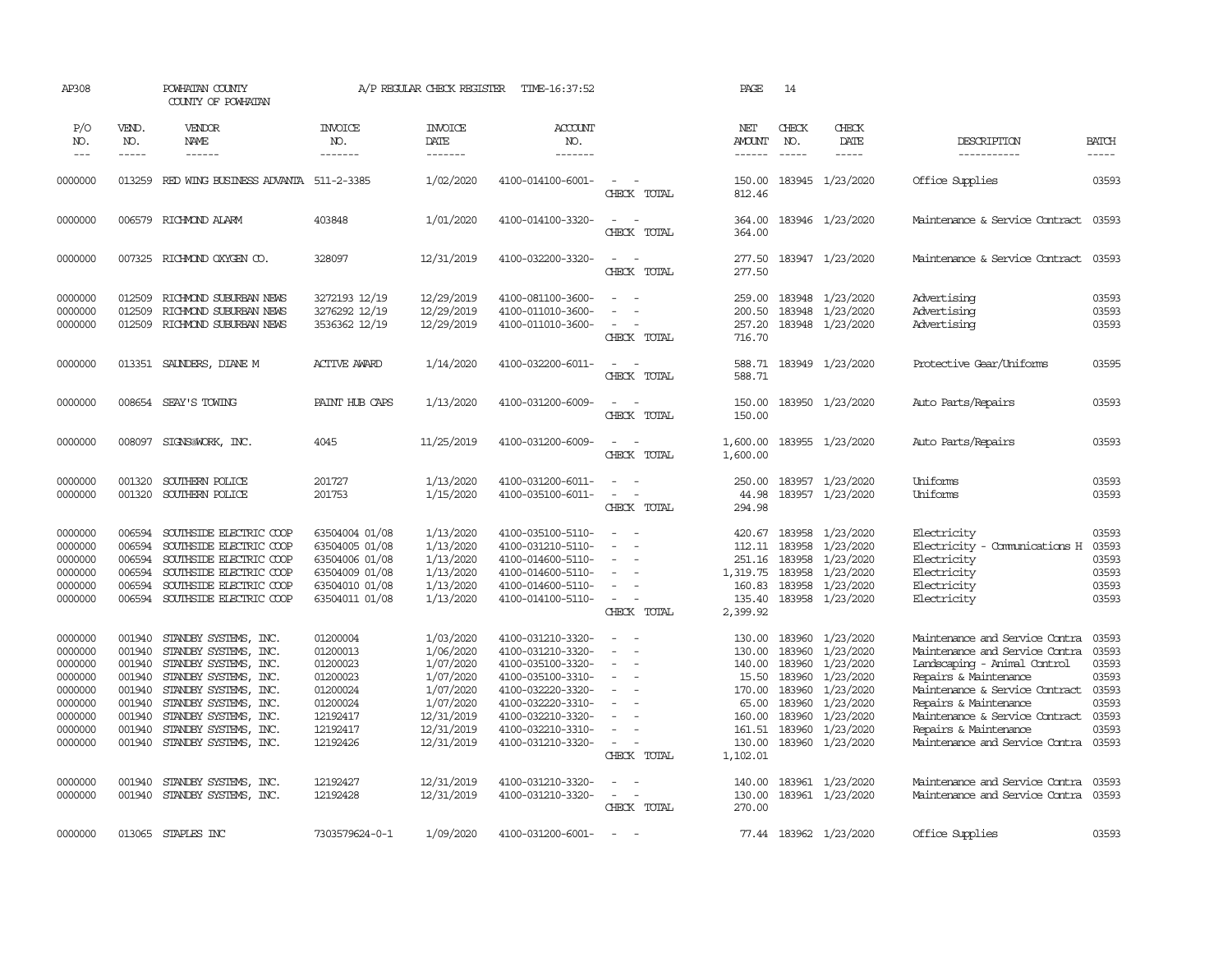| AP308               |                             | POWHATAN COUNTY<br>COUNTY OF POWHATAN          |                                  | A/P REGULAR CHECK REGISTER        | TIME-16:37:52                          |                                      |             | PAGE                           | 15                            |                                |                                                                  |                             |
|---------------------|-----------------------------|------------------------------------------------|----------------------------------|-----------------------------------|----------------------------------------|--------------------------------------|-------------|--------------------------------|-------------------------------|--------------------------------|------------------------------------------------------------------|-----------------------------|
| P/O<br>NO.<br>$---$ | VEND.<br>NO.<br>$- - - - -$ | VENDOR<br>NAME<br>$- - - - - -$                | <b>INVOICE</b><br>NO.<br>------- | <b>INVOICE</b><br>DATE<br>------- | ACCOUNT<br>NO.<br>$- - - - - - -$      |                                      |             | NET<br><b>AMOUNT</b><br>------ | CHECK<br>NO.<br>$\frac{1}{2}$ | CHECK<br>DATE<br>$\frac{1}{2}$ | DESCRIPTION<br>-----------                                       | <b>BATCH</b><br>$- - - - -$ |
| 0000000             | 013065                      | STAPLES INC                                    | 7303666590-0-2                   | 1/10/2020                         | 4100-013200-6001-                      | $\sim$                               |             | 159.97                         | 183962                        | 1/23/2020                      | Office Supplies                                                  | 03593                       |
| 0000000             | 013065                      | STAPLES INC                                    | 7303673302-0-1                   | 1/10/2020                         | 4100-013200-6001-                      |                                      |             | 56.83                          | 183962                        | 1/23/2020                      | Office Supplies                                                  | 03593                       |
| 0000000             | 013065                      | STAPLES INC                                    | 7303687666-0-2                   | 1/10/2020                         | 4100-081100-6001-                      | $\sim$                               |             | 22.43                          |                               | 183962 1/23/2020               | Office Supplies                                                  | 03593                       |
| 0000000             | 013065                      | STAPLES INC                                    | 7303687666-0-2                   | 1/10/2020                         | 4100-034100-6001-                      | $\overline{\phantom{a}}$             | CHECK TOTAL | 61.82<br>378.49                | 183962                        | 1/23/2020                      | Office Supplies                                                  | 03593                       |
| 0000000             |                             | 007182 SUPPLY ROOM COMPANIES INC 3919068-0     |                                  | 1/08/2020                         | 4100-021200-6001-                      | $\sim$<br>$\sim$                     | CHECK TOTAL | 147.79<br>147.79               |                               | 183965 1/23/2020               | Office Supplies                                                  | 03593                       |
| 0000000             | 007450                      | THOMSON REUTERS -                              | 841602577                        | 1/01/2020                         | 4100-031200-3320-                      | $\sim$<br>$\sim$                     | CHECK TOTAL | 307.45<br>307.45               |                               | 183967 1/23/2020               | Maintenance & Service Contract                                   | 03593                       |
| 0000000             | 013346                      | TOWERSENTRY LLC                                | 26261                            | 12/01/2019                        | 4100-031210-3320-                      | $\sim$                               | CHECK TOTAL | 420.00<br>420.00               |                               | 183968 1/23/2020               | Maintenance and Service Contra                                   | 03593                       |
| 0000000             | 011135                      | TREASURER OF VIRGINIA                          | B080146                          | 12/31/2019                        | 4100-035100-3110-                      | $\overline{\phantom{a}}$<br>$\sim$   |             | 390.00                         |                               | 183970 1/23/2020               | Professional Health Services                                     | 03593                       |
| 0000000             | 011135                      | TREASURER OF VIRGINIA                          | 311271                           | 1/08/2020                         | 4100-035100-6024-                      | $\equiv$<br>$\overline{\phantom{0}}$ |             | 25.00                          |                               | 183970 1/23/2020               | Dangerous Dog Registry                                           | 03593                       |
|                     |                             |                                                |                                  |                                   |                                        |                                      | CHECK TOTAL | 415.00                         |                               |                                |                                                                  |                             |
| 0000000             |                             | 007473 TREASURER, VIRGINIA TECH                | FY 2020 2ND OTR                  | 1/13/2020                         | 4100-083500-3140-                      | $\sim$<br>$\sim$                     | CHECK TOTAL | 19,368.56<br>19,368.56         |                               | 183971 1/23/2020               | Professional Services                                            | 03593                       |
| 0000000             | 012102                      | VIRGINIA VICTIM                                | MEMBER RENEWAL                   | 12/18/2019                        | 4100-031710-5810-                      | $\sim$<br>$\overline{\phantom{a}}$   | CHECK TOTAL | 150.00<br>150.00               |                               | 183974 1/23/2020               | Dues/Association Memberships                                     | 03593                       |
| 0000000             | 001680                      | WASTE MANAGEMENT OF                            | 3408742-2424-9                   | 1/02/2020                         | 4100-014300-3175-                      | $\equiv$                             | CHECK TOTAL | 307.87<br>307.87               |                               | 183975 1/23/2020               | Waste Disposal                                                   | 03593                       |
| 0000000             | 011181                      | WELLS FARGO FINANCIAL                          | 5008512061                       | 1/15/2020                         | 4100-012100-3320-                      | $\sim$                               |             | 51.44                          |                               | 183976 1/23/2020               | Maintenance & Service Contract                                   | 03593                       |
| 0000000             | 011181                      | WEILS FARGO FINANCIAL                          | 5008512061                       | 1/15/2020                         | 4100-011010-3320-                      |                                      |             | 9.23                           |                               | 183976 1/23/2020               | Maintenance & Service Contract                                   | 03593                       |
| 0000000             | 011181                      | WELLS FARGO FINANCIAL                          | 5008512061                       | 1/15/2020                         | 4100-012200-3320-                      | $\sim$<br>$\overline{a}$             |             | 98.80                          |                               | 183976 1/23/2020               | Maintenance & Service Contract                                   | 03593                       |
| 0000000             | 011181                      | WELLS FARGO FINANCIAL                          | 5008512061                       | 1/15/2020                         | 4100-012310-3320-                      | $\equiv$                             |             | 297.45                         | 183976                        | 1/23/2020                      | Maintenance & Service Contract                                   | 03593                       |
| 0000000             | 011181                      | WEILS FARGO FINANCIAL                          | 5008512061                       | 1/15/2020                         | 4100-012320-3500-                      | $\equiv$                             |             | 226.11                         | 183976                        | 1/23/2020                      | Printing & Binding                                               | 03593                       |
| 0000000<br>0000000  | 011181<br>011181            | WELLS FARGO FINANCIAL                          | 5008512061<br>5008512061         | 1/15/2020<br>1/15/2020            | 4100-012410-3320-<br>4100-012510-3320- | $\overline{\phantom{a}}$             |             |                                | 3.17 183976<br>183976         | 1/23/2020<br>1/23/2020         | Maintenance & Service Contract<br>Maintenance & Service Contract | 03593<br>03593              |
| 0000000             | 011181                      | WELLS FARGO FINANCIAL<br>WELLS FARGO FINANCIAL | 5008512061                       | 1/15/2020                         | 4100-013200-3320-                      | ÷                                    |             | 63.80<br>63.72                 | 183976                        | 1/23/2020                      | Maintenance & Service Contract                                   | 03593                       |
| 0000000             | 011181                      | WELLS FARGO FINANCIAL                          | 5008512061                       | 1/15/2020                         | 4100-022100-3320-                      | $\blacksquare$                       |             | 179.56                         |                               | 183976 1/23/2020               | Maintenance & Service Contract                                   | 03593                       |
| 0000000             | 011181                      | WELLS FARGO FINANCIAL                          | 5008512061                       | 1/15/2020                         | 4100-031200-3320-                      | $\sim$                               |             | 204.78                         | 183976                        | 1/23/2020                      | Maintenance & Service Contract                                   | 03593                       |
| 0000000             | 011181                      | WELLS FARGO FINANCIAL                          | 5008512061                       | 1/15/2020                         | 4100-031200-3320-                      | $\sim$                               |             | 204.78                         | 183976                        | 1/23/2020                      | Maintenance & Service Contract                                   | 03593                       |
| 0000000             | 011181                      | WELLS FARGO FINANCIAL                          | 5008512061                       | 1/15/2020                         | 4100-032200-3320-                      | $\equiv$                             |             |                                |                               | 298.14 183976 1/23/2020        | Maintenance & Service Contract                                   | 03593                       |
| 0000000             | 011181                      | WELLS FARGO FINANCIAL                          | 5008512061                       | 1/15/2020                         | 4100-034100-3320-                      |                                      |             | 88.43                          | 183976                        | 1/23/2020                      | Maintenance & Service Contract                                   | 03593                       |
| 0000000             | 011181                      | WELLS FARGO FINANCIAL                          | 5008512061                       | 1/15/2020                         | 4100-035100-3320-                      | $\sim$                               |             | 61.54                          | 183976                        | 1/23/2020                      | Landscaping - Animal Control                                     | 03593                       |
| 0000000             | 011181                      | WELLS FARGO FINANCIAL                          | 5008512061                       | 1/15/2020                         | 4100-053120-3320-                      |                                      |             | 34.62                          |                               | 183976 1/23/2020               | Maint/Service Contract/Copying                                   | 03593                       |
| 0000000             | 011181                      | WELLS FARGO FINANCIAL                          | 5008512061                       | 1/15/2020                         | 4100-081100-3320-                      |                                      |             | 251.88                         | 183976                        | 1/23/2020                      | Maintenance & Service Contract                                   | 03593                       |
| 0000000             | 011181                      | WELLS FARGO FINANCIAL                          | 5008512061                       | 1/15/2020                         | 4100-081500-3320-                      | $\equiv$                             |             | 8.41                           | 183976                        | 1/23/2020                      | Maintenance & Service Contract                                   | 03593                       |
| 0000000             |                             | 011181 WELLS FARGO FINANCIAL                   | 5008512061                       | 1/15/2020                         | 4100-021200-8002-                      | $\sim$                               |             | 190.66                         |                               | 183976 1/23/2020               | Copier Lease Agreement                                           | 03593                       |
|                     |                             |                                                |                                  |                                   |                                        |                                      | CHECK TOTAL | 2,336.52                       |                               |                                |                                                                  |                             |
| 0000000             |                             | 013349 WHITE, STEPHANIE L                      | <b>ACTIVE AWARD</b>              | 1/14/2020                         | 4100-032200-6011-                      | $\overline{\phantom{a}}$             |             |                                |                               | 588.71 183977 1/23/2020        | Protective Gear/Uniforms                                         | 03595                       |
|                     |                             |                                                |                                  |                                   |                                        | CHECK                                | TOTAL       | 588.71                         |                               |                                |                                                                  |                             |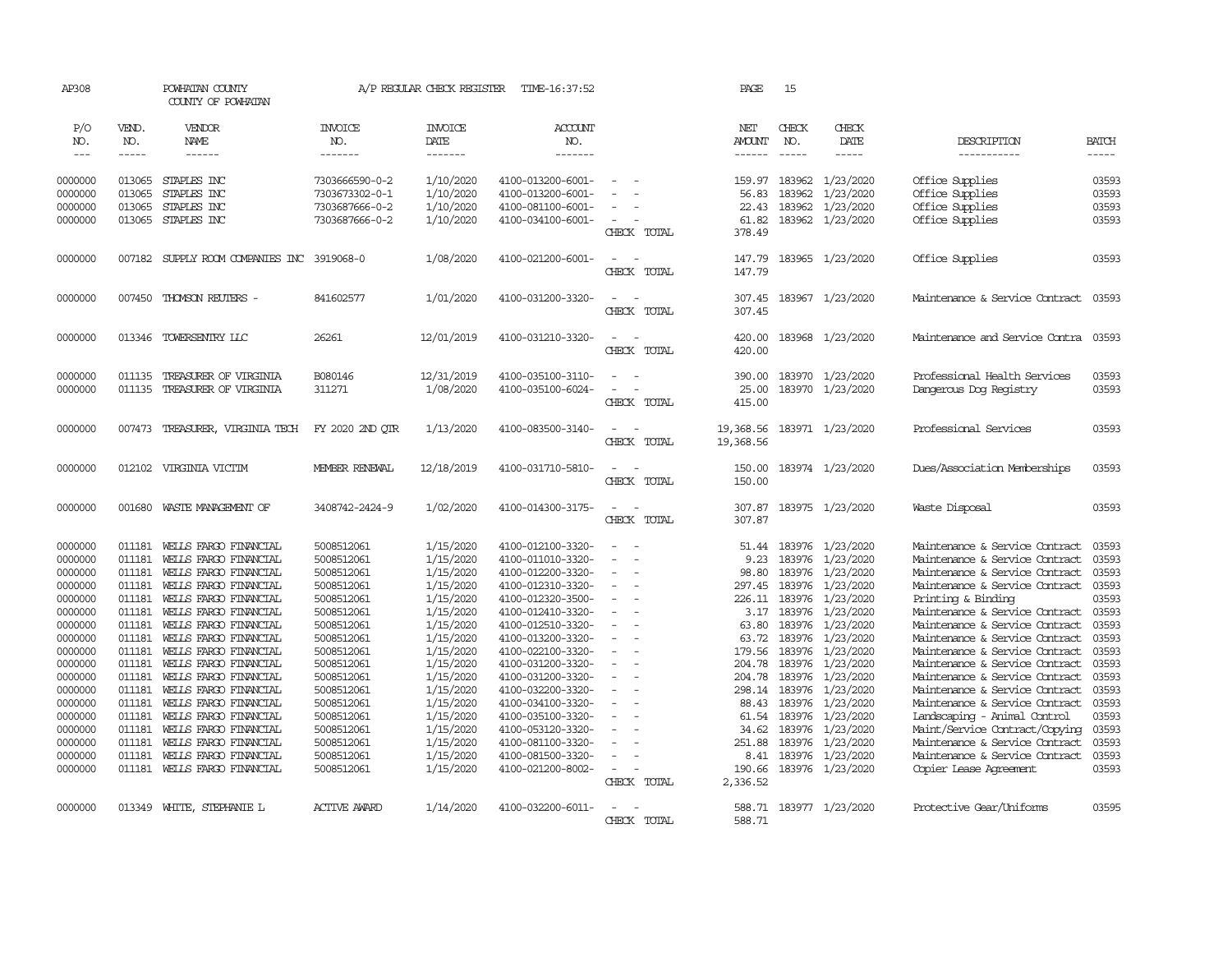| AP308                                                                                                                                                                                                                                                     |                                                                                                                                                                                                                                    | POWHATAN COUNTY<br>COUNTY OF POWHATAN                                                                                                                                                                                                                                                                                                                                                                                                                                                                                  |                                                                                                                                                                                                                                                                                                                                | A/P REGULAR CHECK REGISTER                                                                                                                                                                                                                                                                                                   | TIME-16:37:52                                                                                                                                                                                                                                                                                                                                                                                                                                                                                   |                                                                                                                                                                                                                                                                                                                                                    | PAGE                                                                                                                                                                                      | 16                                                                                                                                                                                                                                                                                                                                                                                                           |                                                                                                                                                                                                                                                                                                                                                                                                                                                                 |                                                                                                                                                                                                                                                                                  |                                                                                                                                                                                                             |
|-----------------------------------------------------------------------------------------------------------------------------------------------------------------------------------------------------------------------------------------------------------|------------------------------------------------------------------------------------------------------------------------------------------------------------------------------------------------------------------------------------|------------------------------------------------------------------------------------------------------------------------------------------------------------------------------------------------------------------------------------------------------------------------------------------------------------------------------------------------------------------------------------------------------------------------------------------------------------------------------------------------------------------------|--------------------------------------------------------------------------------------------------------------------------------------------------------------------------------------------------------------------------------------------------------------------------------------------------------------------------------|------------------------------------------------------------------------------------------------------------------------------------------------------------------------------------------------------------------------------------------------------------------------------------------------------------------------------|-------------------------------------------------------------------------------------------------------------------------------------------------------------------------------------------------------------------------------------------------------------------------------------------------------------------------------------------------------------------------------------------------------------------------------------------------------------------------------------------------|----------------------------------------------------------------------------------------------------------------------------------------------------------------------------------------------------------------------------------------------------------------------------------------------------------------------------------------------------|-------------------------------------------------------------------------------------------------------------------------------------------------------------------------------------------|--------------------------------------------------------------------------------------------------------------------------------------------------------------------------------------------------------------------------------------------------------------------------------------------------------------------------------------------------------------------------------------------------------------|-----------------------------------------------------------------------------------------------------------------------------------------------------------------------------------------------------------------------------------------------------------------------------------------------------------------------------------------------------------------------------------------------------------------------------------------------------------------|----------------------------------------------------------------------------------------------------------------------------------------------------------------------------------------------------------------------------------------------------------------------------------|-------------------------------------------------------------------------------------------------------------------------------------------------------------------------------------------------------------|
| P/O<br>NO.<br>$---$                                                                                                                                                                                                                                       | VEND.<br>NO.<br>$- - - - -$                                                                                                                                                                                                        | VENDOR<br>NAME<br>$- - - - - -$                                                                                                                                                                                                                                                                                                                                                                                                                                                                                        | <b>INVOICE</b><br>NO.<br>-------                                                                                                                                                                                                                                                                                               | <b>INVOICE</b><br>DATE<br>-------                                                                                                                                                                                                                                                                                            | <b>ACCOUNT</b><br>NO.<br>-------                                                                                                                                                                                                                                                                                                                                                                                                                                                                |                                                                                                                                                                                                                                                                                                                                                    | NET<br><b>AMOUNT</b><br>------                                                                                                                                                            | CHECK<br>NO.<br>$\frac{1}{2} \frac{1}{2} \frac{1}{2} \frac{1}{2} \frac{1}{2} \frac{1}{2} \frac{1}{2} \frac{1}{2} \frac{1}{2} \frac{1}{2} \frac{1}{2} \frac{1}{2} \frac{1}{2} \frac{1}{2} \frac{1}{2} \frac{1}{2} \frac{1}{2} \frac{1}{2} \frac{1}{2} \frac{1}{2} \frac{1}{2} \frac{1}{2} \frac{1}{2} \frac{1}{2} \frac{1}{2} \frac{1}{2} \frac{1}{2} \frac{1}{2} \frac{1}{2} \frac{1}{2} \frac{1}{2} \frac{$ | CHECK<br>DATE<br>$- - - - -$                                                                                                                                                                                                                                                                                                                                                                                                                                    | DESCRIPTION<br>-----------                                                                                                                                                                                                                                                       | <b>BATCH</b><br>-----                                                                                                                                                                                       |
| 0000000                                                                                                                                                                                                                                                   |                                                                                                                                                                                                                                    | 010688 A&B CLEANING SERVICE, INC. 32380                                                                                                                                                                                                                                                                                                                                                                                                                                                                                |                                                                                                                                                                                                                                                                                                                                | 1/13/2020                                                                                                                                                                                                                                                                                                                    | 4100-014100-3180-                                                                                                                                                                                                                                                                                                                                                                                                                                                                               | $\sim$<br>CHECK TOTAL                                                                                                                                                                                                                                                                                                                              | 4,696.18<br>4,696.18                                                                                                                                                                      |                                                                                                                                                                                                                                                                                                                                                                                                              | 184100 1/28/2020                                                                                                                                                                                                                                                                                                                                                                                                                                                | Cleaning Service                                                                                                                                                                                                                                                                 | 03602                                                                                                                                                                                                       |
| 0000000<br>0000000                                                                                                                                                                                                                                        |                                                                                                                                                                                                                                    | 013371 AMERICAN PEST MANAGEMENT,<br>013371 AMERICAN PEST MANAGEMENT,                                                                                                                                                                                                                                                                                                                                                                                                                                                   | 5661669<br>5701118                                                                                                                                                                                                                                                                                                             | 12/05/2019<br>1/06/2020                                                                                                                                                                                                                                                                                                      | 4100-032220-3320-<br>4100-032210-3320-                                                                                                                                                                                                                                                                                                                                                                                                                                                          | $\sim$ $-$<br>$\overline{\phantom{a}}$<br>$\sim$<br>CHECK TOTAL                                                                                                                                                                                                                                                                                    | 120.00<br>110.00<br>230.00                                                                                                                                                                |                                                                                                                                                                                                                                                                                                                                                                                                              | 184102 1/28/2020<br>184102 1/28/2020                                                                                                                                                                                                                                                                                                                                                                                                                            | Maintenance & Service Contract 03602<br>Maintenance & Service Contract                                                                                                                                                                                                           | 03602                                                                                                                                                                                                       |
| 0000000                                                                                                                                                                                                                                                   | 012275                                                                                                                                                                                                                             | ANTHEM HEALTH PLANS OF                                                                                                                                                                                                                                                                                                                                                                                                                                                                                                 | 888844819899                                                                                                                                                                                                                                                                                                                   | 1/21/2020                                                                                                                                                                                                                                                                                                                    | 4100-033400-3845-                                                                                                                                                                                                                                                                                                                                                                                                                                                                               | $\sim$<br>$\sim$<br>CHECK TOTAL                                                                                                                                                                                                                                                                                                                    | 9,256.53<br>9,256.53                                                                                                                                                                      |                                                                                                                                                                                                                                                                                                                                                                                                              | 184104 1/28/2020                                                                                                                                                                                                                                                                                                                                                                                                                                                | Detention of Adults - Health C                                                                                                                                                                                                                                                   | 03602                                                                                                                                                                                                       |
| 0000000                                                                                                                                                                                                                                                   | 005025                                                                                                                                                                                                                             | BENJ. FRANKLIN                                                                                                                                                                                                                                                                                                                                                                                                                                                                                                         | 41878                                                                                                                                                                                                                                                                                                                          | 1/16/2020                                                                                                                                                                                                                                                                                                                    | 4100-013200-6001-                                                                                                                                                                                                                                                                                                                                                                                                                                                                               | $\sim$<br>$\sim$<br>CHECK TOTAL                                                                                                                                                                                                                                                                                                                    | 690.08<br>690.08                                                                                                                                                                          |                                                                                                                                                                                                                                                                                                                                                                                                              | 184108 1/28/2020                                                                                                                                                                                                                                                                                                                                                                                                                                                | Office Supplies                                                                                                                                                                                                                                                                  | 03602                                                                                                                                                                                                       |
| 0000000                                                                                                                                                                                                                                                   | 006655                                                                                                                                                                                                                             | BLOSSMAN GAS COMPANIES,                                                                                                                                                                                                                                                                                                                                                                                                                                                                                                | 8852159                                                                                                                                                                                                                                                                                                                        | 1/07/2020                                                                                                                                                                                                                                                                                                                    | 4100-032210-5120-                                                                                                                                                                                                                                                                                                                                                                                                                                                                               | $\overline{\phantom{a}}$<br>$\sim$<br>CHECK TOTAL                                                                                                                                                                                                                                                                                                  | 533.66<br>533.66                                                                                                                                                                          |                                                                                                                                                                                                                                                                                                                                                                                                              | 184109 1/28/2020                                                                                                                                                                                                                                                                                                                                                                                                                                                | Fuel                                                                                                                                                                                                                                                                             | 03602                                                                                                                                                                                                       |
| 0000000                                                                                                                                                                                                                                                   |                                                                                                                                                                                                                                    | 011010 BOX ALARM TEES LLC                                                                                                                                                                                                                                                                                                                                                                                                                                                                                              | 367                                                                                                                                                                                                                                                                                                                            | 10/17/2019                                                                                                                                                                                                                                                                                                                   | 4100-031200-6011-                                                                                                                                                                                                                                                                                                                                                                                                                                                                               | $\sim$<br>$\sim$<br>CHECK TOTAL                                                                                                                                                                                                                                                                                                                    | 189.54                                                                                                                                                                                    |                                                                                                                                                                                                                                                                                                                                                                                                              | 189.54 184111 1/28/2020                                                                                                                                                                                                                                                                                                                                                                                                                                         | Uniforms                                                                                                                                                                                                                                                                         | 03602                                                                                                                                                                                                       |
| 0000000                                                                                                                                                                                                                                                   | 000540                                                                                                                                                                                                                             | CENTRAL VIRGINIA WASTE                                                                                                                                                                                                                                                                                                                                                                                                                                                                                                 | 25103                                                                                                                                                                                                                                                                                                                          | 1/22/2020                                                                                                                                                                                                                                                                                                                    | 4100-014300-3176-                                                                                                                                                                                                                                                                                                                                                                                                                                                                               | $\omega_{\rm{max}}$ and $\omega_{\rm{max}}$<br>CHECK TOTAL                                                                                                                                                                                                                                                                                         | 223.64                                                                                                                                                                                    |                                                                                                                                                                                                                                                                                                                                                                                                              | 223.64 184114 1/28/2020                                                                                                                                                                                                                                                                                                                                                                                                                                         | Recycling Pulls                                                                                                                                                                                                                                                                  | 03602                                                                                                                                                                                                       |
| 0000000<br>0000000<br>0000000<br>0000000<br>0000000<br>0000000<br>0000000<br>0000000<br>0000000<br>0000000<br>0000000<br>0000000<br>0000000<br>0000000<br>0000000<br>0000000<br>0000000<br>0000000<br>0000000<br>0000000<br>0000000<br>0000000<br>0000000 | 006965<br>006965<br>006965<br>006965<br>006965<br>006965<br>006965<br>006965<br>006965<br>006965<br>006965<br>006965<br>006965<br>006965<br>006965<br>006965<br>006965<br>006965<br>006965<br>006965<br>006965<br>006965<br>006965 | CINIAS CORPORATION<br>CINIAS CORPORATION<br>CINIAS CORPORATION<br>CINIAS CORPORATION<br>CINIAS CORPORATION<br>CINIAS CORPORATION<br>CINIAS CORPORATION<br>CINIAS CORPORATION<br>CINIAS CORPORATION<br>CINIAS CORPORATION<br>CINIAS CORPORATION<br>CINIAS CORPORATION<br>CINIAS CORPORATION<br>CINIAS CORPORATION<br>CINIAS CORPORATION<br>CINIAS CORPORATION<br>CINIAS CORPORATION<br>CINIAS CORPORATION<br>CINIAS CORPORATION<br>CINIAS CORPORATION<br>CINIAS CORPORATION<br>CINIAS CORPORATION<br>CINIAS CORPORATION | 1900918681<br>1900918681<br>1900918681<br>1900919720<br>1900919720<br>1900919720<br>1900924878<br>1900924878<br>1900924878<br>1900936137<br>1900936137<br>1900936137<br>1900958247<br>1900958247<br>4034337591<br>4034337591<br>4034836889<br>4034836889<br>4035355512<br>4035355512<br>4035861346<br>4040098584<br>4040098584 | 11/19/2019<br>11/19/2019<br>11/19/2019<br>11/19/2019<br>11/19/2019<br>11/19/2019<br>11/20/2019<br>11/20/2019<br>11/20/2019<br>11/25/2019<br>11/25/2019<br>11/25/2019<br>12/06/2019<br>12/06/2019<br>11/06/2019<br>11/06/2019<br>11/13/2019<br>11/13/2019<br>11/19/2019<br>11/19/2019<br>11/25/2019<br>1/15/2020<br>1/15/2020 | 4100-014500-6011-<br>4100-014100-6011-<br>4100-071110-6011-<br>4100-014500-6011-<br>4100-014100-6011-<br>4100-071110-6011-<br>4100-014500-6011-<br>4100-014100-6011-<br>4100-071110-6011-<br>4100-014500-6011-<br>4100-014100-6011-<br>4100-071110-6011-<br>4100-014500-6011-<br>4100-014100-6011-<br>4100-014100-6011-<br>4100-014500-6011-<br>4100-014100-6011-<br>4100-014500-6011-<br>4100-014100-6011-<br>4100-014500-6011-<br>4100-014300-6011-<br>4100-014100-6011-<br>4100-014500-6011- | $\sim$<br>$\equiv$<br>$\sim$<br>$\equiv$<br>$\sim$<br>$\overline{\phantom{a}}$<br>$\overline{\phantom{a}}$<br>$\sim$<br>$\overline{a}$<br>$\overline{\phantom{a}}$<br>$\overline{\phantom{a}}$<br>$\equiv$<br>$\sim$<br>$\overline{\phantom{a}}$<br>$\sim$<br>$\overline{\phantom{0}}$<br>$\sim$<br>$\sim$<br>$\sim$<br>$\sim$<br>$\sim$<br>$\sim$ | 584.10<br>390.31<br>129.65<br>930.00<br>621.47<br>206.43<br>444.86<br>147.77<br>1,207.36<br>806.79<br>267.98<br>311.91<br>155.96<br>119.88<br>99.81<br>119.88<br>99.81<br>169.58<br>21.31 | 184116<br>184116<br>184116<br>184116<br>184116                                                                                                                                                                                                                                                                                                                                                               | 184116 1/28/2020<br>184116 1/28/2020<br>184116 1/28/2020<br>184116 1/28/2020<br>184116 1/28/2020<br>1/28/2020<br>665.73 184116 1/28/2020<br>184116 1/28/2020<br>184116 1/28/2020<br>1/28/2020<br>184116 1/28/2020<br>184116 1/28/2020<br>1/28/2020<br>184116 1/28/2020<br>184116 1/28/2020<br>1/28/2020<br>161.17 184116 1/28/2020<br>99.81 184116 1/28/2020<br>184116 1/28/2020<br>1/28/2020<br>184116 1/28/2020<br>184116 1/28/2020<br>22.51 184116 1/28/2020 | Uniforms<br>Uniforms<br>Uniforms<br>Uniforms<br>Uniforms<br>Uniforms<br>Uniforms<br>Uniforms<br>Uniforms<br>Uniforms<br>Uniforms<br>Uniforms<br>Uniforms<br>Uniforms<br>Uniforms<br>Uniforms<br>Uniforms<br>Uniforms<br>Uniforms<br>Uniforms<br>Uniforms<br>Uniforms<br>Uniforms | 03602<br>03602<br>03602<br>03602<br>03602<br>03602<br>03602<br>03602<br>03602<br>03602<br>03602<br>03602<br>03602<br>03602<br>03602<br>03602<br>03602<br>03602<br>03602<br>03602<br>03602<br>03602<br>03602 |
| 0000000<br>0000000                                                                                                                                                                                                                                        | 006965<br>006965                                                                                                                                                                                                                   | CINIAS CORPORATION<br>CINIAS CORPORATION                                                                                                                                                                                                                                                                                                                                                                                                                                                                               | 4040681114<br>4040681114                                                                                                                                                                                                                                                                                                       | 1/22/2020<br>1/22/2020                                                                                                                                                                                                                                                                                                       | 4100-014100-6011-<br>4100-014500-6011-                                                                                                                                                                                                                                                                                                                                                                                                                                                          | CHECK TOTAL<br>$\overline{\phantom{a}}$<br>CHECK TOTAL                                                                                                                                                                                                                                                                                             | 7,784.08<br>43.82                                                                                                                                                                         |                                                                                                                                                                                                                                                                                                                                                                                                              | 21.31 184117 1/28/2020<br>22.51 184117 1/28/2020                                                                                                                                                                                                                                                                                                                                                                                                                | Uniforms<br>Uniforms                                                                                                                                                                                                                                                             | 03602<br>03602                                                                                                                                                                                              |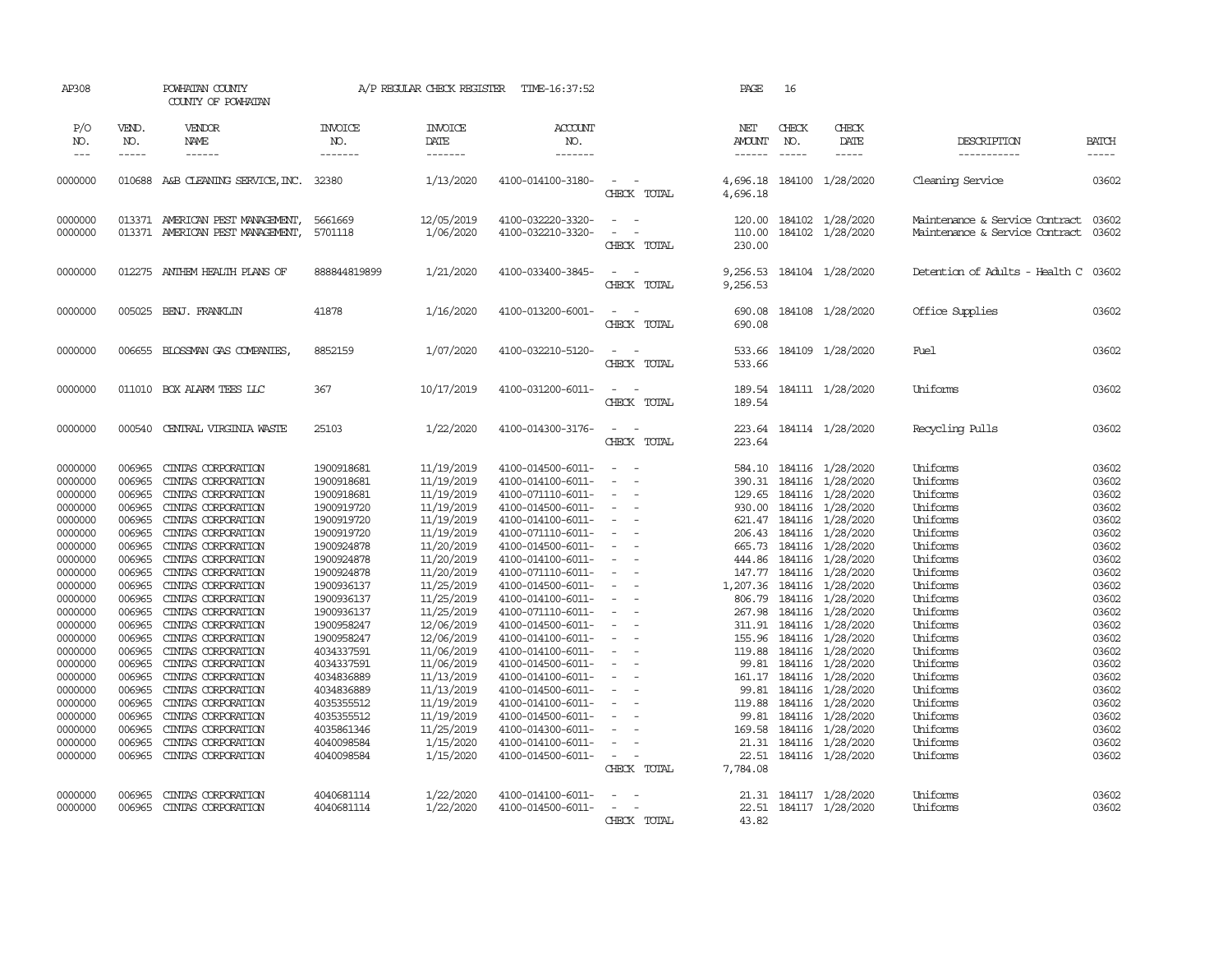| AP308         |               | POWHATAN COUNTY<br>COUNTY OF POWHATAN                                              |                 | A/P REGULAR CHECK REGISTER | TIME-16:37:52     |                                             | PAGE          | 17            |                           |                                |              |
|---------------|---------------|------------------------------------------------------------------------------------|-----------------|----------------------------|-------------------|---------------------------------------------|---------------|---------------|---------------------------|--------------------------------|--------------|
| P/O           | VEND.         | VENDOR                                                                             | <b>INVOICE</b>  | <b>INVOICE</b>             | <b>ACCOUNT</b>    |                                             | NET           | CHECK         | CHECK                     |                                |              |
| NO.           | NO.           | NAME                                                                               | NO.             | DATE                       | NO.               |                                             | <b>AMOUNT</b> | NO.           | DATE                      | DESCRIPTION                    | <b>BATCH</b> |
| $\frac{1}{2}$ | $\frac{1}{2}$ |                                                                                    | -------         | --------                   | --------          |                                             | $- - - - - -$ | $\frac{1}{2}$ | $- - - - -$               | -----------                    | $- - - - -$  |
| 0000000       |               | 007341 CLAWS & PAWS ANIMAL CARE                                                    | 100043          | 12/09/2019                 | 4100-035100-3110- | $\sim$                                      | 85.75         |               | 184118 1/28/2020          | Professional Health Services   | 03602        |
| 0000000       | 007341        | CLAWS & PAWS ANIMAL CARE                                                           | 100084          | 12/11/2019                 | 4100-035100-3110- | $\equiv$                                    | 170.20        | 184118        | 1/28/2020                 | Professional Health Services   | 03602        |
| 0000000       |               | 007341 CLAWS & PAWS ANIMAL CARE                                                    | 100091          | 12/13/2019                 | 4100-035100-3110- | $\equiv$                                    | 138.40        |               | 184118 1/28/2020          | Professional Health Services   | 03602        |
| 0000000       |               | 007341 CLAWS & PAWS ANIMAL CARE                                                    | 100106          | 12/12/2019                 | 4100-035100-3110- | $\overline{\phantom{a}}$                    | 55.00         |               | 184118 1/28/2020          | Professional Health Services   | 03602        |
| 0000000       |               | 007341 CLAWS & PAWS ANIMAL CARE                                                    | 100234          | 12/26/2019                 | 4100-035100-3110- | $\overline{\phantom{a}}$                    | 265.03        |               | 184118 1/28/2020          | Professional Health Services   | 03602        |
| 0000000       |               | 007341 CLAWS & PAWS ANIMAL CARE                                                    | 100422          | 12/31/2019                 | 4100-035100-3110- | $\sim$                                      | 434.95        |               | 184118 1/28/2020          | Professional Health Services   | 03602        |
|               |               |                                                                                    |                 |                            |                   | CHECK TOTAL                                 | 1,149.33      |               |                           |                                |              |
|               |               |                                                                                    |                 |                            |                   |                                             |               |               |                           |                                |              |
| 0000000       |               | 011560 CRANE, KAITLYN                                                              | REIMB 01/19/20  | 1/23/2020                  | 4100-031200-6022- | $\sim$<br>$\sim$                            |               |               | 331.68 184121 1/28/2020   | Dog Food & Supplies K9         | 03602        |
|               |               |                                                                                    |                 |                            |                   | CHECK TOTAL                                 | 331.68        |               |                           |                                |              |
|               |               |                                                                                    |                 |                            |                   |                                             |               |               |                           |                                |              |
| 0000000       |               | 007731 D & E EQUIPMENT SERVICES                                                    | 13091           | 1/12/2020                  | 4100-014300-3310- | $\sim$<br>$\sim$                            |               |               | 1,973.74 184122 1/28/2020 | Repairs & Maintenance          | 03602        |
| 0000000       |               | 007731 D & E EQUIPMENT SERVICES                                                    | 13092           | 1/12/2020                  | 4100-014300-3176- | $\omega_{\rm{max}}$ and $\omega_{\rm{max}}$ | 300.00        |               | 184122 1/28/2020          | Recycling Pulls                | 03602        |
|               |               |                                                                                    |                 |                            |                   | CHECK TOTAL                                 | 2,273.74      |               |                           |                                |              |
| 0000000       |               |                                                                                    |                 | 12/17/2019                 | 4100-031200-5130- | $\overline{\phantom{a}}$<br>$\sim$          |               |               | 27.96 184123 1/28/2020    |                                | 03602        |
| 0000000       | 006240        | DIAMOND SPRINGS WATER, INC 1213079750<br>006240 DIAMOND SPRINGS WATER, INC 3306807 |                 | 1/03/2020                  | 4100-031200-5130- | $\sim$<br>$\sim$                            | 11.95         |               | 184123 1/28/2020          | Water<br>Water                 | 03602        |
|               |               |                                                                                    |                 |                            |                   | CHECK TOTAL                                 | 39.91         |               |                           |                                |              |
|               |               |                                                                                    |                 |                            |                   |                                             |               |               |                           |                                |              |
| 0000000       | 000860        | DOMINION ENERGY VIRGINIA                                                           | 232225250912/31 | 1/03/2020                  | 4100-031200-5110- | $\sim$                                      | 314.27        |               | 184124 1/28/2020          | Electricity                    | 03602        |
| 0000000       | 000860        | DOMINION ENERGY VIRGINIA                                                           | 261383271212/31 | 1/03/2020                  | 4100-022100-5110- | $\sim$<br>$\sim$                            | 221.79        |               | 184124 1/28/2020          | Electricity                    | 03602        |
| 0000000       | 000860        | DOMINION ENERGY VIRGINIA                                                           | 2932352368 1/02 | 1/03/2020                  | 4100-032220-5110- | $\overline{\phantom{a}}$                    | 38.51         |               | 184124 1/28/2020          | Electricity                    | 03602        |
| 0000000       | 000860        | DOMINION ENERGY VIRGINIA                                                           | 9750120975 1/02 | 1/03/2020                  | 4100-032220-5110- | $\sim$ $\sim$                               | 4,728.82      |               | 184124 1/28/2020          | Electricity                    | 03602        |
|               |               |                                                                                    |                 |                            |                   | CHECK TOTAL                                 | 5,303.39      |               |                           |                                |              |
|               |               |                                                                                    |                 |                            |                   |                                             |               |               |                           |                                |              |
| 0000000       |               | 011224 ELECTRONIC SYSTEMS, INC.                                                    | IN1475292       | 1/06/2020                  | 4100-012100-3320- | $ -$                                        | 72.38         |               | 184126 1/28/2020          | Maintenance & Service Contract | 03602        |
|               |               |                                                                                    |                 |                            |                   | CHECK TOTAL                                 | 72.38         |               |                           |                                |              |
| 0000000       |               | 006522 FOOD LION                                                                   | 2813610213245   | 1/06/2020                  | 4100-035100-6022- | $\sim$<br>$\sim$                            | 238.76        |               | 184128 1/28/2020          | Dog Food/Supplies              | 03602        |
|               |               |                                                                                    |                 |                            |                   | CHECK TOTAL                                 | 238.76        |               |                           |                                |              |
|               |               |                                                                                    |                 |                            |                   |                                             |               |               |                           |                                |              |
| 0000000       |               | 013072 FRAISER AUTO REPAIR LLC                                                     | 1093            | 1/10/2020                  | 4100-032200-6009- | $\sim$<br>$\sim$                            | 27.00         |               | 184129 1/28/2020          | Auto Repairs and Parts         | 03602        |
|               |               |                                                                                    |                 |                            |                   | CHECK TOTAL                                 | 27.00         |               |                           |                                |              |
|               |               |                                                                                    |                 |                            |                   |                                             |               |               |                           |                                |              |
| 0000000       |               | 012905 GALLS, LLC                                                                  | 014721119       | 1/10/2020                  | 4100-035100-6011- | $\sim$                                      | 143.48        |               | 184130 1/28/2020          | Uniforms                       | 03602        |
| 0000000       | 012905        | GALLS, LLC                                                                         | 014725054       | 1/10/2020                  | 4100-031200-6011- | $\equiv$                                    | 28.28         |               | 184130 1/28/2020          | Uniforms                       | 03602        |
| 0000000       | 012905        | GALLS, LLC                                                                         | 014726399       | 1/10/2020                  | 4100-035100-6011- | $\sim$                                      | 80.60         |               | 184130 1/28/2020          | Uniforms                       | 03602        |
| 0000000       | 012905        | GALLS, LLC                                                                         | 014741234       | 1/13/2020                  | 4100-031200-6011- | $\sim$                                      | 28.60         |               | 184130 1/28/2020          | Uniforms                       | 03602        |
| 0000000       | 012905        | GALLS, LLC                                                                         | 014746228       | 1/14/2020                  | 4100-031200-6011- | $\overline{\phantom{a}}$                    | 88.95         |               | 184130 1/28/2020          | Uniforms                       | 03602        |
| 0000000       | 012905        | GALLS, LLC                                                                         | 01481785        | 1/06/2020                  | 4100-031200-6011- | $\sim$                                      | 112.94        |               | 184130 1/28/2020          | Uniforms                       | 03602        |
|               |               |                                                                                    |                 |                            |                   | CHECK TOTAL                                 | 482.85        |               |                           |                                |              |
| 0000000       |               | 006763 GREENBERG & ASSOCIATES                                                      | 4277            | 1/08/2020                  | 4100-031200-3110- | $\sim$ $ \sim$                              | 350.00        |               | 184133 1/28/2020          | Professional Health Services   | 03602        |
|               |               |                                                                                    |                 |                            |                   | CHECK TOTAL                                 | 350.00        |               |                           |                                |              |
|               |               |                                                                                    |                 |                            |                   |                                             |               |               |                           |                                |              |
| 0000000       |               | 005075 GREENE, FLOYD, JR.                                                          | 19              | 1/21/2020                  | 4100-031210-3320- | $\sim$<br>$\sim$                            | 135.00        |               | 184134 1/28/2020          | Maintenance and Service Contra | 03602        |
|               |               |                                                                                    |                 |                            |                   | CHECK TOTAL                                 | 135.00        |               |                           |                                |              |
|               |               |                                                                                    |                 |                            |                   |                                             |               |               |                           |                                |              |
| 0000000       |               | 011391 HALEY FORD                                                                  | 44427376        | 1/08/2020                  | 4100-031200-6009- | $\overline{\phantom{a}}$                    | 220.50        |               | 184136 1/28/2020          | Auto Parts/Repairs             | 03602        |
| 0000000       |               | 011391 HALEY FORD                                                                  | 44427378        | 1/08/2020                  | 4100-031200-6009- | $\sim$<br>$\sim$                            |               |               | 220.50 184136 1/28/2020   | Auto Parts/Repairs             | 03602        |
|               |               |                                                                                    |                 |                            |                   | CHECK TOTAL                                 | 441.00        |               |                           |                                |              |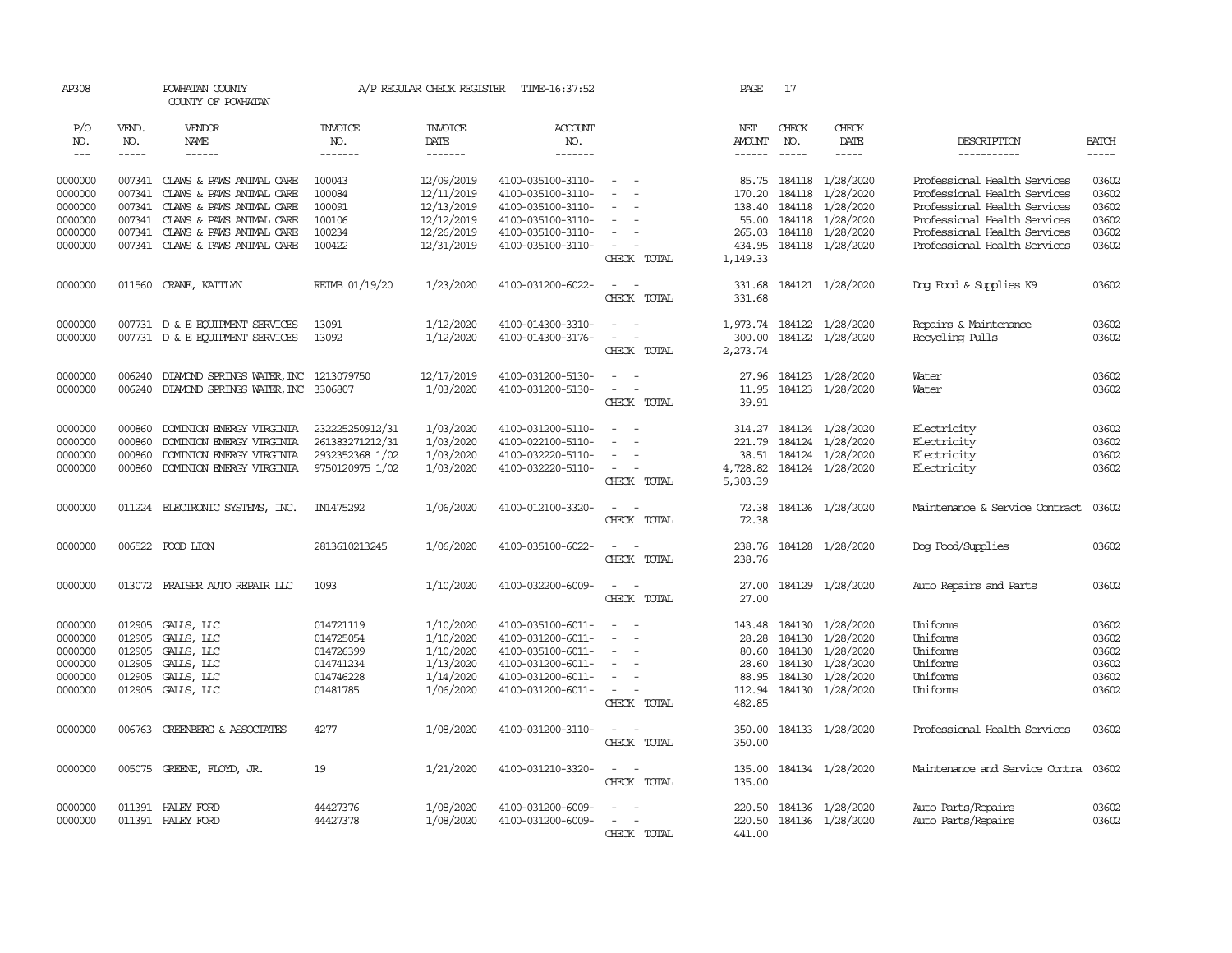| AP308                                               |                                                | POWHATAN COUNTY<br>COUNTY OF POWHATAN                                                                                                    |                                                                                      | A/P REGULAR CHECK REGISTER                                    | TIME-16:37:52                                                                                         |                                                                                                                                                                                               | PAGE                                                    | 18                                                                                                                                                                                                                                                                                                                                                                                                           |                                                                             |                                                                                                                                                           |                                           |
|-----------------------------------------------------|------------------------------------------------|------------------------------------------------------------------------------------------------------------------------------------------|--------------------------------------------------------------------------------------|---------------------------------------------------------------|-------------------------------------------------------------------------------------------------------|-----------------------------------------------------------------------------------------------------------------------------------------------------------------------------------------------|---------------------------------------------------------|--------------------------------------------------------------------------------------------------------------------------------------------------------------------------------------------------------------------------------------------------------------------------------------------------------------------------------------------------------------------------------------------------------------|-----------------------------------------------------------------------------|-----------------------------------------------------------------------------------------------------------------------------------------------------------|-------------------------------------------|
| P/O<br>NO.<br>$---$                                 | VEND.<br>NO.<br>$- - - - -$                    | VENDOR<br>NAME<br>$- - - - - -$                                                                                                          | <b>INVOICE</b><br>NO.<br>-------                                                     | <b>INVOICE</b><br>DATE<br>-------                             | <b>ACCOUNT</b><br>NO.<br>-------                                                                      |                                                                                                                                                                                               | NET<br><b>AMOUNT</b><br>------                          | CHECK<br>NO.<br>$\frac{1}{2} \frac{1}{2} \frac{1}{2} \frac{1}{2} \frac{1}{2} \frac{1}{2} \frac{1}{2} \frac{1}{2} \frac{1}{2} \frac{1}{2} \frac{1}{2} \frac{1}{2} \frac{1}{2} \frac{1}{2} \frac{1}{2} \frac{1}{2} \frac{1}{2} \frac{1}{2} \frac{1}{2} \frac{1}{2} \frac{1}{2} \frac{1}{2} \frac{1}{2} \frac{1}{2} \frac{1}{2} \frac{1}{2} \frac{1}{2} \frac{1}{2} \frac{1}{2} \frac{1}{2} \frac{1}{2} \frac{$ | CHECK<br>DATE<br>$- - - - -$                                                | DESCRIPTION<br>-----------                                                                                                                                | <b>BATCH</b><br>-----                     |
| 0000000                                             | 007563                                         | HASTINGS, THOMAS G.                                                                                                                      | REIMB 1/15/20                                                                        | 1/22/2020                                                     | 4100-031200-6001-                                                                                     | $\sim$<br>$\sim$<br>CHECK TOTAL                                                                                                                                                               | 26.31                                                   |                                                                                                                                                                                                                                                                                                                                                                                                              | 26.31 184138 1/28/2020                                                      | Office Supplies                                                                                                                                           | 03602                                     |
| 0000000<br>0000000                                  | 010755<br>010755                               | <b>INOVATIVE TURF</b><br><b>INOVATIVE TURF</b>                                                                                           | 4484<br>4492                                                                         | 1/10/2020<br>1/20/2020                                        | 4100-014600-3320-<br>4100-014500-3319-                                                                | $\sim$ $ \sim$<br>$\sim$<br>$\sim$<br>CHECK TOTAL                                                                                                                                             | 724.26<br>2,305.21                                      |                                                                                                                                                                                                                                                                                                                                                                                                              | 1,580.95 184140 1/28/2020<br>184140 1/28/2020                               | Maintenance/Service Contracts<br>Equipment Repairs and Maintena 03602                                                                                     | 03602                                     |
| 0000000                                             |                                                | 000720 J. SARGEANT REYNOLDS                                                                                                              | 156                                                                                  | 1/15/2020                                                     | 4100-081200-0006-                                                                                     | $\sim$ $-$<br>CHECK TOTAL                                                                                                                                                                     | 38,876.00<br>38,876.00                                  |                                                                                                                                                                                                                                                                                                                                                                                                              | 184141 1/28/2020                                                            | Contribution: J. Sargeant Reyn 03602                                                                                                                      |                                           |
| 0000000                                             |                                                | 013334 JONES, JAMES N                                                                                                                    | REIMB IDEABUD                                                                        | 11/16/2019                                                    | 4100-032200-5815-                                                                                     | $\frac{1}{2} \left( \frac{1}{2} \right) \left( \frac{1}{2} \right) = \frac{1}{2} \left( \frac{1}{2} \right)$<br>CHECK TOTAL                                                                   | 175.00<br>175.00                                        |                                                                                                                                                                                                                                                                                                                                                                                                              | 184142 1/28/2020                                                            | Training/Seminars                                                                                                                                         | 03602                                     |
| 0000000                                             |                                                | 006104 KUSTOM SIGNALS INC                                                                                                                | 571042                                                                               | 1/23/2020                                                     | 4100-031200-3310-                                                                                     | $\sim$<br>$\sim$<br>CHECK TOTAL                                                                                                                                                               | 924.00<br>924.00                                        |                                                                                                                                                                                                                                                                                                                                                                                                              | 184144 1/28/2020                                                            | Repairs & Maintenance                                                                                                                                     | 03602                                     |
| 0000000                                             |                                                | 010811 LAND AND COATES, INC                                                                                                              | 3323433                                                                              | 1/08/2020                                                     | 4100-014500-6004-                                                                                     | $\sim$<br>$\sim$ $-$<br>CHECK TOTAL                                                                                                                                                           | 223.99<br>223.99                                        |                                                                                                                                                                                                                                                                                                                                                                                                              | 184145 1/28/2020                                                            | Tools and Equipment                                                                                                                                       | 03602                                     |
| 0000000<br>0000000                                  | 009691                                         | LAYMAN IRRIGATION &<br>009691 LAYMAN IRRIGATION &                                                                                        | 24633<br>24634                                                                       | 1/17/2020<br>1/17/2020                                        | 4100-014600-3310-<br>4100-014600-3310-                                                                | $\sim$<br>$\overline{\phantom{a}}$<br>CHECK TOTAL                                                                                                                                             | 650.00<br>450.00<br>1,100.00                            |                                                                                                                                                                                                                                                                                                                                                                                                              | 184146 1/28/2020<br>184146 1/28/2020                                        | Repairs and Maintenance<br>Repairs and Maintenance                                                                                                        | 03602<br>03602                            |
| 0000000                                             |                                                | 012774 LOEWY, ANDREW CAROLE                                                                                                              | <b>ACTIVE AWARD</b>                                                                  | 1/27/2020                                                     | 4100-032200-6011-                                                                                     | $\sim$ 100 $\sim$<br>CHECK TOTAL                                                                                                                                                              | 588.71                                                  |                                                                                                                                                                                                                                                                                                                                                                                                              | 588.71 184147 1/28/2020                                                     | Protective Gear/Uniforms                                                                                                                                  | 03605                                     |
| 0000000                                             |                                                | 009552 MANSFIELD OIL COMPANY                                                                                                             | SOLCD-568639                                                                         | 12/19/2019                                                    | 4100-032200-5120-                                                                                     | $\sim$<br>$\sim$<br>CHECK TOTAL                                                                                                                                                               | 98.85<br>98.85                                          |                                                                                                                                                                                                                                                                                                                                                                                                              | 184148 1/28/2020                                                            | Apparatus Fuel                                                                                                                                            | 03602                                     |
| 0000000                                             |                                                | 010924 MITCHELL PEST                                                                                                                     | 128812                                                                               | 1/09/2020                                                     | 4100-035100-3320-                                                                                     | $\sim$ 100 $\sim$<br>CHECK TOTAL                                                                                                                                                              | 65.00<br>65.00                                          |                                                                                                                                                                                                                                                                                                                                                                                                              | 184150 1/28/2020                                                            | Landscaping - Animal Control                                                                                                                              | 03602                                     |
| 0000000                                             | 000750                                         | MONACAN SOIL & WATER                                                                                                                     | 2NDQTR 2019-20                                                                       | 1/15/2020                                                     | 4100-081200-0050-                                                                                     | $\sim$ $ \sim$<br>CHECK TOTAL                                                                                                                                                                 | 11,000.00<br>11,000.00                                  |                                                                                                                                                                                                                                                                                                                                                                                                              | 184152 1/28/2020                                                            | MSWCD:Agricultural Support Ser 03602                                                                                                                      |                                           |
| 0000000                                             | 006989                                         | NATIONAL SHERIFFS                                                                                                                        | MEMBER#288529                                                                        | 1/15/2020                                                     | 4100-031200-5810-                                                                                     | $\sim$<br>$\sim$<br>CHECK TOTAL                                                                                                                                                               | 129.00<br>129.00                                        |                                                                                                                                                                                                                                                                                                                                                                                                              | 184153 1/28/2020                                                            | Dues/Association Memberships                                                                                                                              | 03603                                     |
| 0000000                                             | 011231                                         | NEOFUNDS BY NEOPOST                                                                                                                      | PPLN01 1/06                                                                          | 1/02/2020                                                     | 100-000100-0016-                                                                                      | $\overline{\phantom{a}}$<br>$\sim$ $-$<br>CHECK TOTAL                                                                                                                                         | 2,800.00<br>2,800.00                                    |                                                                                                                                                                                                                                                                                                                                                                                                              | 184154 1/28/2020                                                            | Prepaid Postage                                                                                                                                           | 03603                                     |
| 0000000                                             | 008404                                         | PEST MASTERS, INC.                                                                                                                       | 455771                                                                               | 10/03/2019                                                    | 4100-032210-3320-                                                                                     | $\sim$<br>$\sim$<br>CHECK TOTAL                                                                                                                                                               | 110.00<br>110.00                                        |                                                                                                                                                                                                                                                                                                                                                                                                              | 184157 1/28/2020                                                            | Maintenance & Service Contract                                                                                                                            | 03603                                     |
| 0000000<br>0000000<br>0000000<br>0000000<br>0000000 | 006928<br>006928<br>006928<br>006928<br>006928 | POWHATAN COUNTY DEPT. OF<br>POWHATAN COUNTY DEPT. OF<br>POWHATAN COUNTY DEPT. OF<br>POWHATAN COUNTY DEPT. OF<br>POWHATAN COUNTY DEPT. OF | CAA MIG 1/24/20<br>CAA SUPPLIES<br>CARDS 1/24/20<br>VACAP MTG 1/21<br>YLIMAKI PLAQUE | 1/24/2020<br>1/21/2020<br>1/24/2020<br>1/21/2020<br>1/21/2020 | 4100-053910-5643-<br>4100-053910-5643-<br>4100-053910-5642-<br>4100-053910-5643-<br>4100-053910-5643- | $\sim$<br>$\sim$<br>$\blacksquare$<br>$\overline{\phantom{a}}$<br>$\frac{1}{2} \left( \frac{1}{2} \right) \left( \frac{1}{2} \right) = \frac{1}{2} \left( \frac{1}{2} \right)$<br>CHECK TOTAL | 34.75<br>925.17<br>200.00<br>56.93<br>52.60<br>1,269.45 | 184158<br>184158<br>184158                                                                                                                                                                                                                                                                                                                                                                                   | 184158 1/28/2020<br>1/28/2020<br>1/28/2020<br>1/28/2020<br>184158 1/28/2020 | PCCAA Services - Federal CSBG<br>POCAA Services - Federal CSBG<br>PCCAA Services - TANF<br>PCCAA Services - Federal CSBG<br>PCCAA Services - Federal CSBG | 03603<br>03603<br>03603<br>03603<br>03603 |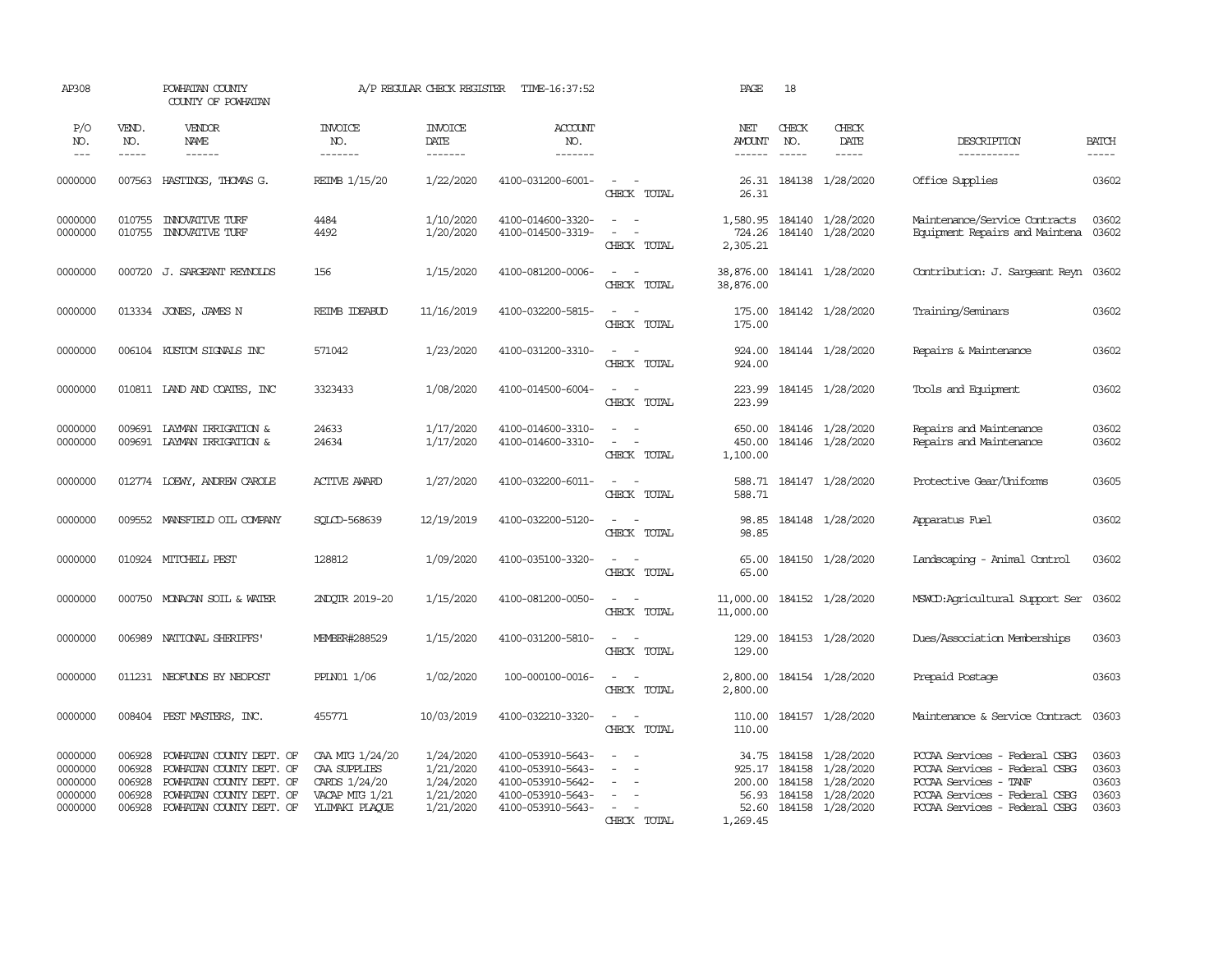| AP308      |              | POWHATAN COUNTY<br>COUNTY OF POWHATAN    |                       | A/P REGULAR CHECK REGISTER | TIME-16:37:52     |                                                                                                | PAGE             | 19            |                           |                                      |              |
|------------|--------------|------------------------------------------|-----------------------|----------------------------|-------------------|------------------------------------------------------------------------------------------------|------------------|---------------|---------------------------|--------------------------------------|--------------|
| P/O<br>NO. | VEND.<br>NO. | VENDOR<br>NAME                           | <b>INVOICE</b><br>NO. | <b>INVOICE</b><br>DATE     | ACCOUNT<br>NO.    |                                                                                                | NET<br>AMOUNT    | CHECK<br>NO.  | CHECK<br>DATE             | DESCRIPTION                          | <b>BATCH</b> |
| $  -$      | $- - - - -$  | ------                                   | -------               | -------                    | -------           |                                                                                                | ------           | $- - - - -$   | -----                     | -----------                          | $- - - - -$  |
| 0000000    | 012064       | POWHATAN COUNTY TREASURER 152 10/28-1/03 |                       | 1/15/2020                  | 4100-014100-5140- |                                                                                                |                  | 153.66 184159 | 1/28/2020                 | Sewer                                | 03603        |
| 0000000    | 012064       | POWHATAN COUNTY TREASURER 161 10/28-1/03 |                       | 1/15/2020                  | 4100-031200-5140- |                                                                                                | 273.61           | 184159        | 1/28/2020                 | Sewer                                | 03603        |
| 0000000    | 012064       | POWHATAN COUNTY TREASURER 161 10/28-1/03 |                       | 1/15/2020                  | 4100-014100-5140- |                                                                                                | 273.60           | 184159        | 1/28/2020                 | Sewer                                | 03603        |
| 0000000    | 012064       | POWHATAN COUNTY TREASURER 162 10/28-1/03 |                       | 1/15/2020                  | 4100-031200-5140- |                                                                                                |                  | 67.37 184159  | 1/28/2020                 | Sewer                                | 03603        |
| 0000000    | 012064       | POWHATAN COUNTY TREASURER 162 10/28-1/03 |                       | 1/15/2020                  | 4100-014100-5140- | $\overline{\phantom{a}}$                                                                       |                  | 67.37 184159  | 1/28/2020                 | Sewer                                | 03603        |
| 0000000    | 012064       | POWHATAN COUNTY TREASURER 192 10/28-1/03 |                       | 1/15/2020                  | 4100-035100-5140- |                                                                                                | 346.85           | 184159        | 1/28/2020                 | Sewer                                | 03603        |
| 0000000    | 012064       | POWHATAN COUNTY TREASURER 193 10/28-1/03 |                       | 1/15/2020                  | 4100-014100-5140- |                                                                                                | 141.05           | 184159        | 1/28/2020                 | Sewer                                | 03603        |
| 0000000    | 012064       | POWHATAN COUNTY TREASURER 94 10/28-1/03  |                       | 1/15/2020                  | 4100-014100-5140- |                                                                                                | 277.25           |               | 184159 1/28/2020          | Sewer                                | 03603        |
|            |              |                                          |                       |                            |                   | CHECK TOTAL                                                                                    | 1,600.76         |               |                           |                                      |              |
| 0000000    | 000780       | <b>CUILL CORPORATION</b>                 | 4175792               | 1/21/2020                  | 4100-014400-6001- | $\overline{\phantom{a}}$<br>$\sim$                                                             | 84.99            |               | 184160 1/28/2020          | Stationery/Office Supplies           | 03603        |
|            |              |                                          |                       |                            |                   | CHECK TOTAL                                                                                    | 84.99            |               |                           |                                      |              |
| 0000000    |              | 009047 RED WING SHOES                    | 511-2-3161            | 1/10/2020                  | 4100-014500-6011- | $\sim$                                                                                         | 114.79           |               | 184162 1/28/2020          | Uniforms                             | 03603        |
| 0000000    |              | 009047 RED WING SHOES                    | 511-2-3165            | 1/10/2020                  | 4100-014500-6011- | $\sim$<br>$\sim$                                                                               | 118.89           |               | 184162 1/28/2020          | Uniforms                             | 03603        |
|            |              |                                          |                       |                            |                   | CHECK TOTAL                                                                                    | 233.68           |               |                           |                                      |              |
| 0000000    |              | 010282 SCHUBERT, CHARLA                  | VACO 2020             | 1/22/2020                  | 4100-012200-5510- | $\sim$<br>$\sim$                                                                               |                  |               | 115.64 184164 1/28/2020   | Travel/Mileage/Parking/Tolls         | 03603        |
|            |              |                                          |                       |                            |                   | CHECK TOTAL                                                                                    | 115.64           |               |                           |                                      |              |
| 0000000    | 007157       | SHORES COLLISION, INC.                   | 19-13057              | 11/13/2019                 | 4100-031200-6009- | $\sim$                                                                                         | 3,389.54         | 184165        | 1/28/2020                 | Auto Parts/Repairs                   | 03603        |
| 0000000    | 007157       | SHORES COLLISION, INC.                   | 19-13068              | 10/03/2019                 | 4100-031200-6009- |                                                                                                | 893.00           | 184165        | 1/28/2020                 | Auto Parts/Repairs                   | 03603        |
| 0000000    | 007157       | SHORES COLLISION, INC.                   | 19-13129              | 11/13/2019                 | 4100-031200-6009- |                                                                                                | 4,947.25         | 184165        | 1/28/2020                 | Auto Parts/Repairs                   | 03603        |
| 0000000    | 007157       | SHORES COLLISION, INC.                   | 19-13133              | 12/05/2019                 | 4100-031200-6009- |                                                                                                | 4,269.15         | 184165        | 1/28/2020                 | Auto Parts/Repairs                   | 03603        |
| 0000000    | 007157       | SHORES COLLISION, INC.                   | 20-13226              | 1/16/2020                  | 4100-031200-6009- |                                                                                                | 88.77            | 184165        | 1/28/2020                 | Auto Parts/Repairs                   | 03603        |
|            |              |                                          |                       |                            |                   | CHECK TOTAL                                                                                    | 13,587.71        |               |                           |                                      |              |
| 0000000    | 013373       | SOLID WASTE ASSOCIATION                  | 2021-1481800          | 1/02/2020                  | 4100-014300-5540- | $\overline{\phantom{a}}$                                                                       | 268.00           |               | 184167 1/28/2020          | Training and Education               | 03603        |
|            |              |                                          |                       |                            |                   | CHECK TOTAL                                                                                    | 268.00           |               |                           |                                      |              |
| 0000000    | 013360       | SPRINGER, JORDAN C                       | <b>ACTIVE AWARD</b>   | 1/14/2020                  | 4100-032200-6011- | $\overline{\phantom{a}}$<br>$\sim$                                                             | 588.71           |               | 184169 1/28/2020          | Protective Gear/Uniforms             | 03605        |
|            |              |                                          |                       |                            |                   | CHECK TOTAL                                                                                    | 588.71           |               |                           |                                      |              |
| 0000000    | 001940       | STANDBY SYSTEMS, INC.                    | 01200029              | 1/08/2020                  | 4100-014100-3320- | $\equiv$                                                                                       |                  |               | 153.00 184171 1/28/2020   | Maintenance & Service Contract       | 03603        |
| 0000000    | 001940       | STANDBY SYSTEMS, INC.                    | 01200053              | 1/10/2020                  | 4100-014100-3320- | $\sim$                                                                                         | 153.00           | 184171        | 1/28/2020                 | Maintenance & Service Contract       | 03603        |
| 0000000    | 001940       | STANDBY SYSTEMS, INC.                    | 01200053              | 1/10/2020                  | 4100-014100-3310- |                                                                                                | 136.50           |               | 184171 1/28/2020          | Repairs & Maintenance                | 03603        |
| 0000000    | 001940       | STANDBY SYSTEMS, INC.                    | 12192419              | 12/31/2019                 | 4100-032220-3320- |                                                                                                |                  |               | 153.00 184171 1/28/2020   | Maintenance & Service Contract       | 03603        |
| 0000000    | 001940       | STANDBY SYSTEMS, INC.                    | 12192425              | 12/31/2019                 | 4100-032220-3320- | $\sim$                                                                                         |                  |               | 168.50 184171 1/28/2020   | Maintenance & Service Contract       | 03603        |
| 0000000    | 001940       | STANDBY SYSTEMS, INC.                    | 13192416              | 12/31/2019                 | 4100-032220-3320- | $\sim$<br>CHECK TOTAL                                                                          | 153.00<br>917.00 |               | 184171 1/28/2020          | Maintenance & Service Contract       | 03603        |
| 0000000    | 013065       | STAPLES INC                              | 7303517126-0-1        | 1/07/2020                  | 4100-012200-6001- | $\overline{\phantom{0}}$                                                                       |                  |               | 212.12 184172 1/28/2020   | Office Supplies                      | 03603        |
| 0000000    | 013065       | STAPLES INC                              | 7303615197-0-1        | 1/13/2020                  | 4100-083500-6001- |                                                                                                | 16.69            | 184172        | 1/28/2020                 | Office Supplies                      | 03603        |
| 0000000    | 013065       | STAPLES INC                              | 7303615197-0-2        | 1/09/2020                  | 4100-083500-6001- |                                                                                                | 221.38           |               | 184172 1/28/2020          | Office Supplies                      | 03603        |
| 0000000    |              | 013065 STAPLES INC                       | 7303615197-0-2        | 1/09/2020                  | 4100-083500-6014- | $\overline{\phantom{a}}$                                                                       |                  |               | 29.37 184172 1/28/2020    | Other Operating Supplies             | 03603        |
|            |              |                                          |                       |                            |                   | CHECK TOTAL                                                                                    | 479.56           |               |                           |                                      |              |
| 0000000    |              | 013294 SYDNOR, LEON                      | $1/11/20$ CLASS       | 1/21/2020                  | 4100-032200-5815- | $\frac{1}{2} \left( \frac{1}{2} \right) \left( \frac{1}{2} \right) \left( \frac{1}{2} \right)$ | 72.00            |               | 184173 1/28/2020          | Training/Seminars                    | 03603        |
|            |              |                                          |                       |                            |                   | CHECK TOTAL                                                                                    | 72.00            |               |                           |                                      |              |
| 0000000    |              | 006506 THYSSENKRUPP ELEVATOR             | 3004997002            | 1/01/2020                  | 4100-014100-3320- | $\overline{\phantom{a}}$                                                                       |                  |               | 1,648.34 184177 1/28/2020 | Maintenance & Service Contract 03603 |              |
|            |              |                                          |                       |                            |                   | CHECK TOTAL                                                                                    | 1,648.34         |               |                           |                                      |              |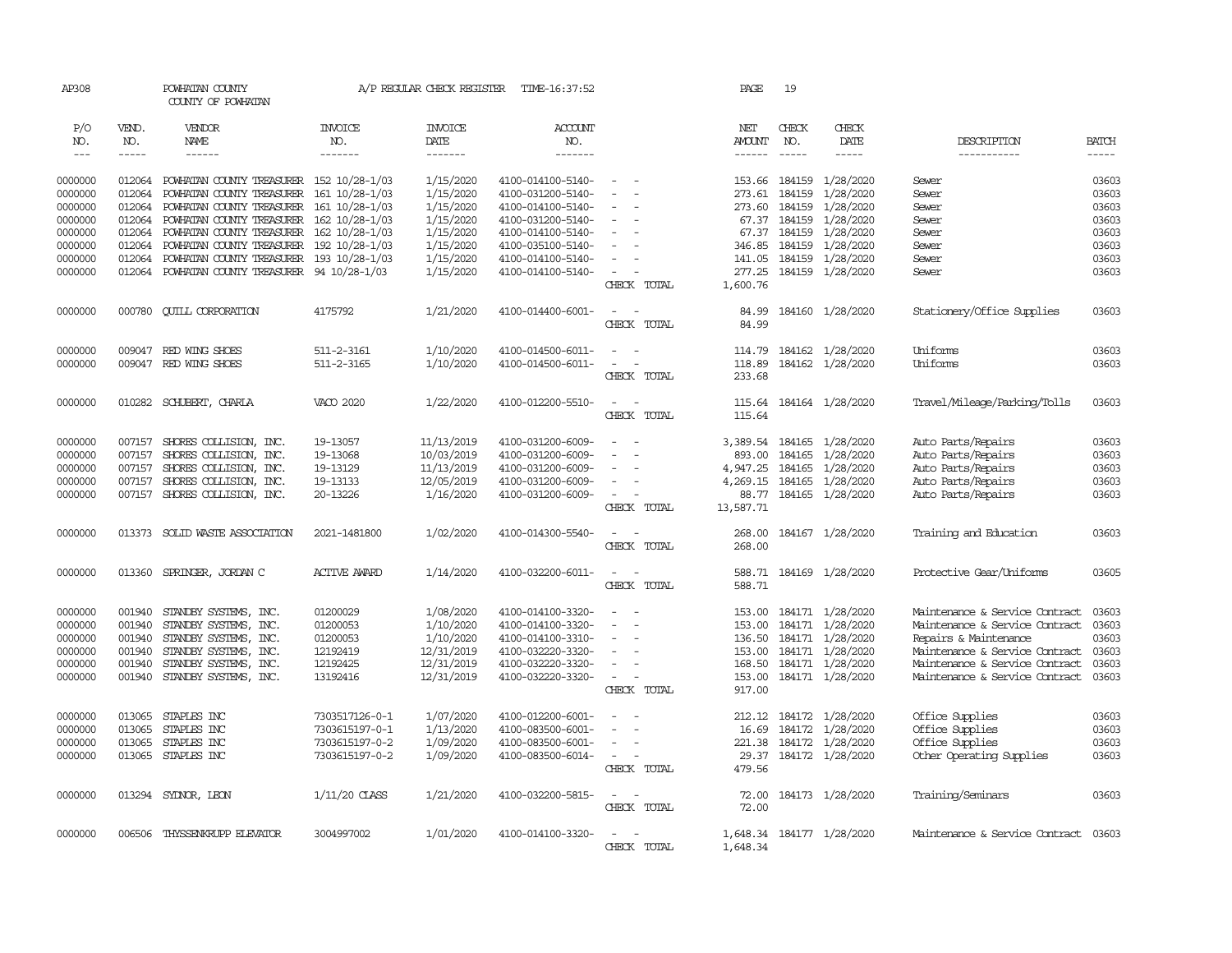| AP308                                    |                                      | POWHATAN COUNTY<br>COUNTY OF POWHATAN                                   |                                                      | A/P REGULAR CHECK REGISTER                       | TIME-16:37:52                                                                    |                                                                                                                             | PAGE                                  | 20               |                                                                                      |                                                                                     |                                  |
|------------------------------------------|--------------------------------------|-------------------------------------------------------------------------|------------------------------------------------------|--------------------------------------------------|----------------------------------------------------------------------------------|-----------------------------------------------------------------------------------------------------------------------------|---------------------------------------|------------------|--------------------------------------------------------------------------------------|-------------------------------------------------------------------------------------|----------------------------------|
| P/O<br>NO.<br>$\frac{1}{2}$              | VEND.<br>NO.<br>-----                | VENDOR<br><b>NAME</b><br>$- - - - - -$                                  | <b>INVOICE</b><br>NO.<br>-------                     | <b>INVOICE</b><br>DATE<br>-------                | <b>ACCOUNT</b><br>NO.<br>-------                                                 |                                                                                                                             | NET<br><b>AMOUNT</b><br>$- - - - - -$ | CHECK<br>NO.     | CHECK<br>DATE<br>$- - - - -$                                                         | DESCRIPTION<br>-----------                                                          | <b>BATCH</b><br>$- - - - -$      |
| 0000000                                  |                                      | 012273 VALECO                                                           | 2020 MEETING                                         | 1/27/2020                                        | 4100-012310-5540-                                                                | $\sim$<br>CHECK TOTAL                                                                                                       | 25.00<br>25.00                        |                  | 184180 1/28/2020                                                                     | Conferences & Training                                                              | 03603                            |
| 0000000                                  | 013355 VAVRS                         |                                                                         | 13355                                                | 1/02/2020                                        | 4100-032200-6016-                                                                | $\sim$<br>$\sim$ $\sim$<br>CHECK TOTAL                                                                                      | 20.00<br>20.00                        |                  | 184181 1/28/2020                                                                     | <b>JET</b> Program                                                                  | 03603                            |
| 0000000<br>0000000<br>0000000<br>0000000 | 008126<br>008126<br>008126<br>008126 | VERIZON<br>VERIZON<br>VERIZON<br>VERIZON                                | 9845381931<br>9845381931<br>9845381931<br>9845381931 | 1/01/2020<br>1/01/2020<br>1/01/2020<br>1/01/2020 | 100-000100-0006-<br>4100-012100-5250-<br>4100-012510-5250-<br>4100-012510-5270-  | $ -$<br>$\overline{\phantom{a}}$<br>$\sim$<br>$\equiv$<br>$\sim$ 100 $\sim$                                                 | 100.52<br>150.57<br>100.01            | 184182           | 50.26 184182 1/28/2020<br>184182 1/28/2020<br>184182 1/28/2020<br>1/28/2020          | Due from Other Agencies<br>Cell Phones<br>Cell Phones<br>Network Service Connection | 03603<br>03603<br>03603<br>03603 |
| 0000000<br>0000000<br>0000000            | 008126<br>008126<br>008126           | VERIZON<br>VERIZON<br>VERIZON                                           | 9845381931<br>9845381931<br>9845381931               | 1/01/2020<br>1/01/2020<br>1/01/2020              | 4100-014100-5250-<br>4100-031210-5250-<br>4100-032200-5250-                      | $\overline{\phantom{a}}$<br>$\sim$<br>$\sim$ 100 $\sim$                                                                     | 912.85<br>462.03<br>1,152.32          | 184182<br>184182 | 184182 1/28/2020<br>1/28/2020<br>1/28/2020                                           | Cell Phones<br>CELL PHONES<br>Cell Phones                                           | 03603<br>03603<br>03603          |
| 0000000<br>0000000<br>0000000<br>0000000 | 008126<br>008126<br>008126<br>008126 | VERIZON<br>VERIZON<br>VERIZON<br>VERIZON                                | 9845381931<br>9845381931<br>9845381931<br>9845381931 | 1/01/2020<br>1/01/2020<br>1/01/2020<br>1/01/2020 | 4100-031200-5250-<br>4100-033300-5250-<br>4100-034100-5250-<br>4100-035500-5250- | $\sim$<br>$\sim$<br>$\overline{\phantom{a}}$<br>$\sim$<br>$\sim$<br>$\sim$<br>$\sim$                                        | 200.79<br>130.28                      | 184182           | 1,397.12 184182 1/28/2020<br>16.04 184182 1/28/2020<br>1/28/2020<br>184182 1/28/2020 | Cell Phones<br>Cell Phones<br>Cell Phones<br>Cell Phones                            | 03603<br>03603<br>03603<br>03603 |
| 0000000<br>0000000                       | 008126<br>008126                     | VERIZON<br>VERIZON                                                      | 9845381931<br>9845381931                             | 1/01/2020<br>1/01/2020                           | 4100-071110-5250-<br>4100-081100-5250-                                           | $\sim$<br>CHECK TOTAL                                                                                                       | 70.28<br>100.27<br>4,843.34           |                  | 184182 1/28/2020<br>184182 1/28/2020                                                 | Cell Phones<br>Cell Phones                                                          | 03603<br>03603                   |
| 0000000<br>0000000                       | 011187<br>011187                     | VERIZON BUSINESS<br>VERIZON BUSINESS                                    | 62793310<br>62793310                                 | 1/10/2020<br>1/10/2020                           | 100-000100-0006-<br>4100-012510-5240-                                            | $\equiv$<br>$\sim$<br>CHECK TOTAL                                                                                           | 3.16<br>20.22<br>23.38                |                  | 184183 1/28/2020<br>184183 1/28/2020                                                 | Due from Other Agencies<br>Long Distance                                            | 03603<br>03603                   |
| 0000000                                  |                                      | 008795 VIRGINIA COMUNITY                                                | 3RD OTR FY20                                         | 1/23/2020                                        | 4100-053910-5643-                                                                | $\sim$<br>CHECK TOTAL                                                                                                       | 671.00<br>671.00                      |                  | 184184 1/28/2020                                                                     | PCCAA Services - Federal CSBG                                                       | 03603                            |
| 0000000<br>0000000<br>0000000            | 013182<br>013182<br>013182           | VITAL RECORDS CONTROL<br>VITAL RECORDS CONTROL<br>VITAL RECORDS CONTROL | 1386940<br>1386940<br>1386940                        | 12/31/2019<br>12/31/2019<br>12/31/2019           | 4100-012200-3140-<br>4100-012220-3140-<br>4100-081100-3140-                      | $\sim$<br>$\sim$<br>$\sim$<br>CHECK TOTAL                                                                                   | 204.00<br>3.00<br>3.00<br>210.00      |                  | 184186 1/28/2020<br>184186 1/28/2020<br>184186 1/28/2020                             | Professional Services<br>Professional Services<br>Professional Services             | 03603<br>03603<br>03603          |
| 0000000                                  |                                      | 013354 VRAV TREASURER, GREENE CO 2020 DUES                              |                                                      | 1/22/2020                                        | 4100-013200-5810-                                                                | $\frac{1}{2} \left( \frac{1}{2} \right) \left( \frac{1}{2} \right) = \frac{1}{2} \left( \frac{1}{2} \right)$<br>CHECK TOTAL | 300.00<br>300.00                      |                  | 184187 1/28/2020                                                                     | Dues/Association Memberships                                                        | 03603                            |
| 0000000                                  |                                      | 009332 WITMER PUBLIC SAFETY                                             | 1978157                                              | 1/21/2020                                        | 4100-031200-6011-                                                                | CHECK TOTAL                                                                                                                 | 140.00<br>140.00                      |                  | 184191 1/28/2020                                                                     | Uniforms                                                                            | 03603                            |

CHECK TYPE TOTAL 529,035.92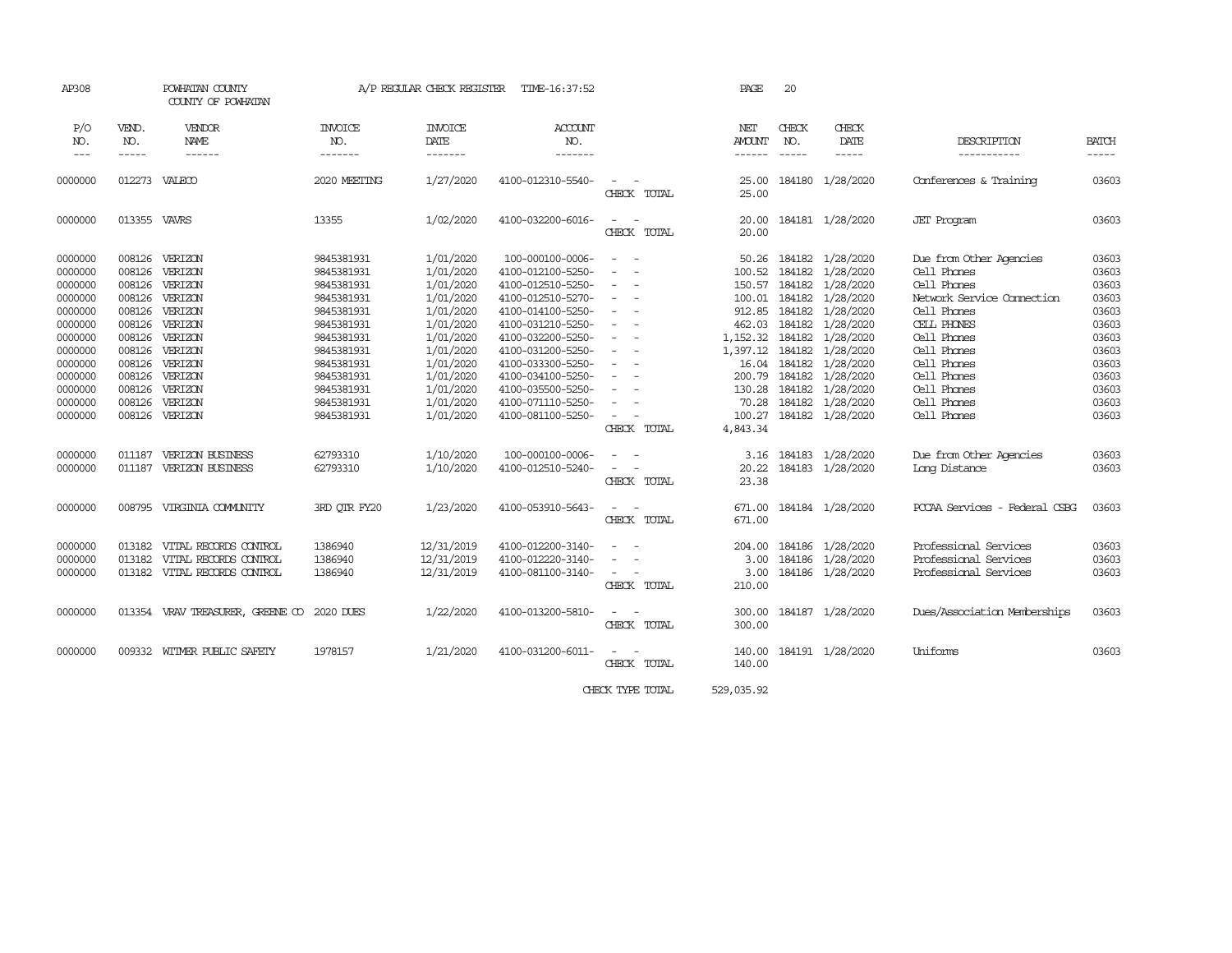| AP308                         | POWHATAN COUNTY<br>COUNTY OF POWHATAN |                                                                                            | A/P VOID CHECK REGISTER                               |                                        | TIME-16:37:52                                               |                                                                                                                                                                                                                                                                                                                                                                                                                                                        | PAGE                      | 21           |                                                                                    |                                                                                  |                         |
|-------------------------------|---------------------------------------|--------------------------------------------------------------------------------------------|-------------------------------------------------------|----------------------------------------|-------------------------------------------------------------|--------------------------------------------------------------------------------------------------------------------------------------------------------------------------------------------------------------------------------------------------------------------------------------------------------------------------------------------------------------------------------------------------------------------------------------------------------|---------------------------|--------------|------------------------------------------------------------------------------------|----------------------------------------------------------------------------------|-------------------------|
| P/O<br>NO.<br>$---$           | VEND.<br>NO.                          | VENDOR<br>NAME<br>------                                                                   | <b>INVOICE</b><br>NO.<br>-------                      | <b>INVOICE</b><br>DATE                 | ACCOUNT<br>NO.<br>-------                                   |                                                                                                                                                                                                                                                                                                                                                                                                                                                        | NET<br><b>AMOUNT</b>      | CHECK<br>NO. | CHECK<br>DATE                                                                      | DESCRIPTION                                                                      | <b>BATCH</b><br>-----   |
| 0000000<br>0000000<br>0000000 | 999999<br>999999<br>999999            | BARKER SPENCER BURT<br>BARKER SPENCER BURT<br>BARKER SPENCER BURT                          | PP1900011180002<br>PP1900011190002<br>PP1900011190004 | 12/16/2019<br>12/16/2019<br>12/16/2019 | 100-000200-0008-<br>100-000200-0008-<br>100-000200-0008-    | $\frac{1}{2} \left( \begin{array}{ccc} 1 & 0 & 0 \\ 0 & 1 & 0 \\ 0 & 0 & 0 \end{array} \right) = \frac{1}{2} \left( \begin{array}{ccc} 1 & 0 & 0 \\ 0 & 1 & 0 \\ 0 & 0 & 0 \\ 0 & 0 & 0 \end{array} \right)$<br>$ -$<br>$\frac{1}{2} \left( \begin{array}{ccc} 1 & 0 & 0 \\ 0 & 1 & 0 \\ 0 & 0 & 0 \end{array} \right) = \frac{1}{2} \left( \begin{array}{ccc} 1 & 0 & 0 \\ 0 & 1 & 0 \\ 0 & 0 & 0 \\ 0 & 0 & 0 \end{array} \right)$<br>CHECK<br>TOTAL | $15.67-$                  |              | .52- 183424 12/17/2019<br>4.46-183424 12/17/2019<br>10.69-183424 12/17/2019        | Proration Refund Payable<br>Proration Refund Payable<br>Proration Refund Payable | 00489<br>00489<br>00489 |
| 0000000<br>0000000<br>0000000 | 011434<br>011434                      | 011434 AGA JANITORIAL SOLUTIONS,<br>AGA JANITORIAL SOLUTIONS,<br>AGA JANITORIAL SOLUTIONS, | 3405<br>3405<br>3405                                  | 12/09/2019<br>12/09/2019<br>12/09/2019 | 4100-014100-3180-<br>4100-014100-3180-<br>4100-032220-3180- | $\sim$ $ -$<br>$\frac{1}{2} \left( \frac{1}{2} \right) \left( \frac{1}{2} \right) \left( \frac{1}{2} \right) \left( \frac{1}{2} \right)$<br>CHECK TOTAL                                                                                                                                                                                                                                                                                                | $3,140.00 -$              |              | 965.00-183603 12/20/2019<br>2,025.00-183603 12/20/2019<br>150.00-183603 12/20/2019 | Cleaning Service<br>Cleaning Service<br>Cleaning Service                         | 00488<br>00488<br>00488 |
|                               |                                       |                                                                                            |                                                       |                                        |                                                             | CHECK TYPE TOTAL<br>FINAL TOTAL                                                                                                                                                                                                                                                                                                                                                                                                                        | $3,155.67-$<br>525,880.25 |              |                                                                                    |                                                                                  |                         |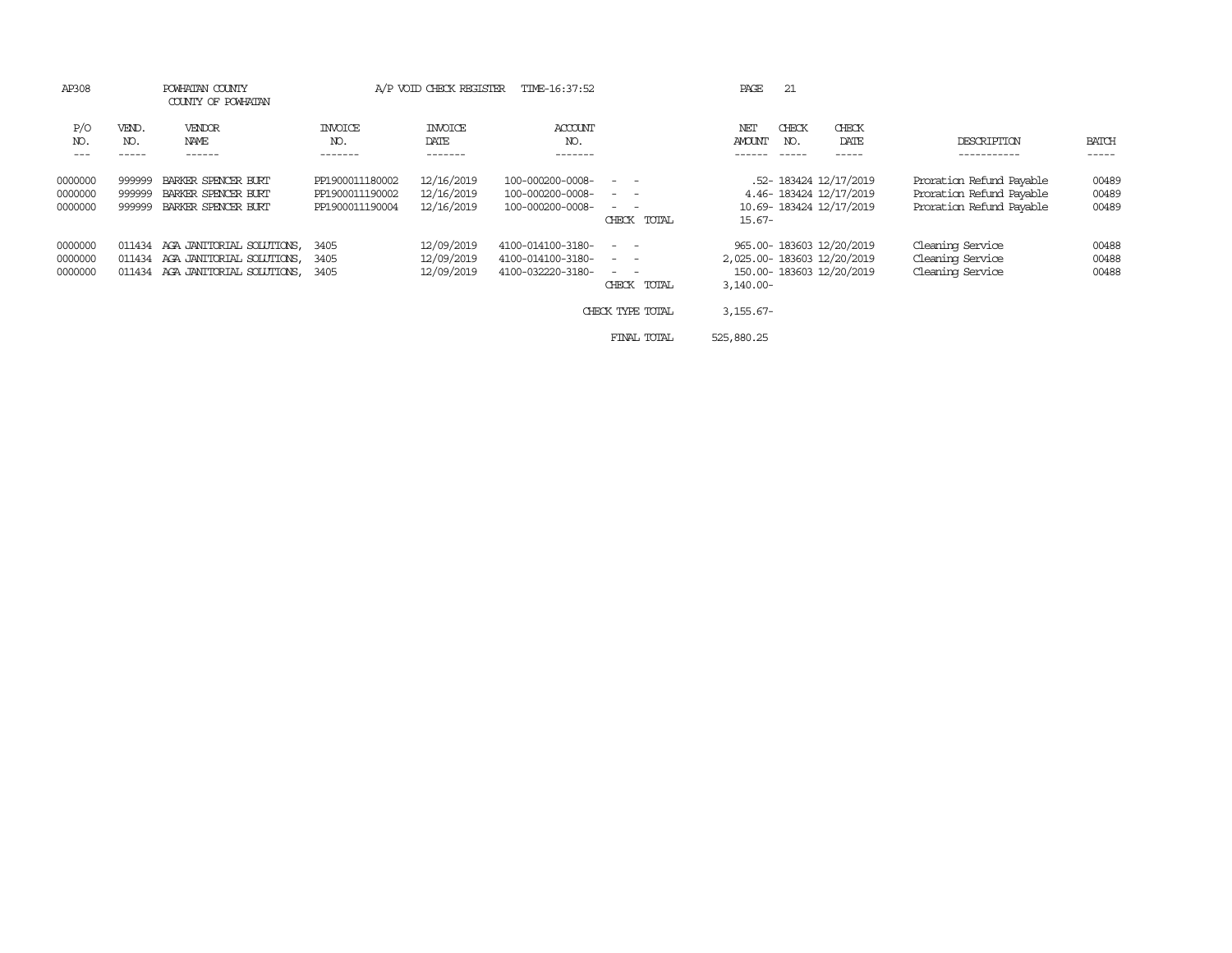| AP308                                                                                                                                                                                                         |                                                                                                                                                                                            | POWHATAN COUNTY<br>COUNTY OF POWHATAN                                                                                                                                                                                                                                                                                                                                                                            |                                                                                                                                                                                                                                                                        | A/P REGULAR CHECK REGISTER                                                                                                                                                                                                                          | TIME-16:39:01                                                                                                                                                                                                                                                                                                                                                                                               |                                                                                                                                                     | PAGE                                                                                                                                                                                         | $\mathbf{1}$                                                                                                                                                                           |                                                                                                                                                                                                                                                            |                                                                                                                                                                                                                                                                                                                                                           |                                                                                                                                                                         |
|---------------------------------------------------------------------------------------------------------------------------------------------------------------------------------------------------------------|--------------------------------------------------------------------------------------------------------------------------------------------------------------------------------------------|------------------------------------------------------------------------------------------------------------------------------------------------------------------------------------------------------------------------------------------------------------------------------------------------------------------------------------------------------------------------------------------------------------------|------------------------------------------------------------------------------------------------------------------------------------------------------------------------------------------------------------------------------------------------------------------------|-----------------------------------------------------------------------------------------------------------------------------------------------------------------------------------------------------------------------------------------------------|-------------------------------------------------------------------------------------------------------------------------------------------------------------------------------------------------------------------------------------------------------------------------------------------------------------------------------------------------------------------------------------------------------------|-----------------------------------------------------------------------------------------------------------------------------------------------------|----------------------------------------------------------------------------------------------------------------------------------------------------------------------------------------------|----------------------------------------------------------------------------------------------------------------------------------------------------------------------------------------|------------------------------------------------------------------------------------------------------------------------------------------------------------------------------------------------------------------------------------------------------------|-----------------------------------------------------------------------------------------------------------------------------------------------------------------------------------------------------------------------------------------------------------------------------------------------------------------------------------------------------------|-------------------------------------------------------------------------------------------------------------------------------------------------------------------------|
| P/O<br>NO.<br>$---$                                                                                                                                                                                           | VEND.<br>NO.<br>-----                                                                                                                                                                      | VENDOR<br><b>NAME</b>                                                                                                                                                                                                                                                                                                                                                                                            | <b>INVOICE</b><br>NO.<br>-------                                                                                                                                                                                                                                       | <b>INVOICE</b><br>DATE<br>-------                                                                                                                                                                                                                   | ACCOUNT<br>NO.<br>-------                                                                                                                                                                                                                                                                                                                                                                                   |                                                                                                                                                     | NET<br><b>AMOUNT</b><br>------                                                                                                                                                               | CHECK<br>NO.                                                                                                                                                                           | CHECK<br>DATE<br>$- - - - -$                                                                                                                                                                                                                               | DESCRIPTION<br>-----------                                                                                                                                                                                                                                                                                                                                | <b>BATCH</b>                                                                                                                                                            |
| 0000000<br>0000000                                                                                                                                                                                            | 012956                                                                                                                                                                                     | BALZER AND ASSOCIATES, IN 56190030.00-5<br>012956 BALZER AND ASSOCIATES, IN                                                                                                                                                                                                                                                                                                                                      | 56190033.00-5                                                                                                                                                                                                                                                          | 12/20/2019<br>12/20/2019                                                                                                                                                                                                                            | 4301-021100-0001-<br>4301-014100-0002-                                                                                                                                                                                                                                                                                                                                                                      | $\overline{\phantom{a}}$<br>$\overline{\phantom{0}}$<br>CHECK TOTAL                                                                                 | 1,811.74 183728<br>975.00<br>2,786.74                                                                                                                                                        | 183728                                                                                                                                                                                 | 1/08/2020<br>1/08/2020                                                                                                                                                                                                                                     | Courthouse Expansion Parking<br>Courthouse and Village Lightin 03585                                                                                                                                                                                                                                                                                      | 03585                                                                                                                                                                   |
| 0000000                                                                                                                                                                                                       | 000540                                                                                                                                                                                     | CENTRAL VIRGINIA WASTE                                                                                                                                                                                                                                                                                                                                                                                           | 24995                                                                                                                                                                                                                                                                  | 12/16/2019                                                                                                                                                                                                                                          | 4501-043400-3185-                                                                                                                                                                                                                                                                                                                                                                                           | $\equiv$<br>CHECK TOTAL                                                                                                                             | 64.01<br>64.01                                                                                                                                                                               |                                                                                                                                                                                        | 183739 1/08/2020                                                                                                                                                                                                                                           | Trash Removal                                                                                                                                                                                                                                                                                                                                             | 03585                                                                                                                                                                   |
| 0000000                                                                                                                                                                                                       | 000120                                                                                                                                                                                     | <b>JAMES RIVER AIR</b>                                                                                                                                                                                                                                                                                                                                                                                           | C215460                                                                                                                                                                                                                                                                | 1/01/2020                                                                                                                                                                                                                                           | 4501-043600-3320-                                                                                                                                                                                                                                                                                                                                                                                           | CHECK TOTAL                                                                                                                                         | 332.00<br>332.00                                                                                                                                                                             |                                                                                                                                                                                        | 183758 1/08/2020                                                                                                                                                                                                                                           | Maintenance and Svc Contracts                                                                                                                                                                                                                                                                                                                             | 03585                                                                                                                                                                   |
| 0000000                                                                                                                                                                                                       |                                                                                                                                                                                            | 010924 MITCHELL PEST                                                                                                                                                                                                                                                                                                                                                                                             | 128813                                                                                                                                                                                                                                                                 | 12/12/2019                                                                                                                                                                                                                                          | 4501-043600-3320-                                                                                                                                                                                                                                                                                                                                                                                           | CHECK TOTAL                                                                                                                                         | 95.00<br>95.00                                                                                                                                                                               |                                                                                                                                                                                        | 183766 1/08/2020                                                                                                                                                                                                                                           | Maintenance and Svc Contracts                                                                                                                                                                                                                                                                                                                             | 03585                                                                                                                                                                   |
| 0000000<br>0000000<br>0000000<br>0000000<br>0000000<br>0000000<br>0000000<br>0000000<br>0000000<br>0000000                                                                                                    | 009183<br>009183<br>009183<br>009183<br>009183<br>009183<br>009183<br>009183                                                                                                               | AIR, WATER & SOIL LABORA- V19009401<br>AIR, WATER & SOIL LABORA- V19009402<br>AIR, WATER & SOIL LABORA- V19009424<br>AIR, WATER & SOIL LABORA- V19009589<br>009183 AIR, WATER & SOIL LABORA- V19009592<br>AIR, WATER & SOIL LABORA- V19009614<br>AIR, WATER & SOIL LABORA- V19009615<br>AIR, WATER & SOIL LABORA- V20000134<br>AIR, WATER & SOIL LABORA- V20000188<br>009183 AIR, WATER & SOIL LABORA- V20000189 |                                                                                                                                                                                                                                                                        | 12/18/2019<br>12/18/2019<br>12/18/2019<br>12/24/2019<br>12/24/2019<br>12/27/2019<br>12/27/2019<br>1/03/2020<br>1/06/2020<br>1/06/2020                                                                                                               | 4501-043500-3140-<br>4501-043500-3140-<br>4501-043500-3140-<br>4501-043600-3142-<br>4501-043600-3142-<br>4501-043600-3142-<br>4501-043600-3142-<br>4501-043500-3140-<br>4501-043600-3142-<br>4501-043600-3142-                                                                                                                                                                                              | $\overline{\phantom{0}}$<br>$\sim$<br>$\sim$<br>$\equiv$<br>CHECK TOTAL                                                                             | 40.00<br>40.00<br>40.00<br>133.60<br>111.80<br>40.00<br>40.00<br>40.00<br>40.00<br>40.00<br>565.40                                                                                           | 183803<br>183803<br>183803<br>183803<br>183803<br>183803<br>183803<br>183803<br>183803                                                                                                 | 1/16/2020<br>1/16/2020<br>1/16/2020<br>1/16/2020<br>1/16/2020<br>1/16/2020<br>1/16/2020<br>1/16/2020<br>1/16/2020<br>183803 1/16/2020                                                                                                                      | Professional Services - Water<br>Professional Services - Water<br>Professional Services - Water<br>Professional Services - Sewer<br>Professional Services - Sewer<br>Professional Services - Sewer<br>Professional Services - Sewer<br>Professional Services - Water<br>Professional Services - Sewer<br>Professional Services - Sewer                    | 03589<br>03589<br>03589<br>03589<br>03589<br>03589<br>03589<br>03589<br>03589<br>03589                                                                                  |
| 0000000<br>0000000                                                                                                                                                                                            |                                                                                                                                                                                            | 009183 AIR, WATER & SOIL LABORA- V20000192<br>009183 AIR, WATER & SOIL LABORA- V20000194                                                                                                                                                                                                                                                                                                                         |                                                                                                                                                                                                                                                                        | 1/06/2020<br>1/06/2020                                                                                                                                                                                                                              | 4501-043600-3142-<br>4501-043600-3142-                                                                                                                                                                                                                                                                                                                                                                      | $\sim$<br>$\overline{\phantom{a}}$<br>CHECK TOTAL                                                                                                   | 633.60<br>111.80<br>745.40                                                                                                                                                                   | 183804                                                                                                                                                                                 | 1/16/2020<br>183804 1/16/2020                                                                                                                                                                                                                              | Professional Services - Sewer<br>Professional Services - Sewer                                                                                                                                                                                                                                                                                            | 03589<br>03589                                                                                                                                                          |
| 0000000<br>0000000<br>0000000<br>0000000<br>0000000<br>0000000<br>0000000<br>0000000<br>0000000<br>0000000<br>0000000<br>0000000<br>0000000<br>0000000<br>0000000<br>0000000<br>0000000<br>0000000<br>0000000 | 008668<br>008668<br>008668<br>008668<br>008668<br>008668<br>008668<br>008668<br>008668<br>008668<br>008668<br>008668<br>008668<br>008668<br>008668<br>008668<br>008668<br>008668<br>008668 | BANK OF AMERICA<br>BANK OF AMERICA<br>BANK OF AMERICA<br>BANK OF AMERICA<br>BANK OF AMERICA<br>BANK OF AMERICA<br>BANK OF AMERICA<br>BANK OF AMERICA<br>BANK OF AMERICA<br>BANK OF AMERICA<br>BANK OF AMERICA<br>BANK OF AMERICA<br>BANK OF AMERICA<br>BANK OF AMERICA<br>BANK OF AMERICA<br>BANK OF AMERICA<br>BANK OF AMERICA<br>BANK OF AMERICA<br>BANK OF AMERICA                                            | 01/02/2020<br>01/02/2020<br>01/02/2020<br>01/02/2020<br>01/02/2020<br>01/02/2020<br>01/02/2020<br>01/02/2020<br>01/02/2020<br>01/02/2020<br>01/02/2020<br>01/02/2020<br>01/02/2020<br>01/02/2020<br>01/02/2020<br>01/02/2020<br>01/02/2020<br>01/02/2020<br>01/02/2020 | 1/02/2020<br>1/02/2020<br>1/02/2020<br>1/02/2020<br>1/02/2020<br>1/02/2020<br>1/02/2020<br>1/02/2020<br>1/02/2020<br>1/02/2020<br>1/02/2020<br>1/02/2020<br>1/02/2020<br>1/02/2020<br>1/02/2020<br>1/02/2020<br>1/02/2020<br>1/02/2020<br>1/02/2020 | 4116-035500-0008-<br>4116-035500-0008-<br>4116-035500-0008-<br>4116-035500-0008-<br>4116-035500-0008-<br>4116-035500-0008-<br>4501-043400-5210-<br>4501-043600-6009-<br>4501-043600-6015-<br>4501-043600-6015-<br>4501-043600-6015-<br>4501-043600-6015-<br>4501-043600-6015-<br>4501-043400-6015-<br>4501-043400-5540-<br>4501-043600-6016-<br>4501-043600-6016-<br>4501-043600-6016-<br>4501-043600-6016- | $\sim$<br>$\overline{a}$<br>$\sim$<br>$\equiv$<br>$\overline{\phantom{0}}$<br>$\sim$<br>$\sim$<br>$\overline{\phantom{a}}$<br>$\sim$<br>CHECK TOTAL | 128.29<br>48.07<br>62.99<br>55.92<br>144.14<br>77.33<br>10.85<br>1,354.00<br>34.00<br>67.99<br>61.65<br>155.12<br>42.00<br>109.29<br>1,594.77<br>1,918.18<br>3,836.35<br>701.43<br>10,337.37 | 183809<br>183809<br>183809<br>183809<br>183809<br>183809<br>183809<br>183809<br>183809<br>183809<br>183809<br>183809<br>183809<br>183809<br>65.00-183809<br>183809<br>183809<br>183809 | 1/16/2020<br>1/16/2020<br>1/16/2020<br>1/16/2020<br>1/16/2020<br>1/16/2020<br>1/16/2020<br>1/16/2020<br>1/16/2020<br>1/16/2020<br>1/16/2020<br>1/16/2020<br>1/16/2020<br>1/16/2020<br>1/16/2020<br>1/16/2020<br>1/16/2020<br>1/16/2020<br>183809 1/16/2020 | Emerg Perform Grant<br>Emerg Perform Grant<br>Emerg Perform Grant<br>Emerg Perform Grant<br>Emerg Perform Grant<br>Emerg Perform Grant<br>Postage<br>Facility - Sewer Needs<br>Lab Supplies<br>Lab Supplies<br>Lab Supplies<br>Lab Supplies<br>Lab Supplies<br>Lab Supplies<br>Conferences & Training<br>Chemicals<br>Chemicals<br>Chemicals<br>Chemicals | 03600<br>03600<br>03600<br>03600<br>03600<br>03600<br>03600<br>03600<br>03600<br>03600<br>03600<br>03600<br>03600<br>03600<br>03600<br>03600<br>03600<br>03600<br>03600 |
| 0000000                                                                                                                                                                                                       |                                                                                                                                                                                            | 006655 BLOSSMAN GAS COMPANIES                                                                                                                                                                                                                                                                                                                                                                                    | 8652047                                                                                                                                                                                                                                                                | 12/17/2019                                                                                                                                                                                                                                          | 4501-043600-5120-                                                                                                                                                                                                                                                                                                                                                                                           | $\sim$                                                                                                                                              |                                                                                                                                                                                              |                                                                                                                                                                                        | 475.86 183811 1/16/2020                                                                                                                                                                                                                                    | Fuel (htg)                                                                                                                                                                                                                                                                                                                                                | 03589                                                                                                                                                                   |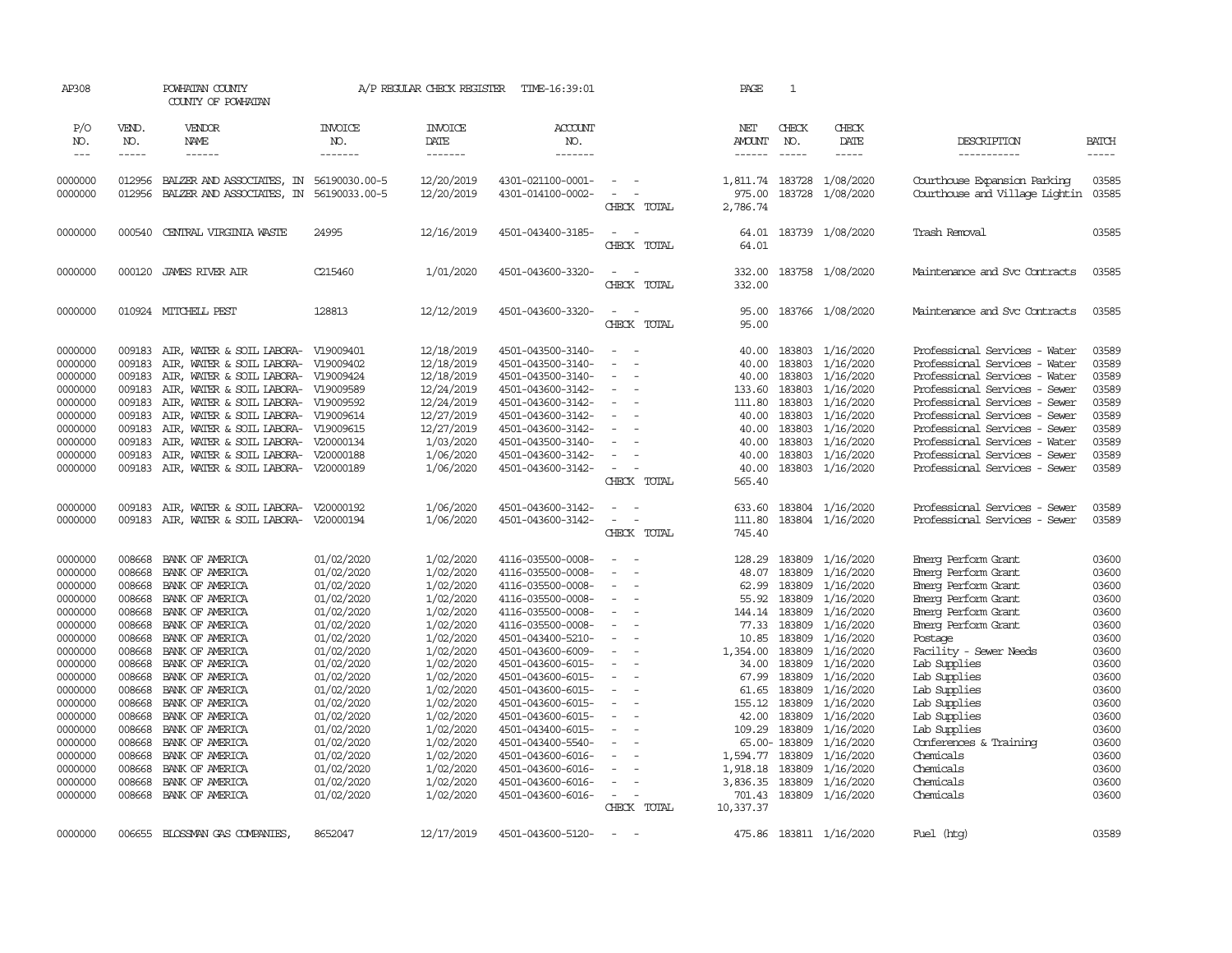| AP308                                    |                                      | POWHATAN COUNTY<br>COUNTY OF POWHATAN                                                                                    |                                                      | A/P REGULAR CHECK REGISTER                           | TIME-16:39:01                                                                    |                                                                               | PAGE                                               | 2             |                                                                                                   |                                                                                                 |                                  |
|------------------------------------------|--------------------------------------|--------------------------------------------------------------------------------------------------------------------------|------------------------------------------------------|------------------------------------------------------|----------------------------------------------------------------------------------|-------------------------------------------------------------------------------|----------------------------------------------------|---------------|---------------------------------------------------------------------------------------------------|-------------------------------------------------------------------------------------------------|----------------------------------|
| P/O<br>NO.                               | VEND.<br>NO.                         | VENDOR<br>NAME                                                                                                           | <b>INVOICE</b><br>NO.                                | <b>INVOICE</b><br>DATE                               | <b>ACCOUNT</b><br>NO.                                                            |                                                                               | NET<br><b>AMOUNT</b>                               | CHECK<br>NO.  | CHECK<br>DATE                                                                                     | DESCRIPTION                                                                                     | <b>BATCH</b>                     |
| $---$                                    | $- - - - -$                          | $- - - - - -$                                                                                                            | -------                                              | $- - - - - - -$                                      | --------                                                                         |                                                                               | $- - - - - -$                                      | $\frac{1}{2}$ | $- - - - -$                                                                                       | -----------                                                                                     | $- - - - -$                      |
| 0000000<br>0000000<br>0000000<br>0000000 | 006655<br>006655<br>006655           | BLOSSMAN GAS COMPANIES,<br>BLOSSMAN GAS COMPANIES,<br>BLOSSMAN GAS COMPANIES,<br>006655 BLOSSMAN GAS COMPANIES,          | 8718790<br>8718909<br>8778223<br>8778317             | 12/24/2019<br>12/27/2019<br>12/31/2019<br>1/02/2020  | 4501-043600-5120-<br>4501-043600-5120-<br>4501-043600-5120-<br>4501-043600-5120- | $\overline{\phantom{a}}$<br>CHECK TOTAL                                       | 309.97<br>1,660.64                                 |               | 401.39 183811 1/16/2020<br>183811 1/16/2020<br>359.85 183811 1/16/2020<br>113.57 183811 1/16/2020 | Fuel (htg)<br>Fuel (htg)<br>Fuel<br>(htg)<br>Fuel (htg)                                         | 03589<br>03589<br>03589<br>03589 |
| 0000000<br>0000000                       | 007296<br>007296                     | BOUND TREE MEDICAL, LLC<br>BOUND TREE MEDICAL, LLC                                                                       | 83455658<br>83455659                                 | 12/27/2019<br>12/27/2019                             | 4120-032301-6013-<br>4120-032301-6013-                                           | $\sim$ $\sim$<br>CHECK TOTAL                                                  | 476.00<br>1,242.84                                 |               | 766.84 183812 1/16/2020<br>183812 1/16/2020                                                       | Medical Supplies<br>Medical Supplies                                                            | 03589<br>03589                   |
| 0000000<br>0000000                       | 011610<br>011610                     | <b>BUSINESS CARD</b><br>BUSINESS CARD                                                                                    | 12/27/2019<br>12/27/2019                             | 12/27/2019<br>12/27/2019                             | 4116-031212-6015-<br>4116-031212-6015-                                           | $\sim$ $\sim$<br>$\sim$<br>CHECK TOTAL                                        | 55.38<br>526.50<br>581.88                          |               | 183815 1/16/2020<br>183815 1/16/2020                                                              | Ancillary Expenses<br>Ancillary Expenses                                                        | 03596<br>03596                   |
| 0000000<br>0000000<br>0000000            |                                      | 011611 BUSINESS CARD<br>011611 BUSINESS CARD<br>011611 BUSINESS CARD                                                     | 12/27/2019<br>12/27/2019<br>12/27/2019               | 12/27/2019<br>12/27/2019<br>12/27/2019               | 4116-031201-5540-<br>4116-031201-5540-<br>4116-031201-5540-                      | $\overline{\phantom{a}}$<br>CHECK TOTAL                                       | 101.48<br>223.00                                   |               | $.00$ 183816 $1/16/2020$<br>121.52 183816 1/16/2020<br>183816 1/16/2020                           | Triad Expenses<br>Triad Expenses<br>Triad Expenses                                              | 03599<br>03599<br>03599          |
| 0000000<br>0000000<br>0000000<br>0000000 | 012919<br>012919<br>012919<br>012919 | BUSINESS CARD<br>BUSINESS CARD<br>BUSINESS CARD<br><b>BUSINESS CARD</b>                                                  | 12/27/2019<br>12/27/2019<br>12/27/2019<br>12/27/2019 | 12/27/2019<br>12/27/2019<br>12/27/2019<br>12/27/2019 | 4116-031201-5540-<br>4116-031201-5540-<br>4116-031201-5540-<br>4116-031201-5540- | $\sim$<br>$\blacksquare$<br>$\sim$ $\sim$<br>CHECK TOTAL                      | $.00 \,$<br>6.32<br>1,135.91<br>550.57<br>1,692.80 |               | 183817 1/16/2020<br>183817 1/16/2020<br>183817 1/16/2020<br>183817 1/16/2020                      | Triad Expenses<br>Triad Expenses<br>Triad Expenses<br>Triad Expenses                            | 03597<br>03597<br>03597<br>03597 |
| 0000000                                  | 000076                               | DELL MARKETING L.P.                                                                                                      | 10364599087                                          | 12/27/2019                                           | 4301-012510-8304-                                                                | $\overline{\phantom{a}}$<br>CHECK TOTAL                                       | 11,430.00<br>11,430.00                             |               | 183826 1/16/2020                                                                                  | PC Replacement                                                                                  | 03589                            |
| 0000000                                  |                                      | 006510 EMERGENCY SERVICES                                                                                                | 391                                                  | 1/02/2020                                            | 4120-032300-3110-                                                                | $\sim$<br>CHECK TOTAL                                                         | 49,977.00<br>49,977.00                             |               | 183830 1/16/2020                                                                                  | Contract Services-Daytime Cove 03589                                                            |                                  |
| 0000000                                  |                                      | 006606 FLATROCK GLASS & DOOR INC 20112                                                                                   |                                                      | 12/31/2019                                           | 4301-031200-6002-                                                                | $\sim$<br>CHECK TOTAL                                                         | 95.00<br>95.00                                     |               | 183831 1/16/2020                                                                                  | Sally Port & Courthouse Expans 03589                                                            |                                  |
| 0000000<br>0000000                       |                                      | 012771 MOTOROLA SOLUTIONS, INC.<br>012771 MOTOROLA SOLUTIONS, INC.                                                       | 41823<br>41824                                       | 1/02/2020<br>1/02/2020                               | 4301-032200-0005-<br>4301-032200-0005-                                           | $\sim$<br>$\overline{\phantom{a}}$<br>$\overline{\phantom{a}}$<br>CHECK TOTAL | 2,620.00<br>2,620.00<br>5,240.00                   |               | 183839 1/16/2020<br>183839 1/16/2020                                                              | CAD System<br>CAD System                                                                        | 03589<br>03589                   |
| 0000000                                  |                                      | 012283 SMARTSITES                                                                                                        | 0007740                                              | 1/02/2020                                            | 4116-032200-0010-                                                                | $\sim$ $ \sim$<br>CHECK TOTAL                                                 | 973.65<br>973.65                                   |               | 183846 1/16/2020                                                                                  | SAFER Expenses                                                                                  | 03590                            |
| 0000000                                  |                                      | 011988 SUMMIT MEDIA LLC                                                                                                  | R85646-7                                             | 12/22/2019                                           | 4116-032200-0010-                                                                | $\sim$<br>$\sim$<br>CHECK TOTAL                                               | 1,650.00                                           |               | 1,650.00 183849 1/16/2020                                                                         | SAFER Expenses                                                                                  | 03590                            |
| 0000000<br>0000000                       | 007415                               | VIRGINIA UTILITY<br>007415 VIRGINIA UTILITY                                                                              | 12190345<br>12190345                                 | 12/31/2019<br>12/31/2019                             | 4501-043500-3140-<br>4501-043600-3142-                                           | $ -$<br>$\sim$ $ -$<br>CHECK TOTAL                                            | 24.15<br>24.15<br>48.30                            |               | 183858 1/16/2020<br>183858 1/16/2020                                                              | Professional Services - Water<br>Professional Services - Sewer                                  | 03590<br>03590                   |
| 0000000<br>0000000<br>0000000            | 009183<br>009183                     | AIR, WATER & SOIL LABORA- V20000257<br>AIR, WATER & SOIL LABORA- V20000267<br>009183 AIR, WATER & SOIL LABORA- V20000268 |                                                      | 1/08/2020<br>1/09/2020<br>1/09/2020                  | 4501-043500-3140-<br>4501-043600-3142-<br>4501-043600-3142-                      | $\equiv$<br>$\sim$                                                            | 265.20                                             |               | 40.00 183865 1/23/2020<br>183865 1/23/2020<br>133.60 183865 1/23/2020                             | Professional Services - Water<br>Professional Services - Sewer<br>Professional Services - Sewer | 03592<br>03592<br>03592          |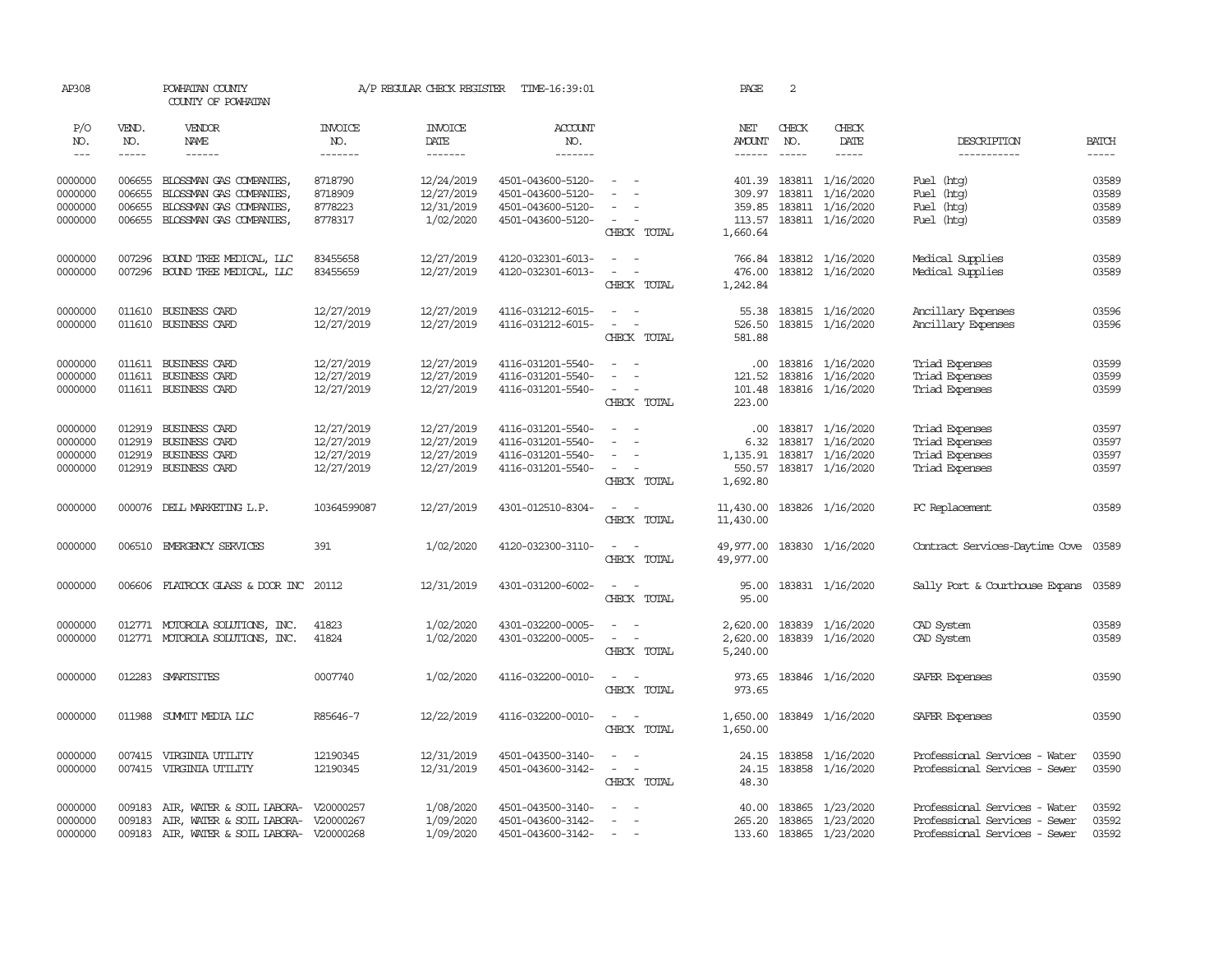| AP308                       |                             | POWHATAN COUNTY<br>COUNTY OF POWHATAN                                                    |                                  |                                   | A/P REGULAR CHECK REGISTER TIME-16:39:01 |                                                                                                                             | PAGE                                    | 3                        |                                            |                                                                |                                         |
|-----------------------------|-----------------------------|------------------------------------------------------------------------------------------|----------------------------------|-----------------------------------|------------------------------------------|-----------------------------------------------------------------------------------------------------------------------------|-----------------------------------------|--------------------------|--------------------------------------------|----------------------------------------------------------------|-----------------------------------------|
| P/O<br>NO.<br>$\frac{1}{2}$ | VEND.<br>NO.<br>$- - - - -$ | VENDOR<br>NAME<br>$- - - - - -$                                                          | <b>INVOICE</b><br>NO.<br>------- | <b>INVOICE</b><br>DATE<br>------- | <b>ACCOUNT</b><br>NO.<br>-------         |                                                                                                                             | NET<br>AMOUNT<br>------                 | CHECK<br>NO.<br>$\cdots$ | CHECK<br>DATE                              | DESCRIPTION<br>------------                                    | <b>BATCH</b><br>$\qquad \qquad - - - -$ |
| 0000000<br>0000000          |                             | 009183 AIR, WATER & SOIL LABORA- V20000283<br>009183 AIR, WATER & SOIL LABORA- V20000284 |                                  | 1/09/2020<br>1/09/2020            | 4501-043600-3142-<br>4501-043600-3142-   | $\sim$ $ \sim$<br>$\sim$ 100 $\sim$<br>CHECK TOTAL                                                                          | 40.00<br>40.00<br>518.80                |                          | 183865 1/23/2020<br>183865 1/23/2020       | Professional Services - Sewer<br>Professional Services - Sewer | 03592<br>03592                          |
| 0000000                     |                             | 011931 ALTAIRIS TECHNOLOGY                                                               | $31 - POW$                       | 12/13/2019                        | 4301-031200-6001-                        | $\sim$ $ \sim$<br>CHECK TOTAL                                                                                               | 22,748.00 183866 1/23/2020<br>22,748.00 |                          |                                            | Public Safety Radio System                                     | 03592                                   |
| 0000000<br>0000000          |                             | 012849 AQUA VIRGINIA<br>012849 AQUA VIRGINIA                                             | 10050310 12/19<br>14072759 12/19 | 1/07/2020<br>1/07/2020            | 4501-043600-5130-<br>4501-043400-5130-   | $\sim$ $ \sim$<br>$\sim$ $ \sim$<br>CHECK TOTAL                                                                             | 22.69<br>40.31                          |                          | 17.62 183867 1/23/2020<br>183867 1/23/2020 | Water - Sewer Facilities<br>Water                              | 03592<br>03592                          |
| 0000000                     |                             | 006826 AQUA-AEROBIC SYSTEMS, INC 1022854                                                 |                                  | 12/20/2019                        | 4501-043600-3310-                        | $\sim$ $ -$<br>CHECK TOTAL                                                                                                  | 1,420.90<br>1,420.90                    |                          | 183869 1/23/2020                           | Repairs and Maintenance                                        | 03592                                   |
| 0000000                     |                             | 012806 BERRY, THOMAS ERNEST                                                              | <b>ACTIVE AWARD</b>              | 1/14/2020                         | 4116-032200-0010-                        | $\sim$ $ -$<br>CHECK TOTAL                                                                                                  | 588.71                                  |                          | 588.71 183871 1/23/2020                    | SAFER Expenses                                                 | 03595                                   |
| 0000000                     |                             | 013152 BERRYDUNN                                                                         | 386985                           | 1/09/2020                         | 4301-012510-0003-                        | $\sim$ $ -$<br>CHECK TOTAL                                                                                                  | 5,360.00                                |                          | 5,360.00 183872 1/23/2020                  | ERP Replacement                                                | 03592                                   |
| 0000000                     |                             | 012807 BLAIR, TROY EDWARD                                                                | <b>ACTIVE AWARD</b>              | 1/14/2020                         | 4116-032200-0010-                        | $\sim$ $ -$<br>CHECK TOTAL                                                                                                  | 588.71                                  |                          | 588.71 183873 1/23/2020                    | SAFER Expenses                                                 | 03595                                   |
| 0000000                     | 013293                      | BOWAN CONSULTING GROUP L 285222                                                          |                                  | 12/31/2019                        | 4301-032200-6002-                        | $\omega_{\rm{max}}$ and $\omega_{\rm{max}}$<br>CHECK TOTAL                                                                  | 146.25                                  |                          | 146.25 183875 1/23/2020                    | Fire Station Driveway Improvem                                 | 03592                                   |
| 0000000                     |                             | 012808 BRADBURY, DAMON M.                                                                | <b>ACTIVE AWARD</b>              | 1/14/2020                         | 4116-032200-0010-                        | $\sim$ $ \sim$<br>CHECK TOTAL                                                                                               | 588.71                                  |                          | 588.71 183876 1/23/2020                    | SAFER Expenses                                                 | 03595                                   |
| 0000000                     | 012809                      | BREON, BRENDA LEE                                                                        | <b>ACTIVE AWARD</b>              | 1/14/2020                         | 4116-032200-0010-                        | $\sim$ $ \sim$<br>CHECK TOTAL                                                                                               | 588.71                                  |                          | 588.71 183877 1/23/2020                    | SAFER Expenses                                                 | 03595                                   |
| 0000000                     |                             | 011168 BURKE, RYAN                                                                       | <b>ACTIVE AWARD</b>              | 1/14/2020                         | 4116-032200-0010-                        | $\sim$ $ \sim$<br>CHECK TOTAL                                                                                               | 588.71                                  |                          | 588.71 183880 1/23/2020                    | SAFER Expenses                                                 | 03595                                   |
| 0000000                     |                             | 012810 BURTON, DAVID ROBERT                                                              | ACTIVE AWARD                     | 1/14/2020                         | 4116-032200-0010-                        | $\sim$ $ \sim$<br>CHECK TOTAL                                                                                               | 588.71                                  |                          | 588.71 183881 1/23/2020                    | SAFER Expenses                                                 | 03595                                   |
| 0000000                     |                             | 012794 CABLE, ROBERT DEAN                                                                | <b>ACTIVE AWARD</b>              | 1/14/2020                         | 4116-032200-0010-                        | $\frac{1}{2} \left( \frac{1}{2} \right) \left( \frac{1}{2} \right) = \frac{1}{2} \left( \frac{1}{2} \right)$<br>CHECK TOTAL | 588.71                                  |                          | 588.71 183883 1/23/2020                    | SAFER Expenses                                                 | 03595                                   |
| 0000000<br>0000000          | 006965<br>006965            | CINIAS CORPORATION<br>CINIAS CORPORATION                                                 | 4038245329<br>4038823290         | 12/24/2019<br>12/31/2019          | 4501-043400-6011-<br>4501-043400-6011-   | $\sim$ $ \sim$<br>$\sim$ $ -$<br>CHECK TOTAL                                                                                | 35.00<br>35.00<br>70.00                 |                          | 183884 1/23/2020<br>183884 1/23/2020       | Uniforms<br>Uniforms                                           | 03592<br>03592                          |
| 0000000                     |                             | 012812 COLLIER, JESSTON                                                                  | <b>ACTIVE AWARD</b>              | 1/14/2020                         | 4116-032200-0010-                        | $\sim$ $ \sim$<br>CHECK TOTAL                                                                                               | 588.71                                  |                          | 588.71 183886 1/23/2020                    | SAFER Expenses                                                 | 03595                                   |
| 0000000                     |                             | 013333 COMMONWEALTH OF VIRGINIA                                                          | PERMIT FEE 1/20                  | 1/16/2020                         | 4301-014100-0003-                        | $\sim$ $\sim$<br>CHECK TOTAL                                                                                                | 100.00                                  |                          | 100.00 183888 1/23/2020                    | Courthouse Village Signs                                       | 03594                                   |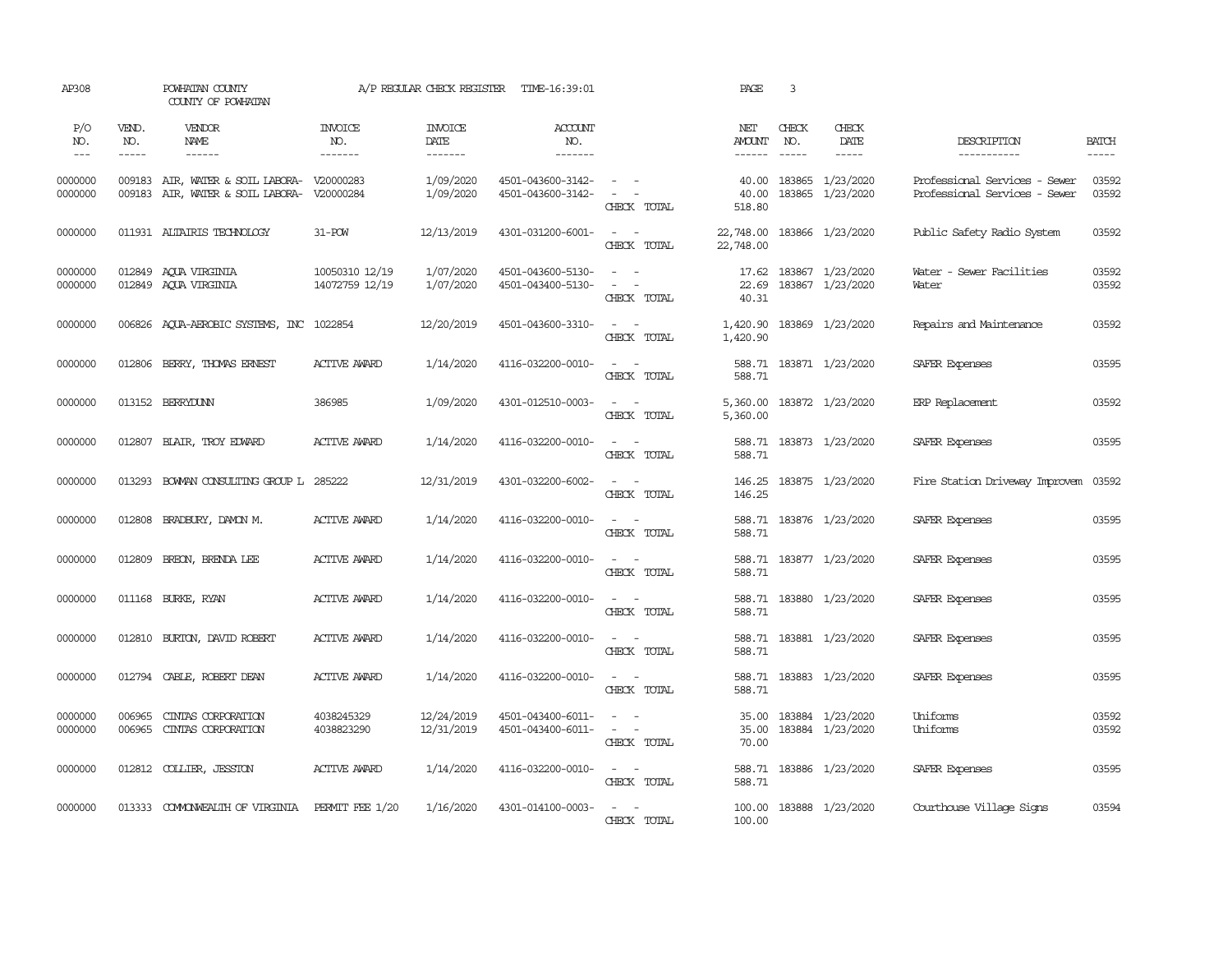| AP308                         |                             | POWHATAN COUNTY<br>COUNTY OF POWHATAN                                            |                                                       | A/P REGULAR CHECK REGISTER          | TIME-16:39:01                                               |                                                                                                                             | PAGE                                     | $\overline{4}$              |                                            |                                                                |                         |
|-------------------------------|-----------------------------|----------------------------------------------------------------------------------|-------------------------------------------------------|-------------------------------------|-------------------------------------------------------------|-----------------------------------------------------------------------------------------------------------------------------|------------------------------------------|-----------------------------|--------------------------------------------|----------------------------------------------------------------|-------------------------|
| P/O<br>NO.<br>$---$           | VEND.<br>NO.<br>$- - - - -$ | VENDOR<br>NAME<br>$- - - - - -$                                                  | <b>INVOICE</b><br>NO.<br>-------                      | <b>INVOICE</b><br>DATE<br>-------   | ACCOUNT<br>NO.<br>-------                                   |                                                                                                                             | NET<br><b>AMOUNT</b><br>$- - - - - -$    | CHECK<br>NO.<br>$- - - - -$ | CHECK<br>DATE<br>$- - - - -$               | DESCRIPTION<br>-----------                                     | <b>BATCH</b><br>-----   |
| 0000000                       | 012850                      | CORCORAN, JAMES C.                                                               | <b>ACTIVE AWARD</b>                                   | 1/14/2020                           | 4116-032200-0010-                                           | $\sim$ $ \sim$<br>CHECK TOTAL                                                                                               | 408.54                                   |                             | 408.54 183889 1/23/2020                    | SAFER Expenses                                                 | 03595                   |
| 0000000                       |                             | 012814 COSNER, JOHN WAYNE                                                        | <b>ACTIVE AWARD</b>                                   | 11/14/2020                          | 4116-032200-0010-                                           | $\sim$ $ \sim$<br>CHECK TOTAL                                                                                               | 588.71                                   |                             | 588.71 183890 1/23/2020                    | SAFER Expenses                                                 | 03595                   |
| 0000000                       | 012815                      | DEHART, DANIEL JOEL                                                              | <b>ACTIVE AWARD</b>                                   | 1/14/2020                           | 4116-032200-0010-                                           | $\sim$ $ -$<br>CHECK TOTAL                                                                                                  | 588.71                                   |                             | 588.71 183893 1/23/2020                    | SAFER Expenses                                                 | 03595                   |
| 0000000                       | 000076                      | DELL MARKETING L.P.                                                              | 10365961964                                           | 1/05/2020                           | 4301-012510-8304-                                           | $\sim$<br>$\sim$<br>CHECK TOTAL                                                                                             | 1,980.00<br>1,980.00                     |                             | 183894 1/23/2020                           | PC Replacement                                                 | 03592                   |
| 0000000<br>0000000            | 000860<br>000860            | DOMINION ENERGY VIRGINIA<br>DOMINION ENERGY VIRGINIA                             | 0998223150 1/02<br>1875198911 1/03                    | 1/03/2020<br>1/06/2020              | 4501-043600-5110-<br>4501-043500-5110-                      | $\sim$<br>$\sim$ $ \sim$<br>CHECK TOTAL                                                                                     | 216.28<br>102.80<br>319.08               |                             | 183897 1/23/2020<br>183897 1/23/2020       | Electricity<br>Electricity                                     | 03592<br>03592          |
| 0000000<br>0000000            | 000860<br>000860            | DOMINION ENERGY VIRGINIA<br>DOMINION ENERGY VIRGINIA                             | 290702853012/31<br>308547689712/31                    | 1/03/2020<br>1/03/2020              | 4501-043400-5110-<br>4501-043600-5110-                      | $\sim$ $ \sim$<br>$\sim$<br>$\sim$ $-$<br>CHECK TOTAL                                                                       | 60.15<br>182.99<br>243.14                |                             | 183898 1/23/2020<br>183898 1/23/2020       | Electricity<br>Electricity                                     | 03592<br>03592          |
| 0000000<br>0000000<br>0000000 | 000860<br>000860<br>000860  | DOMINION ENERGY VIRGINIA<br>DOMINION ENERGY VIRGINIA<br>DOMINION ENERGY VIRGINIA | 665630055212/31<br>789705585612/31<br>9052426195 1/02 | 1/03/2020<br>1/03/2020<br>1/03/2020 | 4501-043500-5110-<br>4501-043600-5110-<br>4501-043600-5110- | $\sim$<br>$\sim$<br>$\sim$ $ -$<br>CHECK TOTAL                                                                              | 387.89<br>2,875.06<br>132.28<br>3,395.23 | 183899<br>183899            | 1/23/2020<br>1/23/2020<br>183899 1/23/2020 | Electricity<br>Electricity<br>Electricity                      | 03592<br>03592<br>03592 |
| 0000000                       | 012796                      | DONATI, JR., WILLIAM A.                                                          | <b>ACTIVE AWARD</b>                                   | 1/14/2020                           | 4116-032200-0010-                                           | $\sim$ $ \sim$<br>CHECK TOTAL                                                                                               | 463.79<br>463.79                         |                             | 183900 1/23/2020                           | SAFER Expenses                                                 | 03595                   |
| 0000000<br>0000000            | 007147<br>007147            | DRAPER ADEN ASSOCIATES,<br>DRAPER ADEN ASSOCIATES,                               | 2019120273<br>2019120273                              | 12/31/2019<br>12/31/2019            | 4501-043500-3140-<br>4501-043600-3142-                      | $\sim$<br>$\sim$<br>$\sim$<br>$\sim$<br>CHECK TOTAL                                                                         | 775.00<br>775.00<br>1,550.00             |                             | 183901 1/23/2020<br>183901 1/23/2020       | Professional Services - Water<br>Professional Services - Sewer | 03592<br>03592          |
| 0000000                       | 010925                      | DUNBAR MILBY WILLIAMS                                                            | 000000077734                                          | 12/25/2019                          | 4301-032200-6002-                                           | $\sim$ 100 $\sim$<br>CHECK TOTAL                                                                                            | 663.00<br>663.00                         |                             | 183902 1/23/2020                           | Fire Station Driveway Improvem                                 | 03592                   |
| 0000000                       |                             | 011224 ELECTRONIC SYSTEMS, INC.                                                  | IN480381                                              | 1/08/2020                           | 4501-043400-3320-                                           | $\frac{1}{2} \left( \frac{1}{2} \right) \left( \frac{1}{2} \right) = \frac{1}{2} \left( \frac{1}{2} \right)$<br>CHECK TOTAL | 45.25<br>45.25                           |                             | 183904 1/23/2020                           | Maintenance and Service Contra 03592                           |                         |
| 0000000                       | 009639                      | EMS MANAGEMENT &                                                                 | 038100                                                | 12/31/2019                          | 4120-032300-5845-                                           | $\sim$<br>$\sim$<br>CHECK TOTAL                                                                                             | 2,179.60<br>2,179.60                     |                             | 183905 1/23/2020                           | EMS Transport Third Party Bill 03592                           |                         |
| 0000000                       | 012795                      | FABERMAN, JESSE A.                                                               | <b>ACTIVE AWARD</b>                                   | 1/14/2020                           | 4116-032200-0010-                                           | $\sim$<br>$\sim$<br>CHECK TOTAL                                                                                             | 588.71<br>588.71                         |                             | 183906 1/23/2020                           | SAFER Expenses                                                 | 03595                   |
| 0000000                       |                             | 012817 FISHER, JORDAN LAYNE                                                      | <b>ACTIVE AWARD</b>                                   | 1/14/2020                           | 4116-032200-0010-                                           | $\sim$ $ \sim$<br>CHECK TOTAL                                                                                               | 588.71                                   |                             | 588.71 183909 1/23/2020                    | SAFER Expenses                                                 | 03595                   |
| 0000000                       |                             | 012851 FLETCHER, COREY ALLEN                                                     | <b>ACTIVE AWARD</b>                                   | 1/14/2020                           | 4116-032200-0010-                                           | $\sim$ $ \sim$<br>CHECK TOTAL                                                                                               | 588.71                                   |                             | 588.71 183910 1/23/2020                    | SAFER Expenses                                                 | 03595                   |
| 0000000                       |                             | 012819 FOLTYN, DAVID WILLIAM                                                     | <b>ACTIVE AWARD</b>                                   | 1/14/2020                           | 4116-032200-0010-                                           | $\overline{\phantom{0}}$<br>$\sim$<br>CHECK TOTAL                                                                           | 588.71                                   |                             | 588.71 183911 1/23/2020                    | SAFER Expenses                                                 | 03595                   |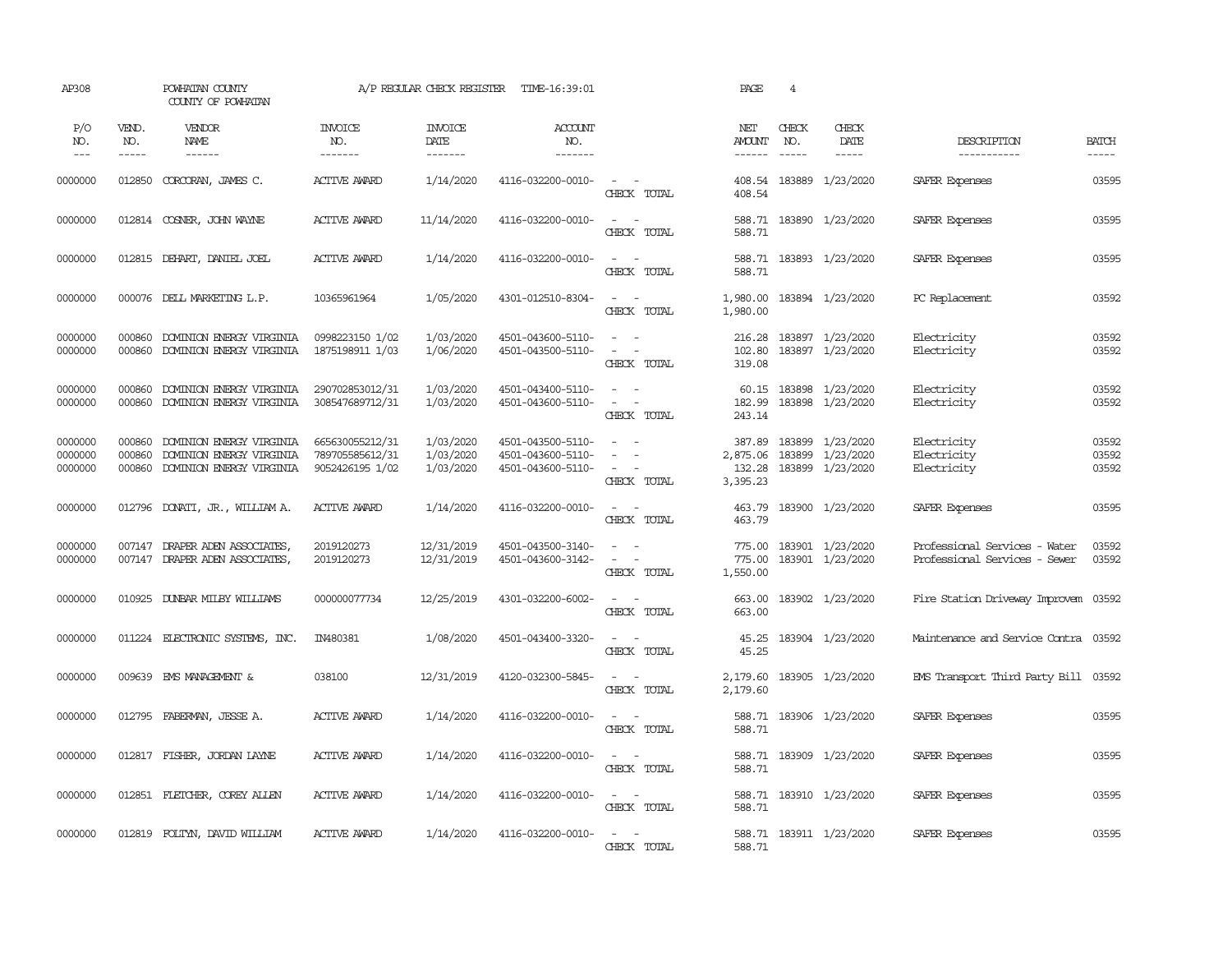| AP308                                    |                             | POWHATAN COUNTY<br>COUNTY OF POWHATAN                                                           |                                      | A/P REGULAR CHECK REGISTER                           | TIME-16:39:01                                                                    |                                                                                           | PAGE                                       | 5                                                                                                                                                                                                                                                                                                                                                                                                            |                                                                              |                                                                              |                                  |
|------------------------------------------|-----------------------------|-------------------------------------------------------------------------------------------------|--------------------------------------|------------------------------------------------------|----------------------------------------------------------------------------------|-------------------------------------------------------------------------------------------|--------------------------------------------|--------------------------------------------------------------------------------------------------------------------------------------------------------------------------------------------------------------------------------------------------------------------------------------------------------------------------------------------------------------------------------------------------------------|------------------------------------------------------------------------------|------------------------------------------------------------------------------|----------------------------------|
| P/O<br>NO.<br>$---$                      | VEND.<br>NO.<br>$- - - - -$ | VENDOR<br>NAME<br>$- - - - - -$                                                                 | <b>INVOICE</b><br>NO.<br>-------     | <b>INVOICE</b><br>DATE<br>-------                    | <b>ACCOUNT</b><br>NO.<br>-------                                                 |                                                                                           | NET<br><b>AMOUNT</b><br>$- - - - - -$      | CHECK<br>NO.<br>$\frac{1}{2} \frac{1}{2} \frac{1}{2} \frac{1}{2} \frac{1}{2} \frac{1}{2} \frac{1}{2} \frac{1}{2} \frac{1}{2} \frac{1}{2} \frac{1}{2} \frac{1}{2} \frac{1}{2} \frac{1}{2} \frac{1}{2} \frac{1}{2} \frac{1}{2} \frac{1}{2} \frac{1}{2} \frac{1}{2} \frac{1}{2} \frac{1}{2} \frac{1}{2} \frac{1}{2} \frac{1}{2} \frac{1}{2} \frac{1}{2} \frac{1}{2} \frac{1}{2} \frac{1}{2} \frac{1}{2} \frac{$ | CHECK<br>DATE<br>$- - - - -$                                                 | DESCRIPTION<br>-----------                                                   | <b>BATCH</b><br>-----            |
| 0000000                                  | 012820                      | FRANKLIN, ANDREW THOMAS                                                                         | <b>ACTIVE AWARD</b>                  | 1/14/2020                                            | 4116-032200-0010-                                                                | $\omega_{\rm{max}}$ and $\omega_{\rm{max}}$<br>CHECK TOTAL                                | 588.71                                     |                                                                                                                                                                                                                                                                                                                                                                                                              | 588.71 183913 1/23/2020                                                      | SAFER Expenses                                                               | 03595                            |
| 0000000                                  |                             | 012821 GOODMAN, TAYLOR                                                                          | <b>ACTIVE AWARD</b>                  | 1/14/2020                                            | 4116-032200-0010-                                                                | $\sim$<br>$\sim$ $-$<br>CHECK TOTAL                                                       | 588.71<br>588.71                           |                                                                                                                                                                                                                                                                                                                                                                                                              | 183915 1/23/2020                                                             | SAFER Expenses                                                               | 03595                            |
| 0000000                                  |                             | 005075 GREENE, FLOYD, JR.                                                                       | <b>ACTIVE AWARD</b>                  | 1/14/2020                                            | 4116-032200-0010-                                                                | $\sim$<br>$\sim$ $-$<br>CHECK TOTAL                                                       | 588.71<br>588.71                           |                                                                                                                                                                                                                                                                                                                                                                                                              | 183916 1/23/2020                                                             | SAFER Expenses                                                               | 03595                            |
| 0000000                                  | 012824                      | JENNINGS, JENNIFER                                                                              | <b>ACTIVE AWARD</b>                  | 1/14/2020                                            | 4116-032200-0010-                                                                | $\sim$<br>$\sim$ $-$<br>CHECK TOTAL                                                       | 588.71                                     |                                                                                                                                                                                                                                                                                                                                                                                                              | 588.71 183920 1/23/2020                                                      | SAFER Expenses                                                               | 03595                            |
| 0000000                                  | 012825                      | JOHNSON, BRANDON                                                                                | <b>ACTIVE AWARD</b>                  | 1/14/2020                                            | 4116-032200-0010-                                                                | $\sim$<br>$\sim$ $-$<br>CHECK TOTAL                                                       | 588.71                                     |                                                                                                                                                                                                                                                                                                                                                                                                              | 588.71 183921 1/23/2020                                                      | SAFER Expenses                                                               | 03595                            |
| 0000000                                  | 012852                      | JONES, ADAM LEE                                                                                 | <b>ACTIVE AWARD</b>                  | 1/14/2020                                            | 4116-032200-0010-                                                                | $\omega_{\rm{max}}$ and $\omega_{\rm{max}}$<br>CHECK TOTAL                                | 588.71                                     |                                                                                                                                                                                                                                                                                                                                                                                                              | 588.71 183922 1/23/2020                                                      | SAFER Expenses                                                               | 03595                            |
| 0000000                                  | 012827                      | JORDAN, LINDSEY ELIZABETH ACTIVE AWARD                                                          |                                      | 1/14/2020                                            | 4116-032200-0010-                                                                | $\omega_{\rm{max}}$ and $\omega_{\rm{max}}$<br>CHECK TOTAL                                | 588.71                                     |                                                                                                                                                                                                                                                                                                                                                                                                              | 588.71 183923 1/23/2020                                                      | SAFER Expenses                                                               | 03595                            |
| 0000000                                  |                             | 012853 LAWSON, TIMOTHY SHAWN                                                                    | <b>ACTIVE AWARD</b>                  | 1/14/2020                                            | 4116-032200-0010-                                                                | $\omega_{\rm{max}}$ and $\omega_{\rm{max}}$<br>CHECK TOTAL                                | 275.10                                     |                                                                                                                                                                                                                                                                                                                                                                                                              | 275.10 183926 1/23/2020                                                      | SAFER Expenses                                                               | 03595                            |
| 0000000                                  |                             | 012831 LIEWELLYN, DENNIS K.                                                                     | <b>ACTIVE AWARD</b>                  | 1/14/2020                                            | 4116-032200-0010-                                                                | $\sim$<br>$\sim$ $-$<br>CHECK TOTAL                                                       | 588.71                                     |                                                                                                                                                                                                                                                                                                                                                                                                              | 588.71 183927 1/23/2020                                                      | SAFER Expenses                                                               | 03595                            |
| 0000000                                  |                             | 013005 MAMPEL, BRIAN                                                                            | <b>ACTIVE AWARD</b>                  | 1/14/2020                                            | 4116-032200-0010-                                                                | $\sim$ $ -$<br>CHECK TOTAL                                                                | 523.14                                     |                                                                                                                                                                                                                                                                                                                                                                                                              | 523.14 183930 1/23/2020                                                      | SAFER Expenses                                                               | 03595                            |
| 0000000                                  |                             | 012776 MILLETT, SCOTT GREGORY                                                                   | <b>ACTIVE AWARD</b>                  | 1/14/2020                                            | 4116-032200-0010-                                                                | $\sim$ $ -$<br>CHECK TOTAL                                                                | 588.71                                     |                                                                                                                                                                                                                                                                                                                                                                                                              | 588.71 183932 1/23/2020                                                      | SAFER Expenses                                                               | 03595                            |
| 0000000                                  |                             | 012833 MOORE, STEPHEN                                                                           | <b>ACTIVE AWARD</b>                  | 1/14/2020                                            | 4116-032200-0010-                                                                | $\sim$ $ \sim$<br>CHECK TOTAL                                                             | 588.71                                     |                                                                                                                                                                                                                                                                                                                                                                                                              | 588.71 183934 1/23/2020                                                      | SAFER Expenses                                                               | 03595                            |
| 0000000                                  |                             | 012798 MOUDRY, II, JOSEPH R.                                                                    | <b>ACTIVE AWARD</b>                  | 1/14/2020                                            | 4116-032200-0010-                                                                | $\sim$ $ -$<br>CHECK TOTAL                                                                | 588.71                                     |                                                                                                                                                                                                                                                                                                                                                                                                              | 588.71 183935 1/23/2020                                                      | SAFER Expenses                                                               | 03595                            |
| 0000000                                  |                             | 012834 ORBAN, JAMES RUSSELL                                                                     | <b>ACTIVE AWARD</b>                  | 1/14/2020                                            | 4116-032200-0010-                                                                | $\sim$ $ -$<br>CHECK TOTAL                                                                | 588.71                                     |                                                                                                                                                                                                                                                                                                                                                                                                              | 588.71 183936 1/23/2020                                                      | SAFER Expenses                                                               | 03595                            |
| 0000000                                  | 012835                      | QUINONES, DYLAN                                                                                 | <b>ACTIVE AWARD</b>                  | 11/14/2020                                           | 4116-032200-0010-                                                                | $\sim$ $ -$<br>CHECK TOTAL                                                                | 588.71                                     |                                                                                                                                                                                                                                                                                                                                                                                                              | 588.71 183944 1/23/2020                                                      | SAFER Expenses                                                               | 03595                            |
| 0000000<br>0000000<br>0000000<br>0000000 | 007325<br>007325<br>007325  | RICHMOND OXYGEN CO.<br>RICHMOND OXYGEN CO.<br>RICHMOND OXYGEN CO.<br>007325 RICHMOND OXYGEN CO. | 326181<br>326727<br>326728<br>327091 | 12/04/2019<br>12/18/2019<br>12/18/2019<br>12/31/2019 | 4120-032301-6013-<br>4120-032301-6013-<br>4120-032301-6013-<br>4120-032301-6013- | $\equiv$<br>$\sim$<br>$\sim$<br>$\overline{\phantom{a}}$<br>$\sim$ $ \sim$<br>CHECK TOTAL | 39.00<br>63.00<br>48.00<br>55.00<br>205.00 |                                                                                                                                                                                                                                                                                                                                                                                                              | 183947 1/23/2020<br>183947 1/23/2020<br>183947 1/23/2020<br>183947 1/23/2020 | Medical Supplies<br>Medical Supplies<br>Medical Supplies<br>Medical Supplies | 03593<br>03593<br>03593<br>03593 |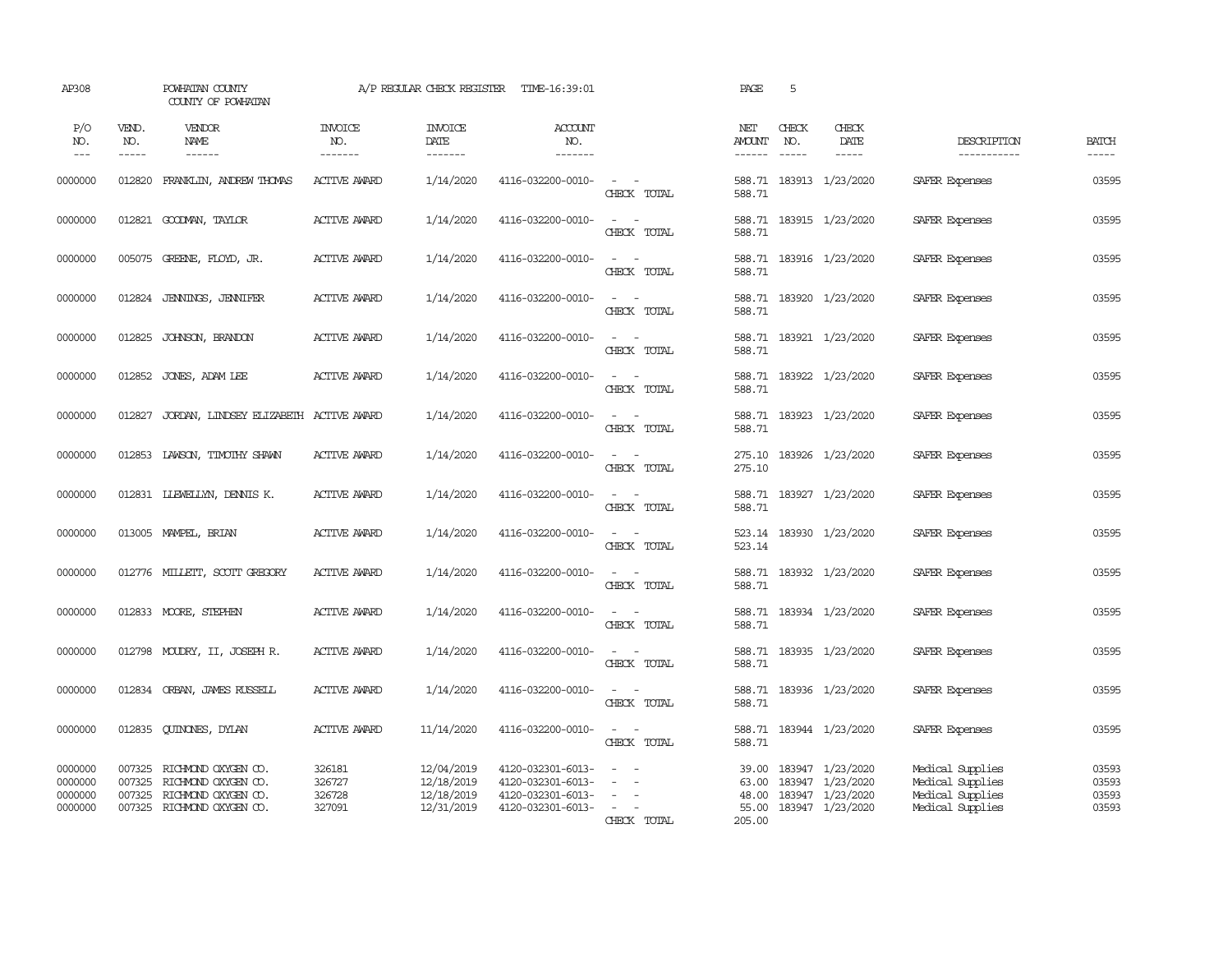| AP308                                                                     |                                                                    | POWHATAN COUNTY<br>COUNTY OF POWHATAN                                                                                     |                                                                                                | A/P REGULAR CHECK REGISTER                                                              | TIME-16:39:01                                                                                                                                   |                                                                                           | <b>PAGE</b>                                                                 | 6                                                        |                                                                                                |                                                                                                                                                             |                                                             |
|---------------------------------------------------------------------------|--------------------------------------------------------------------|---------------------------------------------------------------------------------------------------------------------------|------------------------------------------------------------------------------------------------|-----------------------------------------------------------------------------------------|-------------------------------------------------------------------------------------------------------------------------------------------------|-------------------------------------------------------------------------------------------|-----------------------------------------------------------------------------|----------------------------------------------------------|------------------------------------------------------------------------------------------------|-------------------------------------------------------------------------------------------------------------------------------------------------------------|-------------------------------------------------------------|
| P/O<br>NO.<br>$---$                                                       | VEND.<br>NO.<br>-----                                              | VENDOR<br>NAME<br>$- - - - - -$                                                                                           | <b>INVOICE</b><br>NO.<br>-------                                                               | <b>INVOICE</b><br>DATE<br>-------                                                       | ACCOUNT<br>NO.<br>-------                                                                                                                       |                                                                                           | NET<br><b>AMOUNT</b><br>------                                              | CHECK<br>NO.<br>$\frac{1}{2}$                            | CHECK<br>DATE<br>$\frac{1}{2}$                                                                 | DESCRIPTION<br>-----------                                                                                                                                  | <b>BATCH</b><br>-----                                       |
|                                                                           |                                                                    |                                                                                                                           |                                                                                                |                                                                                         |                                                                                                                                                 |                                                                                           |                                                                             |                                                          |                                                                                                |                                                                                                                                                             |                                                             |
| 0000000                                                                   |                                                                    | 012777 SHAW, PAUL EUGENE                                                                                                  | <b>ACTIVE AWARD</b>                                                                            | 1/14/2020                                                                               | 4116-032200-0010-                                                                                                                               | $\sim$ $ \sim$<br>CHECK TOTAL                                                             | 588.71                                                                      |                                                          | 588.71 183951 1/23/2020                                                                        | SAFER Expenses                                                                                                                                              | 03595                                                       |
| 0000000                                                                   | 012797                                                             | SHEPHERD, CURTIS F.                                                                                                       | <b>ACTIVE AWARD</b>                                                                            | 1/14/2020                                                                               | 4116-032200-0010-                                                                                                                               | $\sim$ $ \sim$<br>CHECK TOTAL                                                             | 588.71                                                                      |                                                          | 588.71 183952 1/23/2020                                                                        | SAFER Expenses                                                                                                                                              | 03595                                                       |
| 0000000                                                                   | 012837                                                             | SHUPP, JOSEPH EDWARD                                                                                                      | <b>ACTIVE AWARD</b>                                                                            | 1/14/2020                                                                               | 4116-032200-0010-                                                                                                                               | $\sim$<br>$\sim$<br>CHECK TOTAL                                                           | 588.71                                                                      |                                                          | 588.71 183953 1/23/2020                                                                        | SAFER Expenses                                                                                                                                              | 03595                                                       |
| 0000000                                                                   | 009128                                                             | SIGN DESIGN OF VA, LLC                                                                                                    | 5125                                                                                           | 1/10/2020                                                                               | 4301-012400-8301-                                                                                                                               | $\overline{\phantom{a}}$<br>$\sim$<br>CHECK TOTAL                                         | 1,400.00<br>1,400.00                                                        |                                                          | 183954 1/23/2020                                                                               | Fire Department Equipment                                                                                                                                   | 03594                                                       |
| 0000000                                                                   | 012775                                                             | SMITH, CARROLL                                                                                                            | <b>ACTIVE AWARD</b>                                                                            | 1/14/2020                                                                               | 4116-032200-0010-                                                                                                                               | $\overline{\phantom{a}}$<br>$\sim$<br>CHECK TOTAL                                         | 588.71<br>588.71                                                            |                                                          | 183956 1/23/2020                                                                               | SAFER Expenses                                                                                                                                              | 03595                                                       |
| 0000000<br>0000000                                                        | 006594<br>006594                                                   | SOUTHSIDE ELECTRIC COOP<br>SOUTHSIDE ELECTRIC COOP                                                                        | 63504003 01/08<br>63504013 01/06                                                               | 1/13/2020<br>1/13/2020                                                                  | 4501-043600-5110-<br>4501-043500-5110-                                                                                                          | $\equiv$<br>$\sim$<br>$\sim$<br>CHECK TOTAL                                               | 2,356.94<br>242.90<br>2,599.84                                              | 183958                                                   | 183958 1/23/2020<br>1/23/2020                                                                  | Electricity<br>Electricity                                                                                                                                  | 03593<br>03593                                              |
| 0000000                                                                   |                                                                    | 011551 SPICER, NEIL                                                                                                       | <b>ACTIVE AWARD</b>                                                                            | 1/14/2020                                                                               | 4116-032200-0010-                                                                                                                               | $\sim$<br>$\sim$ $-$<br>CHECK TOTAL                                                       | 588.71                                                                      |                                                          | 588.71 183959 1/23/2020                                                                        | SAFER Expenses                                                                                                                                              | 03595                                                       |
| 0000000<br>0000000<br>0000000<br>0000000<br>0000000                       | 001940<br>001940<br>001940<br>001940<br>001940                     | STANDBY SYSTEMS, INC.<br>STANDBY SYSTEMS, INC.<br>STANDBY SYSTEMS, INC.<br>STANDBY SYSTEMS, INC.<br>STANDBY SYSTEMS, INC. | 01200014<br>01200015<br>12192418<br>12192418<br>12192420                                       | 1/06/2020<br>1/06/2020<br>12/31/2019<br>12/31/2019<br>12/31/2019                        | 4501-043600-3320-<br>4501-043600-3320-<br>4501-043600-3320-<br>4501-043600-3310-<br>4501-043600-3320-                                           | $\equiv$<br>$\sim$<br>$\equiv$<br>$\sim$<br>$\overline{\phantom{a}}$<br>CHECK TOTAL       | 160.00<br>150.00<br>160.00<br>519.54<br>153.00<br>1,142.54                  | 183960<br>183960<br>183960<br>183960                     | 1/23/2020<br>1/23/2020<br>1/23/2020<br>1/23/2020<br>183960 1/23/2020                           | Maintenance and Svc Contracts<br>Maintenance and Svc Contracts<br>Maintenance and Svc Contracts<br>Repairs and Maintenance<br>Maintenance and Svc Contracts | 03593<br>03593<br>03593<br>03593<br>03593                   |
| 0000000                                                                   | 001940                                                             | STANDBY SYSTEMS, INC.                                                                                                     | 12192429                                                                                       | 12/31/2019                                                                              | 4501-043600-3320-                                                                                                                               | $\sim$<br>$\sim$<br>CHECK TOTAL                                                           | 160.00<br>160.00                                                            |                                                          | 183961 1/23/2020                                                                               | Maintenance and Svc Contracts                                                                                                                               | 03593                                                       |
| 0000000                                                                   | 012839                                                             | STEWART, JOSH                                                                                                             | <b>ACTIVE AWARD</b>                                                                            | 1/14/2020                                                                               | 4116-032200-0010-                                                                                                                               | $\sim$<br>. —<br>CHECK TOTAL                                                              | 588.71<br>588.71                                                            |                                                          | 183963 1/23/2020                                                                               | SAFER Expenses                                                                                                                                              | 03595                                                       |
| 0000000                                                                   | 012840                                                             | SULLIVAN, JAMES DANIEL                                                                                                    | <b>ACTIVE AWARD</b>                                                                            | 1/14/2020                                                                               | 4116-032200-0010-                                                                                                                               | $\overline{\phantom{a}}$<br>$\sim$<br>CHECK TOTAL                                         | 588.71<br>588.71                                                            |                                                          | 183964 1/23/2020                                                                               | SAFER Expenses                                                                                                                                              | 03595                                                       |
| 0000000                                                                   | 012841                                                             | SUITON, DONALD L.                                                                                                         | <b>ACTIVE AWARD</b>                                                                            | 1/14/2020                                                                               | 4116-032200-0010-                                                                                                                               | $\sim$<br>$\sim$<br>CHECK TOTAL                                                           | 443.22<br>443.22                                                            |                                                          | 183966 1/23/2020                                                                               | SAFER Expenses                                                                                                                                              | 03595                                                       |
| 0000000<br>0000000<br>0000000<br>0000000<br>0000000<br>0000000<br>0000000 | 010088<br>010088<br>010088<br>010088<br>010088<br>010088<br>010088 | TREASURER<br>TREASURER<br>TREASURER<br>TREASURER<br>TREASURER<br>TREASURER<br>TREASURER                                   | 01/16/2020<br>01/16/2020<br>01/16/2020<br>01/16/2020<br>01/16/2020<br>01/16/2020<br>01/16/2020 | 1/16/2020<br>1/16/2020<br>1/16/2020<br>1/16/2020<br>1/16/2020<br>1/16/2020<br>1/16/2020 | 4116-032200-0010-<br>4116-032200-0010-<br>4116-032200-0010-<br>4116-032200-0010-<br>4116-032200-0010-<br>4116-032200-0010-<br>4116-032200-0010- | $\equiv$<br>$\sim$<br>$\blacksquare$<br>$\overline{\phantom{a}}$<br>$\sim$<br>CHECK TOTAL | .00.<br>588.71<br>124.92<br>145.49<br>180.71<br>313.61<br>65.57<br>1,419.01 | 183969<br>183969<br>183969<br>183969<br>183969<br>183969 | 1/23/2020<br>1/23/2020<br>1/23/2020<br>1/23/2020<br>1/23/2020<br>1/23/2020<br>183969 1/23/2020 | SAFER Expenses<br>SAFER Expenses<br>SAFER Expenses<br>SAFER Expenses<br>SAFER Expenses<br>SAFER Expenses<br>SAFER Expenses                                  | 03604<br>03604<br>03604<br>03604<br>03604<br>03604<br>03604 |
| 0000000                                                                   |                                                                    | 012843 URBINE, AUSTIN CECIL                                                                                               | <b>ACTIVE AWARD</b>                                                                            | 1/14/2020                                                                               | 4116-032200-0010-                                                                                                                               | $\sim$<br>$\sim$<br>CHECK TOTAL                                                           | 588.71                                                                      |                                                          | 588.71 183972 1/23/2020                                                                        | SAFER Expenses                                                                                                                                              | 03595                                                       |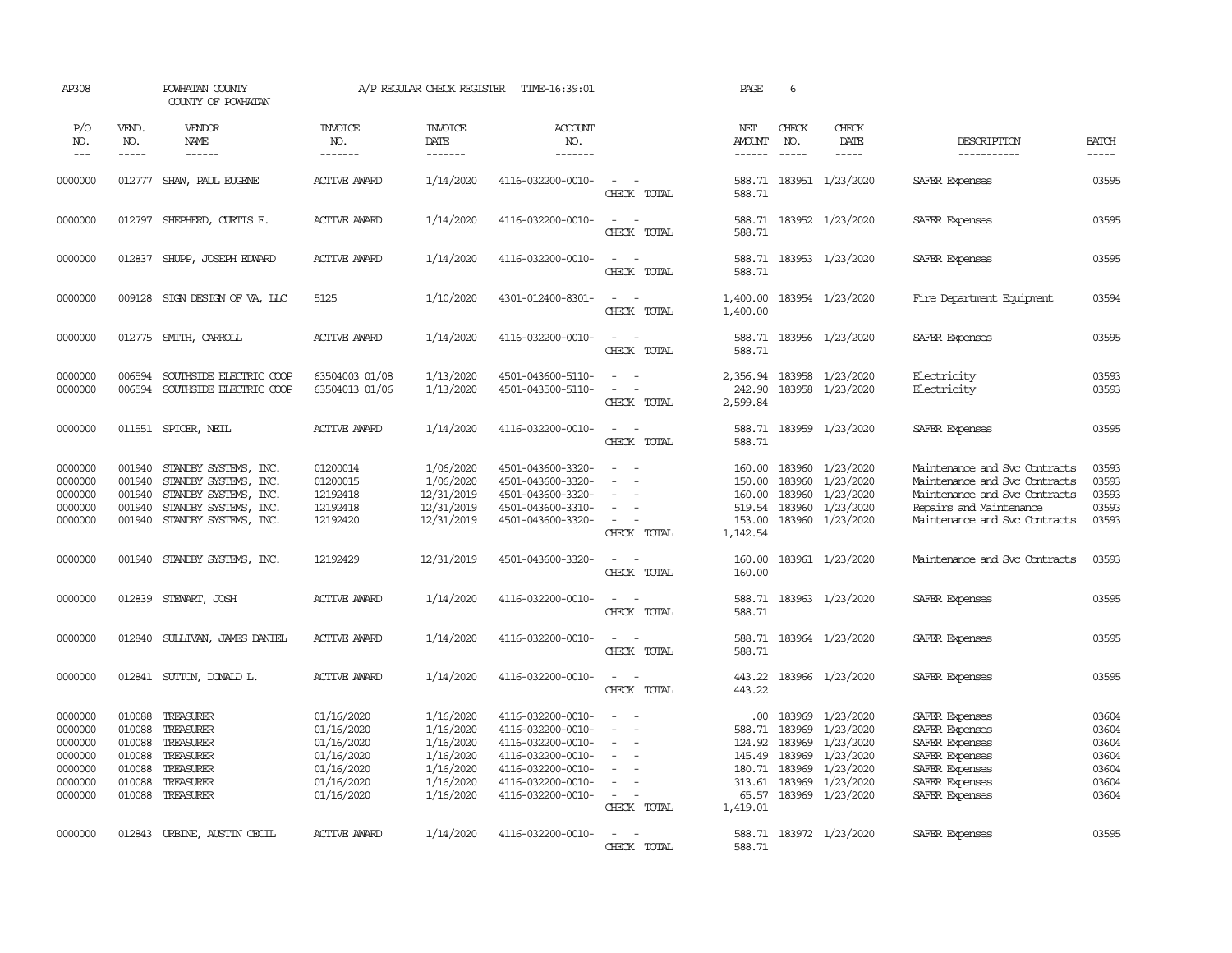| AP308                                                          |                                                | POWHATAN COUNTY<br>COUNTY OF POWHATAN                                                                                                                                                                                                         |                                                     | A/P REGULAR CHECK REGISTER                                                 | TIME-16:39:01                                                                                                              |                                                                                                                                 | PAGE                                                       | $7\phantom{.0}$                      |                                                                                                                             |                                                                                                                                                                                                    |                                                    |
|----------------------------------------------------------------|------------------------------------------------|-----------------------------------------------------------------------------------------------------------------------------------------------------------------------------------------------------------------------------------------------|-----------------------------------------------------|----------------------------------------------------------------------------|----------------------------------------------------------------------------------------------------------------------------|---------------------------------------------------------------------------------------------------------------------------------|------------------------------------------------------------|--------------------------------------|-----------------------------------------------------------------------------------------------------------------------------|----------------------------------------------------------------------------------------------------------------------------------------------------------------------------------------------------|----------------------------------------------------|
| P/O<br>NO.<br>$\frac{1}{2}$                                    | VEND.<br>NO.<br>$- - - - -$                    | VENDOR<br>NAME                                                                                                                                                                                                                                | <b>INVOICE</b><br>NO.<br>-------                    | <b>INVOICE</b><br>DATE                                                     | <b>ACCOUNT</b><br>NO.<br>-------                                                                                           |                                                                                                                                 | NET<br><b>AMOUNT</b><br>------                             | CHECK<br>NO.<br>$\frac{1}{2}$        | CHECK<br>DATE<br>-----                                                                                                      | DESCRIPTION<br>-----------                                                                                                                                                                         | <b>BATCH</b><br>-----                              |
| 0000000                                                        |                                                | 012407 UTILITY SERVICE CO. INC.                                                                                                                                                                                                               | 496258                                              | 12/18/2019                                                                 | 4502-046000-8300-                                                                                                          | $\sim$ $ \sim$<br>CHECK TOTAL                                                                                                   | 4,917.00<br>4,917.00                                       |                                      | 183973 1/23/2020                                                                                                            | Flat Rock Water Tower                                                                                                                                                                              | 03593                                              |
| 0000000                                                        |                                                | 011181 WELLS FARGO FINANCIAL                                                                                                                                                                                                                  | 5008512061                                          | 1/15/2020                                                                  | 4501-043400-3320-                                                                                                          | $\sim$<br>$\sim$<br>CHECK TOTAL                                                                                                 | 257.38<br>257.38                                           |                                      | 183976 1/23/2020                                                                                                            | Maintenance and Service Contra                                                                                                                                                                     | 03593                                              |
| 0000000                                                        |                                                | 012800 WHITEHEAD, KARL O.                                                                                                                                                                                                                     | <b>ACTIVE AWARD</b>                                 | 1/14/2020                                                                  | 4116-032200-0010-                                                                                                          | $\sim$<br>$\sim$ $-$<br>CHECK TOTAL                                                                                             | 588.71                                                     |                                      | 588.71 183978 1/23/2020                                                                                                     | SAFER Expenses                                                                                                                                                                                     | 03595                                              |
| 0000000                                                        |                                                | 012847 WILLERSDORF, WILLIAM C.                                                                                                                                                                                                                | <b>ACTIVE AWARD</b>                                 | 1/14/2020                                                                  | 4116-032200-0010-                                                                                                          | $\sim$ $ \sim$<br>CHECK TOTAL                                                                                                   | 588.71                                                     |                                      | 588.71 183979 1/23/2020                                                                                                     | SAFER Expenses                                                                                                                                                                                     | 03595                                              |
| 0000000<br>0000000<br>0000000<br>0000000<br>0000000<br>0000000 | 009183<br>009183<br>009183<br>009183<br>009183 | AIR, WATER & SOIL LABORA- V20000364<br>AIR, WATER & SOIL LABORA- V20000365<br>AIR, WATER & SOIL LABORA- V20000462<br>AIR, WATER & SOIL LABORA- V20000479<br>AIR, WATER & SOIL LABORA- V20000540<br>009183 AIR, WATER & SOIL LABORA- V20000544 |                                                     | 1/14/2020<br>1/14/2020<br>1/16/2020<br>1/17/2020<br>1/20/2020<br>1/21/2020 | 4501-043600-3142-<br>4501-043600-3142-<br>4501-043600-3142-<br>4501-043600-3142-<br>4501-043600-3142-<br>4501-043600-3142- | $\sim$<br>$\sim$<br>$\sim$<br>$\sim$<br>$\sim$<br>$\overline{\phantom{a}}$<br>$\overline{\phantom{a}}$<br>$\sim$<br>CHECK TOTAL | 362.40<br>40.00<br>112.10<br>1,223.34                      | 184101<br>184101                     | 111.80 184101 1/28/2020<br>184101 1/28/2020<br>1/28/2020<br>1/28/2020<br>133.60 184101 1/28/2020<br>463.44 184101 1/28/2020 | Professional Services - Sewer<br>Professional Services - Sewer<br>Professional Services - Sewer<br>Professional Services - Sewer<br>Professional Services - Sewer<br>Professional Services - Sewer | 03602<br>03602<br>03602<br>03602<br>03602<br>03602 |
| 0000000                                                        |                                                | 013074 AMERIZON OF NORTH CAROLIN 128768                                                                                                                                                                                                       |                                                     | 1/07/2020                                                                  | 4120-032200-8215-                                                                                                          | $\sim$ $ -$<br>CHECK TOTAL                                                                                                      | 4,147.71                                                   |                                      | 4, 147.71  184103  1/28/2020                                                                                                | State Dept of Fire Programs Fu 03602                                                                                                                                                               |                                                    |
| 0000000<br>0000000                                             | 012956<br>012956                               | BALZER AND ASSOCIATES, IN 56190030.00 IN6<br>BALZER AND ASSOCIATES, IN 56190033.00 IN6                                                                                                                                                        |                                                     | 1/21/2020<br>1/21/2020                                                     | 4301-021100-0001-<br>4301-014100-0002-                                                                                     | $\overline{\phantom{a}}$<br>$\sim$<br>$\sim$<br>$\sim$<br>CHECK TOTAL                                                           | 762.80<br>650.00<br>1,412.80                               |                                      | 184105 1/28/2020<br>184105 1/28/2020                                                                                        | Courthouse Expansion Parking<br>Courthouse and Village Lightin 03602                                                                                                                               | 03602                                              |
| 0000000                                                        |                                                | 013364 BELLOT, DAVID JAMES                                                                                                                                                                                                                    | <b>ACTIVE AWARD</b>                                 | 1/14/2020                                                                  | 4116-032200-0010-                                                                                                          | $\sim$ $ \sim$<br>CHECK TOTAL                                                                                                   | 588.71                                                     |                                      | 588.71 184107 1/28/2020                                                                                                     | SAFER Expenses                                                                                                                                                                                     | 03605                                              |
| 0000000<br>0000000<br>0000000<br>0000000<br>0000000            | 006655<br>006655<br>006655<br>006655<br>006655 | BLOSSMAN GAS COMPANIES<br>BLOSSMAN GAS COMPANIES,<br>BLOSSMAN GAS COMPANIES,<br>BLOSSMAN GAS COMPANIES,<br>BLOSSMAN GAS COMPANIES,                                                                                                            | 8851502<br>8851601<br>8938619<br>8997096<br>8997178 | 1/07/2020<br>1/08/2020<br>1/14/2020<br>1/21/2020<br>1/22/2020              | 4501-043600-5120-<br>4501-043600-5120-<br>4501-043600-5120-<br>4501-043600-5120-<br>4501-043600-5120-                      | $\equiv$<br>$\sim$<br>$\sim$<br>$\sim$<br>$\sim$<br>CHECK TOTAL                                                                 | 360.85<br>186.18<br>143.29<br>448.35<br>369.86<br>1,508.53 | 184109<br>184109<br>184109<br>184109 | 1/28/2020<br>1/28/2020<br>1/28/2020<br>1/28/2020<br>184109 1/28/2020                                                        | Fuel (htg)<br>Fuel (htg)<br>Fuel (htq)<br>Fuel (htg)<br>Fuel (htg)                                                                                                                                 | 03602<br>03602<br>03602<br>03602<br>03602          |
| 0000000<br>0000000<br>0000000                                  | 007296<br>007296<br>007296                     | BOUND TREE MEDICAL, LLC<br>BOUND TREE MEDICAL, LLC<br>BOUND TREE MEDICAL, LLC                                                                                                                                                                 | 83463221<br>83464818<br>83468233                    | 1/06/2020<br>7/01/2020<br>1/09/2020                                        | 4120-032301-6013-<br>4120-032301-6013-<br>4120-032301-6013-                                                                | $\sim$ $ \sim$<br>$\sim$<br>$\sim$ $ \sim$<br>CHECK TOTAL                                                                       | 208.74<br>1,504.97<br>3,516.37                             |                                      | 1,802.66 184110 1/28/2020<br>184110 1/28/2020<br>184110 1/28/2020                                                           | Medical Supplies<br>Medical Supplies<br>Medical Supplies                                                                                                                                           | 03602<br>03602<br>03602                            |
| 0000000                                                        |                                                | 011010 BOX ALARM TEES LLC                                                                                                                                                                                                                     | 367                                                 | 10/17/2019                                                                 | 4116-031213-6015-                                                                                                          | $\sim$<br>$\sim$<br>CHECK TOTAL                                                                                                 | 1,662.50<br>1,662.50                                       |                                      | 184111 1/28/2020                                                                                                            | K9 Expenses                                                                                                                                                                                        | 03602                                              |
| 0000000                                                        |                                                | 013363 BRESCHEL, ROBERT CODY                                                                                                                                                                                                                  | <b>ACTIVE AWARD</b>                                 | 1/14/2020                                                                  | 4116-032200-0010-                                                                                                          | $\sim$<br>$\sim$<br>CHECK TOTAL                                                                                                 | 588.71<br>588.71                                           |                                      | 184112 1/28/2020                                                                                                            | SAFER Expenses                                                                                                                                                                                     | 03605                                              |
| 0000000<br>0000000<br>0000000                                  | 006965<br>006965<br>006965                     | CINIAS CORPORATION<br>CINIAS CORPORATION<br>CINIAS CORPORATION                                                                                                                                                                                | 1900918681<br>1900919720<br>1900924878              | 11/19/2019<br>11/19/2019<br>11/20/2019                                     | 4501-043400-6011-<br>4501-043400-6011-<br>4501-043400-6011-                                                                | $\sim$<br>$\sim$                                                                                                                | 260.65                                                     |                                      | 184116 1/28/2020<br>415.06 184116 1/28/2020<br>297.09 184116 1/28/2020                                                      | Uniforms<br>Uniforms<br>Uniforms                                                                                                                                                                   | 03602<br>03602<br>03602                            |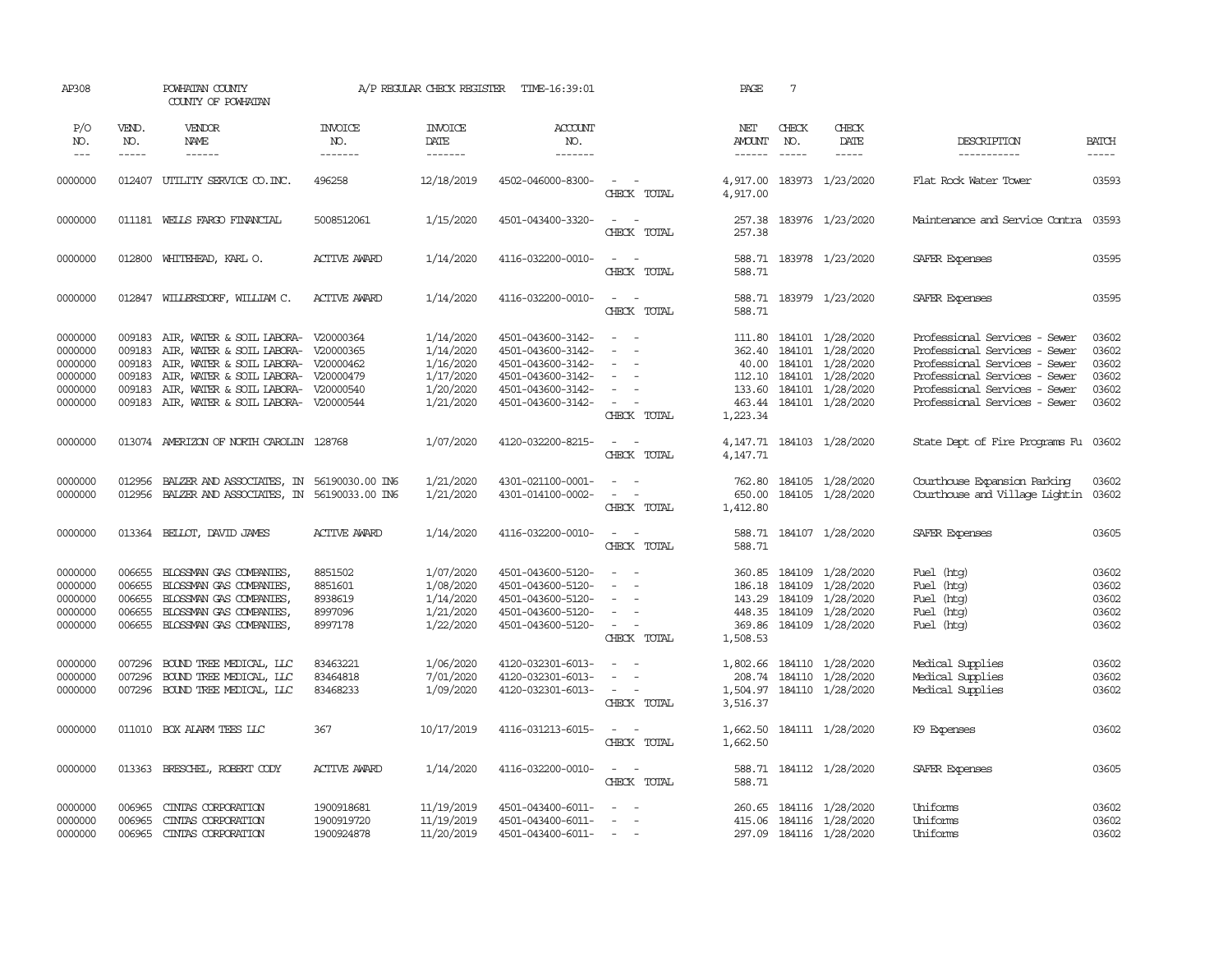| AP308               |                                      | POWHATAN COUNTY<br>COUNTY OF POWHATAN    | A/P REGULAR CHECK REGISTER       |                                    | TIME-16:39:01                          | PAGE                                                                                                                                                   |                             | 8                                                                                                                                                                                                                                                                                                                                                                                                                                                                                          |                                      |                                         |                             |
|---------------------|--------------------------------------|------------------------------------------|----------------------------------|------------------------------------|----------------------------------------|--------------------------------------------------------------------------------------------------------------------------------------------------------|-----------------------------|--------------------------------------------------------------------------------------------------------------------------------------------------------------------------------------------------------------------------------------------------------------------------------------------------------------------------------------------------------------------------------------------------------------------------------------------------------------------------------------------|--------------------------------------|-----------------------------------------|-----------------------------|
| P/O<br>NO.<br>$---$ | VEND.<br>NO.<br>$\cdots\cdots\cdots$ | VENDOR<br>NAME                           | <b>INVOICE</b><br>NO.<br>------- | <b>INVOICE</b><br>DATE<br>-------- | <b>ACCOUNT</b><br>NO.<br>-------       |                                                                                                                                                        | NET<br><b>AMOUNT</b>        | CHECK<br>NO.<br>$\frac{1}{2} \left( \frac{1}{2} \right) \left( \frac{1}{2} \right) \left( \frac{1}{2} \right) \left( \frac{1}{2} \right) \left( \frac{1}{2} \right) \left( \frac{1}{2} \right) \left( \frac{1}{2} \right) \left( \frac{1}{2} \right) \left( \frac{1}{2} \right) \left( \frac{1}{2} \right) \left( \frac{1}{2} \right) \left( \frac{1}{2} \right) \left( \frac{1}{2} \right) \left( \frac{1}{2} \right) \left( \frac{1}{2} \right) \left( \frac{1}{2} \right) \left( \frac$ | CHECK<br>DATE<br>-----               | DESCRIPTION<br>-----------              | <b>BATCH</b><br>$- - - - -$ |
| 0000000<br>0000000  | 006965<br>006965                     | CINIAS CORPORATION<br>CINIAS CORPORATION | 1900936137<br>1900958247         | 11/25/2019<br>12/06/2019           | 4501-043400-6011-<br>4501-043400-6011- | $\sim$ $ -$<br>$\omega_{\rm{max}}$ and $\omega_{\rm{max}}$<br>CHECK TOTAL                                                                              | 538.80<br>51.98<br>1,563.58 |                                                                                                                                                                                                                                                                                                                                                                                                                                                                                            | 184116 1/28/2020<br>184116 1/28/2020 | Uniforms<br>Uniforms                    | 03602<br>03602              |
| 0000000             |                                      | 013366 GLOVER, THOMAS                    | <b>ACTIVE AWARD</b>              | 1/14/2020                          | 4116-032200-0010-                      | $\sim$<br>$\sim$<br>CHECK TOTAL                                                                                                                        | 588.71<br>588.71            |                                                                                                                                                                                                                                                                                                                                                                                                                                                                                            | 184131 1/28/2020                     | SAFER Expenses                          | 03605                       |
| 0000000<br>0000000  | 006405<br>006405                     | HACH COMPANY<br>HACH COMPANY             | 11797313<br>11797313             | 1/14/2020<br>1/14/2020             | 4501-043600-3310-<br>4501-043600-6015- | $\sim$<br>$\sim$ $\sim$<br>$\frac{1}{2} \left( \frac{1}{2} \right) \left( \frac{1}{2} \right) = \frac{1}{2} \left( \frac{1}{2} \right)$<br>CHECK TOTAL | 787.38<br>79.84<br>867.22   |                                                                                                                                                                                                                                                                                                                                                                                                                                                                                            | 184135 1/28/2020<br>184135 1/28/2020 | Repairs and Maintenance<br>Lab Supplies | 03602<br>03602              |
| 0000000             | 013365                               | HENDEL, PAUL EUGENE                      | <b>ACTIVE AWARD</b>              | 1/14/2020                          | 4116-032200-0010-                      | $\sim$<br>$\sim$<br>CHECK TOTAL                                                                                                                        | 588.71<br>588.71            |                                                                                                                                                                                                                                                                                                                                                                                                                                                                                            | 184139 1/28/2020                     | SAFER Expenses                          | 03605                       |
| 0000000             | 013368                               | KIERAN, JACKSON                          | <b>ACTIVE AWARD</b>              | 1/14/2020                          | 4116-032200-0010-                      | $\sim$ $\sim$<br>CHECK TOTAL                                                                                                                           | 588.71                      |                                                                                                                                                                                                                                                                                                                                                                                                                                                                                            | 588.71 184143 1/28/2020              | SAFER Expenses                          | 03605                       |
| 0000000             |                                      | 013370 MCPHERSON, EVAN                   | <b>ACTIVE AWARD</b>              | 1/14/2020                          | 4116-032200-0010-                      | $\sim$<br>$\sim$<br>CHECK TOTAL                                                                                                                        | 588.71                      |                                                                                                                                                                                                                                                                                                                                                                                                                                                                                            | 588.71 184149 1/28/2020              | SAFER Expenses                          | 03605                       |
| 0000000             |                                      | 010924 MITCHELL PEST                     | 128814                           | 1/02/2020                          | 4501-043600-3320-                      | $\sim$ $ -$<br>CHECK TOTAL                                                                                                                             | 95.00<br>95.00              |                                                                                                                                                                                                                                                                                                                                                                                                                                                                                            | 184150 1/28/2020                     | Maintenance and Svc Contracts           | 03602                       |
| 0000000             |                                      | 013369 MODLIN, DYLAN                     | <b>ACTIVE AWARD</b>              | 1/14/2020                          | 4116-032200-0010-                      | $\sim$ $ \sim$<br>CHECK TOTAL                                                                                                                          | 588.71                      |                                                                                                                                                                                                                                                                                                                                                                                                                                                                                            | 588.71 184151 1/28/2020              | SAFER Expenses                          | 03605                       |
| 0000000             |                                      | 008008 O'NEILL, TODD                     | <b>ACTIVE AWARD</b>              | 1/14/2020                          | 4116-032200-0010-                      | $\sim$ $ \sim$<br>CHECK TOTAL                                                                                                                          | 588.71                      |                                                                                                                                                                                                                                                                                                                                                                                                                                                                                            | 588.71 184156 1/28/2020              | SAFER Expenses                          | 03605                       |
| 0000000             | 013357                               | QUINONES, ANTONIO                        | <b>ACTIVE AWARD</b>              | 1/14/2020                          | 4116-032200-0010-                      | $\sim$ $ -$<br>CHECK TOTAL                                                                                                                             | 588.71                      |                                                                                                                                                                                                                                                                                                                                                                                                                                                                                            | 588.71 184161 1/28/2020              | SAFER Expenses                          | 03605                       |
| 0000000             | 013348                               | SAUNDERS, MATTHEW RENDAL                 | ACTIVE AWARD                     | 1/14/2020                          | 4116-032200-0010-                      | $\sim$ $ -$<br>CHECK TOTAL                                                                                                                             | 588.71                      |                                                                                                                                                                                                                                                                                                                                                                                                                                                                                            | 588.71 184163 1/28/2020              | SAFER Expenses                          | 03605                       |
| 0000000             | 013359                               | SMITH III, ROBERT G                      | <b>ACTIVE AWARD</b>              | 1/14/2020                          | 4116-032200-0010-                      | $\sim$<br>$\sim$<br>CHECK TOTAL                                                                                                                        | 588.71                      |                                                                                                                                                                                                                                                                                                                                                                                                                                                                                            | 588.71 184166 1/28/2020              | SAFER Expenses                          | 03605                       |
| 0000000             | 001940                               | STANDBY SYSTEMS, INC.                    | 01200028                         | 1/08/2020                          | 4501-043600-3320-                      | $\sim$ $\sim$<br>CHECK TOTAL                                                                                                                           | 153.00<br>153.00            |                                                                                                                                                                                                                                                                                                                                                                                                                                                                                            | 184171 1/28/2020                     | Maintenance and Svc Contracts           | 03603                       |
| 0000000             | 007843                               | TENCARVA MACHINERY CO.                   | 816553                           | 1/17/2020                          | 4501-043600-3310-                      | $\sim$ $ \sim$<br>CHECK TOTAL                                                                                                                          | 1,430.00<br>1,430.00        |                                                                                                                                                                                                                                                                                                                                                                                                                                                                                            | 184174 1/28/2020                     | Repairs and Maintenance                 | 03603                       |
| 0000000             |                                      | 006261 TIMMONS GROUP                     | 234331                           | 1/13/2020                          | 4502-044000-0005-                      | $\sim$ $ -$<br>CHECK TOTAL                                                                                                                             | 9,085.00                    |                                                                                                                                                                                                                                                                                                                                                                                                                                                                                            | 9,085.00 184178 1/28/2020            | Waterline extension                     | 03603                       |
| 0000000             |                                      | 006837 USA BLUE BOOK                     | 113118                           | 1/13/2020                          | 4501-043600-3310-                      | CHECK TOTAL                                                                                                                                            | 166.57                      |                                                                                                                                                                                                                                                                                                                                                                                                                                                                                            | 166.57 184179 1/28/2020              | Repairs and Maintenance                 | 03603                       |
| 0000000             |                                      | 008126 VERIZON                           | 9845381931                       | 1/01/2020                          | 4501-043400-5250-                      | $\sim$<br>$\sim$                                                                                                                                       |                             |                                                                                                                                                                                                                                                                                                                                                                                                                                                                                            | 125.41 184182 1/28/2020              | Cell Phones                             | 03603                       |